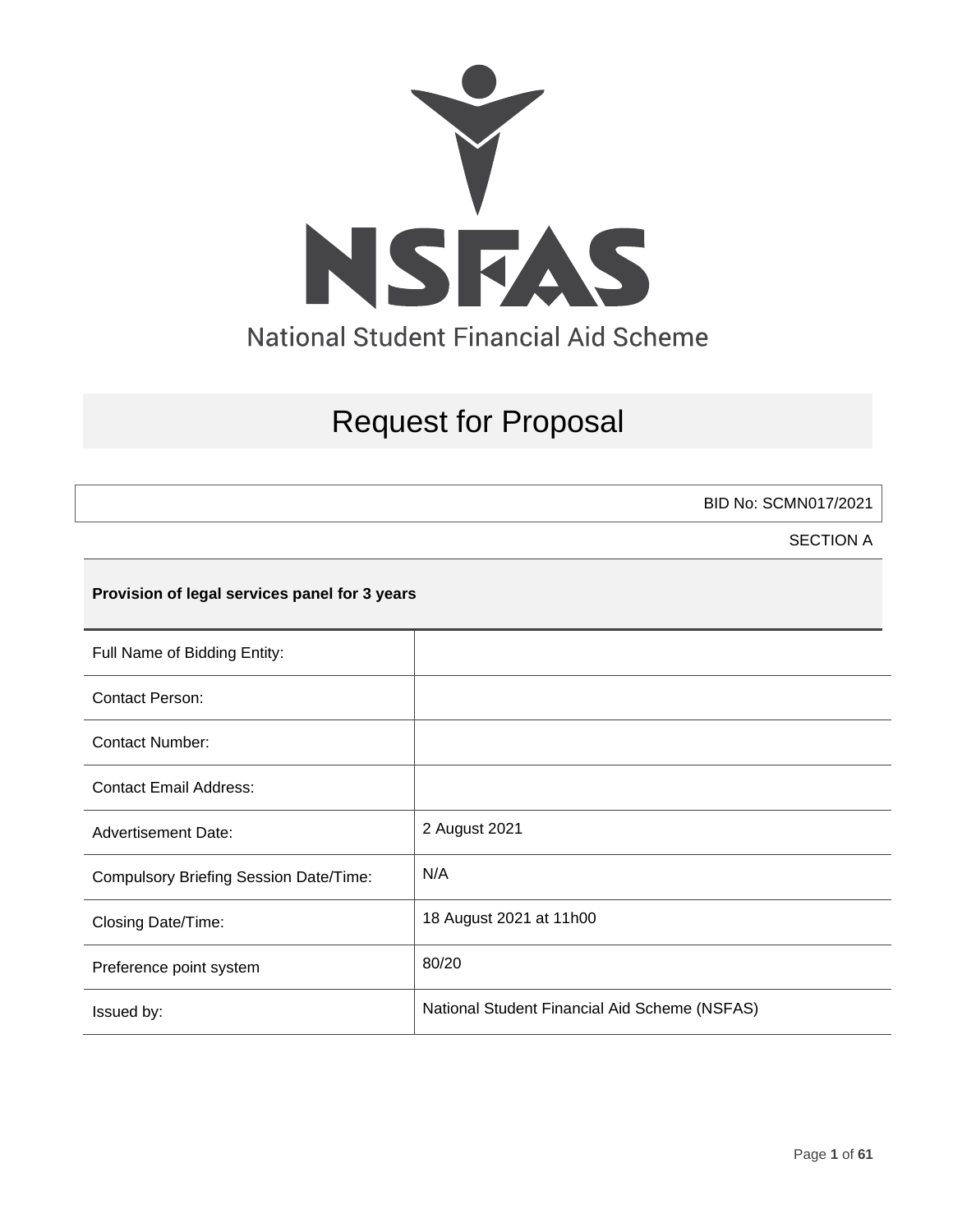## **INVITATION TO BID (SBD1)**

| YOU ARE HEREBY INVITED TO BID FOR REQUIREMENTS OF THE NATONAL STUDENT FINANCIAL AID SCHEME (NSFAS)                                                                   |                                                                      |                                                                                     |                                                                 |                         |                                                |             |              |                              |
|----------------------------------------------------------------------------------------------------------------------------------------------------------------------|----------------------------------------------------------------------|-------------------------------------------------------------------------------------|-----------------------------------------------------------------|-------------------------|------------------------------------------------|-------------|--------------|------------------------------|
| <b>BID NUMBER:</b>                                                                                                                                                   | <b>SCMN017/2021</b><br><b>CLOSING DATE:</b><br><b>18 August 2021</b> |                                                                                     |                                                                 | <b>CLOSING TIME:</b>    |                                                | 11:00AM     |              |                              |
| <b>DESCRIPTION</b>                                                                                                                                                   | Provision of legal services panel for 3 years                        |                                                                                     |                                                                 |                         |                                                |             |              |                              |
| BID RESPONSE DOCUMENTS MUST BE DEPOSITED IN THE BID BOX SITUATED AT (STREET ADDRESS)                                                                                 |                                                                      |                                                                                     |                                                                 |                         |                                                |             |              |                              |
| NSFAS Office, 10 Brodie Road                                                                                                                                         |                                                                      |                                                                                     |                                                                 |                         |                                                |             |              |                              |
| 2nd Floor, House Vincent Building                                                                                                                                    |                                                                      |                                                                                     |                                                                 |                         |                                                |             |              |                              |
| Wynberg, Cape Town                                                                                                                                                   |                                                                      |                                                                                     |                                                                 |                         |                                                |             |              |                              |
| 7801                                                                                                                                                                 |                                                                      |                                                                                     |                                                                 |                         |                                                |             |              |                              |
| <b>BIDDING PROCEDURE ENQUIRIES MAY BE DIRECTED TO</b>                                                                                                                |                                                                      |                                                                                     |                                                                 |                         | <b>TECHNICAL ENQUIRIES MAY BE DIRECTED TO:</b> |             |              |                              |
| <b>CONTACT PERSON</b>                                                                                                                                                | <b>SCM</b>                                                           |                                                                                     |                                                                 | <b>CONTACT PERSON</b>   |                                                |             | <b>SCM</b>   |                              |
| <b>TELEPHONE NUMBER</b>                                                                                                                                              | 021 763 3200                                                         |                                                                                     |                                                                 | <b>TELEPHONE NUMBER</b> |                                                |             | 021 763 3200 |                              |
| <b>FACSIMILE NUMBER</b>                                                                                                                                              | N/A                                                                  |                                                                                     |                                                                 | <b>FACSIMILE NUMBER</b> |                                                |             | N/A          |                              |
| <b>E-MAIL ADDRESS</b>                                                                                                                                                |                                                                      | SCM@NSFAS.ORG.ZA                                                                    |                                                                 | <b>E-MAIL ADDRESS</b>   |                                                |             |              | SCM@NSFAS.ORG.ZA             |
| <b>SUPPLIER INFORMATION</b>                                                                                                                                          |                                                                      |                                                                                     |                                                                 |                         |                                                |             |              |                              |
| NAME OF BIDDER                                                                                                                                                       |                                                                      |                                                                                     |                                                                 |                         |                                                |             |              |                              |
| POSTAL ADDRESS                                                                                                                                                       |                                                                      |                                                                                     |                                                                 |                         |                                                |             |              |                              |
| STREET ADDRESS                                                                                                                                                       |                                                                      |                                                                                     |                                                                 |                         |                                                |             |              |                              |
| <b>TELEPHONE NUMBER</b>                                                                                                                                              | CODE                                                                 |                                                                                     |                                                                 |                         | <b>NUMBER</b>                                  |             |              |                              |
| <b>CELLPHONE NUMBER</b>                                                                                                                                              |                                                                      |                                                                                     |                                                                 |                         |                                                |             |              |                              |
| <b>FACSIMILE NUMBER</b>                                                                                                                                              | CODE                                                                 |                                                                                     |                                                                 |                         | <b>NUMBER</b>                                  |             |              |                              |
| <b>E-MAIL ADDRESS</b>                                                                                                                                                |                                                                      |                                                                                     |                                                                 |                         |                                                |             |              |                              |
| VAT REGISTRATION NUMBER                                                                                                                                              |                                                                      |                                                                                     |                                                                 |                         |                                                |             |              |                              |
| <b>SUPPLIER</b><br><b>COMPLIANCE STATUS</b>                                                                                                                          | <b>SYSTEM PIN:</b>                                                   | <b>TAX COMPLIANCE</b>                                                               |                                                                 | <b>OR</b>               | CENTRAL SUPPLIER<br>DATABASE No:               | <b>MAAA</b> |              |                              |
| <b>B-BBEE STATUS</b>                                                                                                                                                 |                                                                      |                                                                                     | <b>TICK APPLICABLE BOX]</b>                                     |                         | <b>B-BBEE STATUS LEVEL SWORN</b>               |             |              | <b>[TICK APPLICABLE BOX]</b> |
| <b>LEVEL VERIFICATION</b><br><b>CERTIFICATE</b>                                                                                                                      | $\mathbf{I}$                                                         | Yes                                                                                 | l INo                                                           | <b>AFFIDAVIT</b>        |                                                |             | ∏ Yes        | $\mathsf{L}$<br>No           |
|                                                                                                                                                                      |                                                                      |                                                                                     |                                                                 |                         |                                                |             |              |                              |
| [A B-BBEE STATUS LEVEL VERIFICATION CERTIFICATE/ SWORN AFFIDAVIT (FOR EMES & QSEs) MUST BE SUBMITTED IN<br><b>ORDER TO QUALIFY FOR PREFERENCE POINTS FOR B-BBEET</b> |                                                                      |                                                                                     |                                                                 |                         |                                                |             |              |                              |
| ARE YOU THE<br>1.                                                                                                                                                    |                                                                      |                                                                                     |                                                                 |                         |                                                | $\Box$ Yes  |              | $\Box$ No                    |
| <b>ACCREDITED</b><br>$\Box$ Yes<br>$\square$ No                                                                                                                      |                                                                      | 2<br>ARE YOU A FOREIGN<br>BASED SUPPLIER FOR THE GOODS<br><b>IF YES, ANSWER THE</b> |                                                                 |                         |                                                |             |              |                              |
| REPRESENTATIVE IN SOUTH<br>AFRICA FOR THE GOODS                                                                                                                      |                                                                      |                                                                                     | <b>/SERVICES/WORKS OFFERED?</b><br><b>QUESTIONNAIRE BELOW 1</b> |                         |                                                |             |              |                              |
| /SERVICES /WORKS OFFERED?                                                                                                                                            |                                                                      |                                                                                     | <b>IF YES ENCLOSE PROOFI</b>                                    |                         |                                                |             |              |                              |
| <b>QUESTIONNAIRE TO BIDDING FOREIGN SUPPLIERS</b>                                                                                                                    |                                                                      |                                                                                     |                                                                 |                         |                                                |             |              |                              |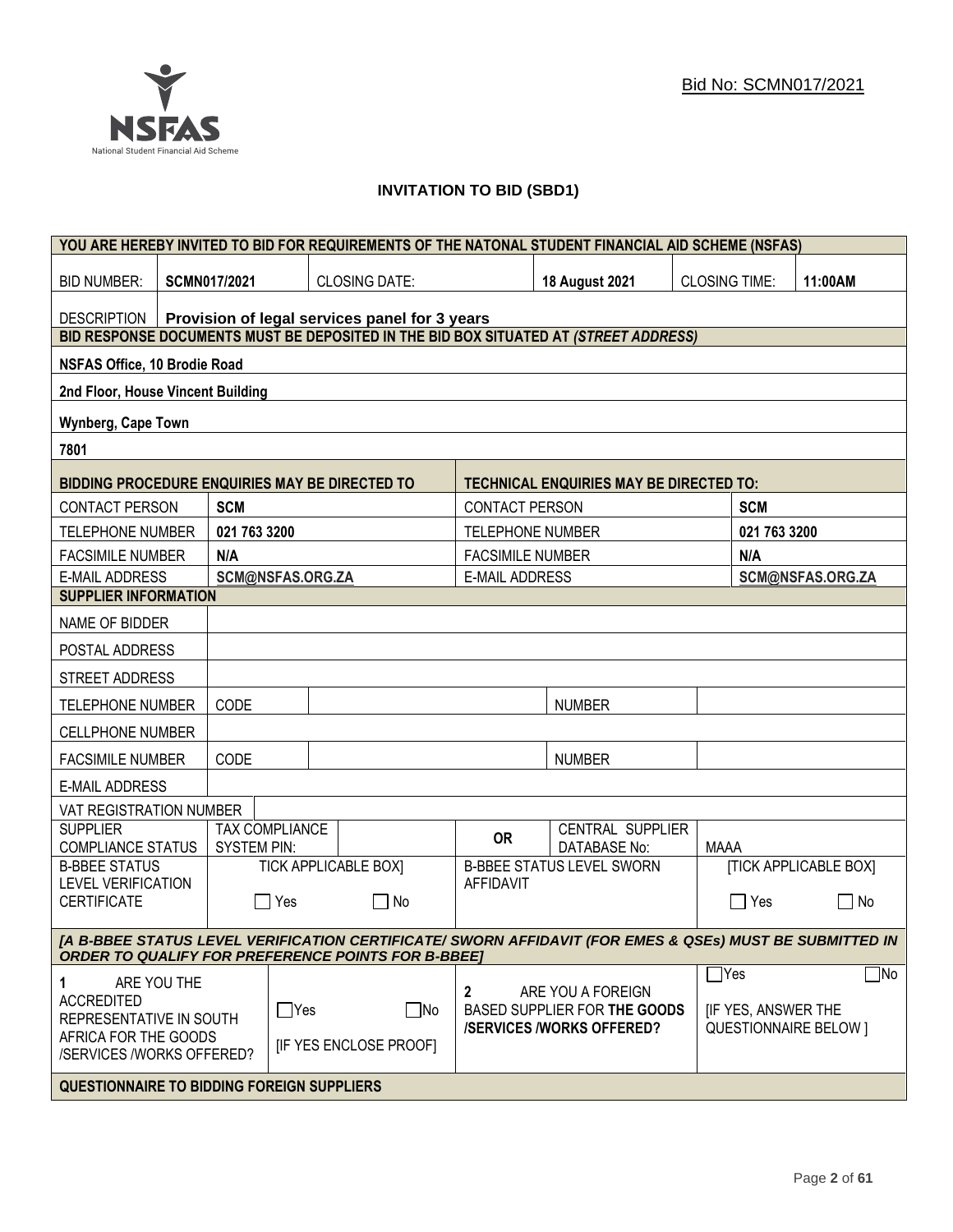

| IS THE ENTITY A RESIDENT OF THE REPUBLIC OF SOUTH AFRICA (RSA)?                                                                                                                                                                                                                     | $\Box$ YES $\Box$ NO |
|-------------------------------------------------------------------------------------------------------------------------------------------------------------------------------------------------------------------------------------------------------------------------------------|----------------------|
| DOES THE ENTITY HAVE A BRANCH IN THE RSA?                                                                                                                                                                                                                                           | $\Box$ YES $\Box$ NO |
| DOES THE ENTITY HAVE A PERMANENT ESTABLISHMENT IN THE RSA?                                                                                                                                                                                                                          | $\Box$ YES $\Box$ NO |
| DOES THE ENTITY HAVE ANY SOURCE OF INCOME IN THE RSA?                                                                                                                                                                                                                               | $\Box$ YES $\Box$ NO |
| IS THE ENTITY LIABLE IN THE RSA FOR ANY FORM OF TAXATION?<br>IF THE ANSWER IS "NO" TO ALL OF THE ABOVE, THEN IT IS NOT A REQUIREMENT TO REGISTER FOR A TAX COMPLIANCE STATUS<br>SYSTEM PIN CODE FROM THE SOUTH AFRICAN REVENUE SERVICE (SARS) AND IF NOT REGISTER AS PER 2.3 BELOW. | $\Box$ YES $\Box$ NO |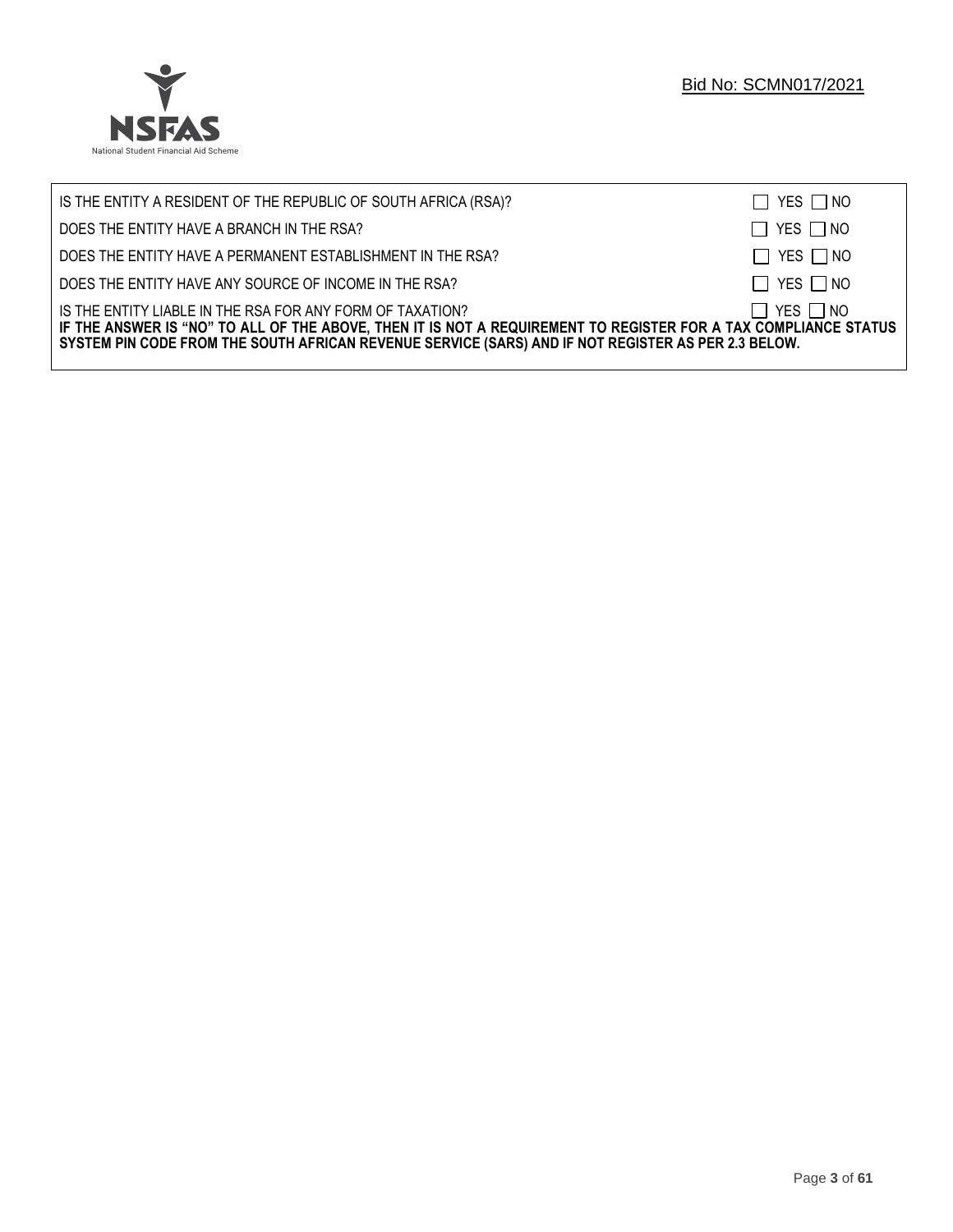

## **TERMS AND CONDITIONS FOR BIDDING**

| $\overline{1}$ . | <b>BID SUBMISSION:</b>                                                                                    |
|------------------|-----------------------------------------------------------------------------------------------------------|
|                  | 1.1. BIDS MUST BE DELIVERED BY THE STIPULATED TIME TO THE CORRECT ADDRESS. LATE BIDS WILL NOT BE ACCEPTED |
|                  | FOR CONSIDERATION.                                                                                        |
|                  | 1.2. ALL BIDS MUST BE SUBMITTED ON THE OFFICIAL FORMS PROVIDED-(NOT TO BE RE-TYPED) OR IN THE MANNER      |
|                  | PRESCRIBED IN THE BID DOCUMENT.                                                                           |
|                  | 1.3. THIS BID IS SUBJECT TO THE PREFERENTIAL PROCUREMENT POLICY FRAMEWORK ACT, 2000 AND THE PREFERENTIAL  |
|                  | PROCUREMENT REGULATIONS, 2017, THE GENERAL CONDITIONS OF CONTRACT (GCC) AND, IF APPLICABLE, ANY           |
|                  | OTHER SPECIAL CONDITIONS OF CONTRACT.                                                                     |
|                  | 1.4. THE SUCCESSFUL BIDDER WILL BE REQUIRED TO FILL IN AND SIGN A WRITTEN CONTRACT FORM (SBD7).           |
|                  |                                                                                                           |
|                  | 2. TAX COMPLIANCE REQUIREMENTS                                                                            |
| 2.1              | BIDDERS MUST ENSURE COMPLIANCE WITH THEIR TAX OBLIGATIONS.                                                |
| $2.2^{\circ}$    | BIDDERS ARE REQUIRED TO SUBMIT THEIR UNIQUE PERSONAL IDENTIFICATION NUMBER (PIN) ISSUED BY SARS TO        |
|                  | ENABLE THE ORGAN OF STATE TO VERIFY THE TAXPAYER'S PROFILE AND TAX STATUS.                                |
| 2.3              | APPLICATION FOR TAX COMPLIANCE STATUS (TCS) PIN MAY BE MADE VIA E-FILING THROUGH THE SARS WEBSITE         |
|                  | WWW.SARS.GOV.ZA.                                                                                          |
| 2.4              | BIDDERS MAY ALSO SUBMIT A PRINTED TCS CERTIFICATE TOGETHER WITH THE BID.                                  |
| 2.5              | IN BIDS WHERE CONSORTIA / JOINT VENTURES / SUB-CONTRACTORS ARE INVOLVED, EACH PARTY MUST SUBMIT A         |
|                  | SEPARATE TCS CERTIFICATE / PIN / CSD NUMBER.                                                              |
| 2.6              | WHERE NO TCS PIN IS AVAILABLE BUT THE BIDDER IS REGISTERED ON THE CENTRAL SUPPLIER DATABASE (CSD), A      |
|                  | CSD NUMBER MUST BE PROVIDED.                                                                              |
| 2.7              | NO BIDS WILL BE CONSIDERED FROM PERSONS IN THE SERVICE OF THE STATE, COMPANIES WITH DIRECTORS WHO         |
|                  | ARE PERSONS IN THE SERVICE OF THE STATE, OR CLOSE CORPORATIONS WITH MEMBERS PERSONS IN THE SERVICE        |
|                  | OF THE STATE."                                                                                            |
|                  | ND: EAII HDE TO DDOVINE I OD COMDI V WITH ANV OE THE ADOVE DADTICHI ADG MAV DENNED THE DIN INVALIN        |

## **NB: FAILURE TO PROVIDE / OR COMPLY WITH ANY OF THE ABOVE PARTICULARS MAY RENDER THE BID INVALID**.

|  | SIGNATURE OF BIDDER: |
|--|----------------------|
|--|----------------------|

SIGNATURE OF BIDDER: ……………………………………………

CAPACITY UNDER WHICH THIS BID IS SIGNED: …………………………………………… (Proof of authority must be submitted e.g. company resolution)

DATE: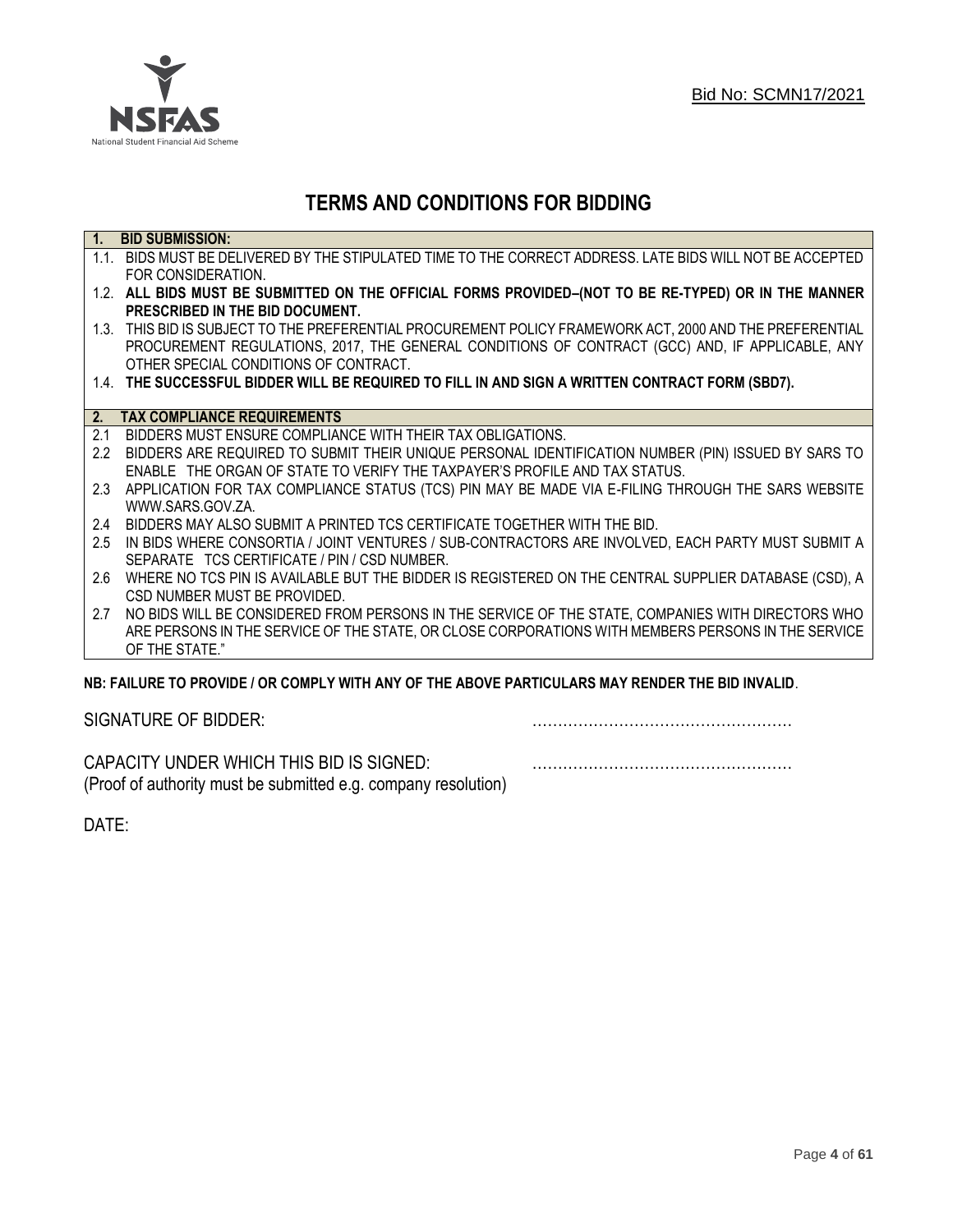

## **NSFAS overview**

The National Student Financial Aid Scheme (NSFAS) is a statutory body providing financial aid to eligible students who wish to study at public universities and Technical Vocational Education and Training (TVET) colleges. NSFAS is mandated to manage and distribute funds in accordance with the provisions of the NSFAS Act (Act 56 of 1999).

## **Fraud and Corruption**

All providers are to take note of the implications of contravening the Prevention and Combating of Corrupt Activities Act, Act No 12 of 2004 and any other Act applicable.

The National Student Financial Aid Scheme is committed to conducting business ethically and is constantly introducing proactive measures to ensure that we identify and appropriately respond to any unlawful and unethical business practices. All NSFAS tenders are subject to certain audit processes and limited due diligence checks with the intend to identify any possible unlawful or unethical practices.

## **Reporting of any unlawful or unethical incidents to NSFAS**

Should any bidder, potential or current supplier of NSFAS or any other third party:

- receive any irregular contact or correspondence from anyone presenting themselves as an employee or representative of NSFAS
- receive any contact or correspondence from anyone soliciting any bribe of any form
- become aware of any irregular or illegal conduct by any party who has a relationship with NSFAS or any NSFAS official

you are requested to immediately report it to NSFAS's Governance, Risk and Compliance (GRC) Department. All information provided to the NSFAS GRC department will be treated with utmost confidentiality and in terms of the Protected Disclosures Act, Act 26 of 2000.

For any unlawful or unethical incidents, please email: [forensics@nsfas.org.za](mailto:forensics@nsfas.org.za)

All **questions for clarity** in relation to the bid must be submitted to [scm@nsfas.org.za.](mailto:scm@nsfas.org.za), and not to any other email address.

## **Reporting of any unlawful or unethical incidents to the South African Police**

Bidders, current or potential NSFAS suppliers or any other third party who become aware of any unlawful and unethical conduct are encouraged to report the matter to the South African Police. NSFAS request that details of such reports made to the SAP be shared with NSFAS official listed above so as to enable consolidation of possible related investigations.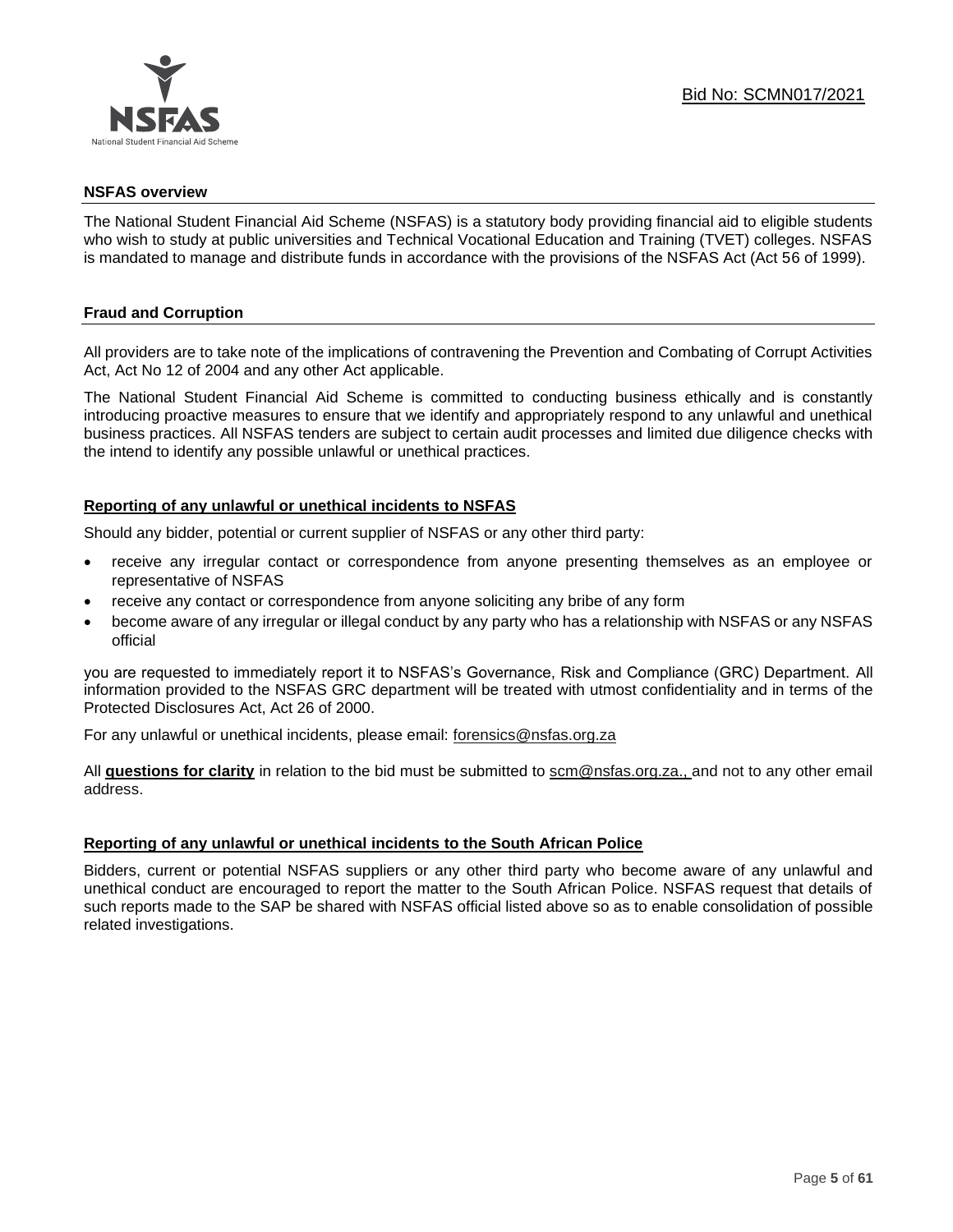

## **Clarifications / Additional information / Rights**

## **Clarification**

Any clarification required by a bidder regarding the meaning or interpretation of the bid specifications, or any other aspect concerning the bid, are to be requested in writing by email from [scm@nsfas.org.za](mailto:scm@nsfas.org.za) (and not to any other email address) at least five (5) working days before the closing date of the bid. The bid number should be mentioned in all correspondence. Telephonic requests for clarification will not be accepted. Bidders are reminded that NSFAS SCM officials will never contact bidders telephonically or by other method other that through the official SCM email address listed above.

#### **Additional Information**

During the evaluation of the bids, additional information may be requested in writing from bidders, for clarity. Replies to such requests must be submitted, within 5 (five) working days from the date of request, or as otherwise indicated. Failure to comply, may lead to your bid being disregarded.

## **Rights**

The following rights are reserved:

- 1) NSFAS reserves the right to appoint more than one (1) service provider.
- 2) NSFAS further reserves the right to engage with the short-listed bidders for price negotiation and a site inspection where necessary.
- 3) NSFAS reserves the right to invite the shortlisted for a presentation as part of the bid process.
- 4) NSFAS reserves the right to not select the lowest price.
- 5) NSFAS reserves the right to not award the tender to the shortlisted bidder should any risk arise from any NSFAS due diligence assessment performed and/or any underperformance was identified in a previous and/or current contract held with the bidder.
- 6) NSFAS reserves the right to award the contract in whole or in parts.

#### **Consent**

By responding to this tender, both the entity and its directors provide consent to NSFAS to perform background checks which would include amongst others, the relevant Transunion checks, should it wish to do so.

By responding to this tender, the bidder agrees to all the terms and conditions as included in the bid document.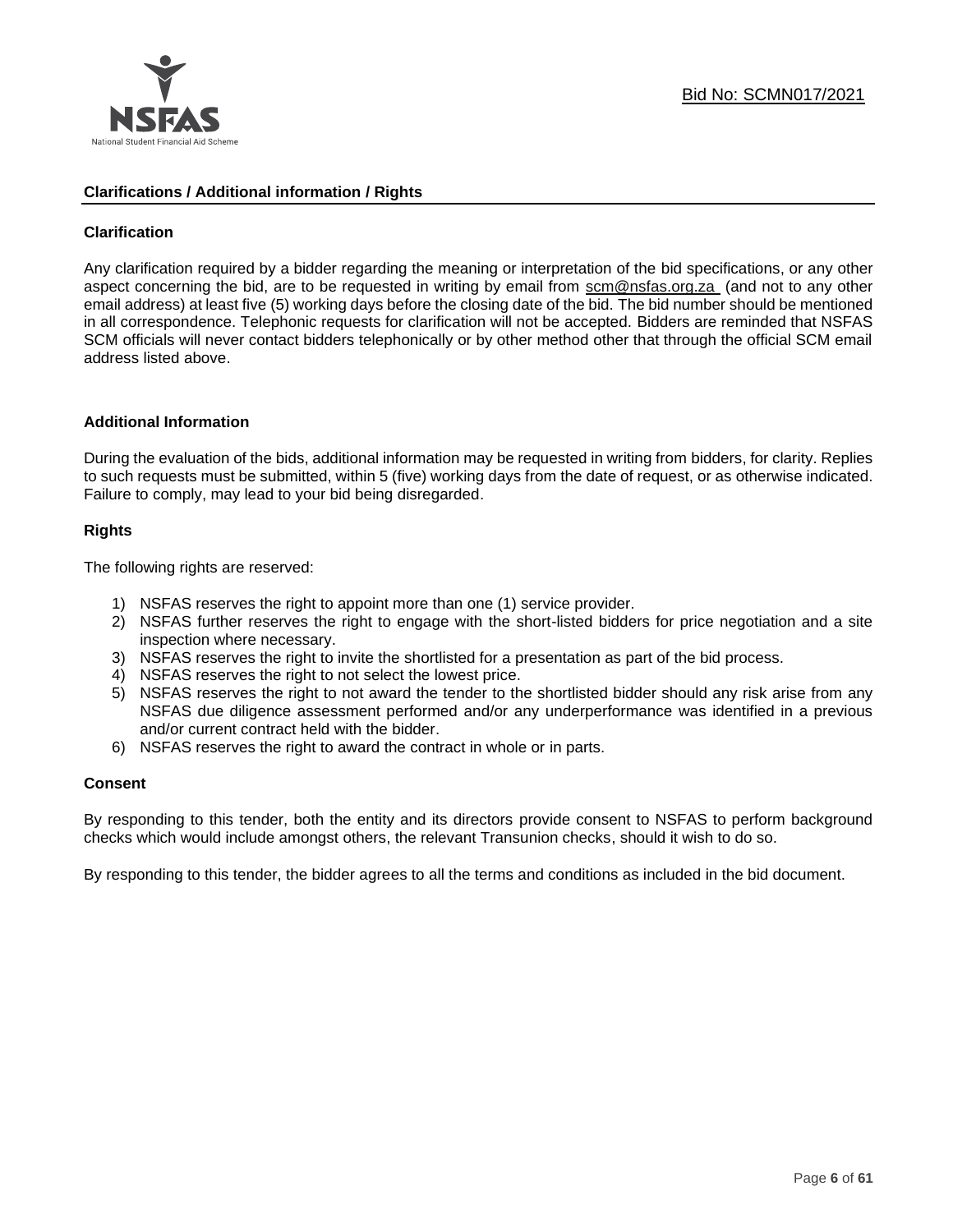

## **Bid submission**

**One (1) physical bid proposal** MUST be handed in/delivered to:

The deposit box situated at: 2nd Floor, House Vincent Brodie Road Wynberg 7801

Tenders can be delivered and deposited into the tender box between 08:30 and 16:00, Mondays to Fridays prior to the closing date, and between 08:30 and 11:00 on the closing date. Please do not leave bid submissions at the security desk or at the reception. ALL bid submissions muse be deposited into the tender box.

**Any bid submissions provided to NSFAS that is not submitted in the tender box will be disregarded.**

**No faxed or e-mailed bid proposals will be accepted.** The bidders are encouraged to index and paginate the bid proposal.

Respondents should ensure that tender documents are delivered to NSFAS in the tender box before the closing date and time of the tender. If the tender document is late, it will not be accepted and will be disregarded. Bid proposals submitted on time shall not be returned to the bidder.

Any tender submitted shall remain valid, irrevocable and open for written acceptance by NSFAS for a period of 120 (one hundred and twenty) days. A tender submitted shall further be deemed to remain valid after the expiry of the above mentioned 120-day period until formal acceptance by NSFAS, unless NSFAS is notified in writing by the tenderer of anything to the contrary (including any further conditions the tender may introduce). Any further conditions that the tenderer may introduce will be considered at the sole discretion of NSFAS.

Bidders should indicate on the cover of the bid proposal (in a sealed envelope/box), the following information:

- Bid number SCMN017/2021
- Closing date and time **18 August 2021 at 11:00**
- The name and address of the bidder

#### **Late bids**

Bids received late will not be considered for evaluation purposes. A bid will be considered late if it arrived even one second after 11:00 am or any time thereafter. The tender (bid) box shall be locked at exactly 11:00 am and bids arriving late will not be considered under any circumstances. Bidders are therefore strongly advised to ensure that bids be dispatched allowing enough time for any unforeseen events that may delay the delivery of the bid. Bids should not be given to the security or reception. It must be submitted in the tender box.

Bids sent to NSFAS via courier shall be deemed to be received at the date and time of arrival at the NSFAS premises (tender box) Bids received in the tender box after the closing date and time of the bid, shall therefore be deemed to be received late. Bidders should allow time to access the premises due to security arrangements that need to be observed.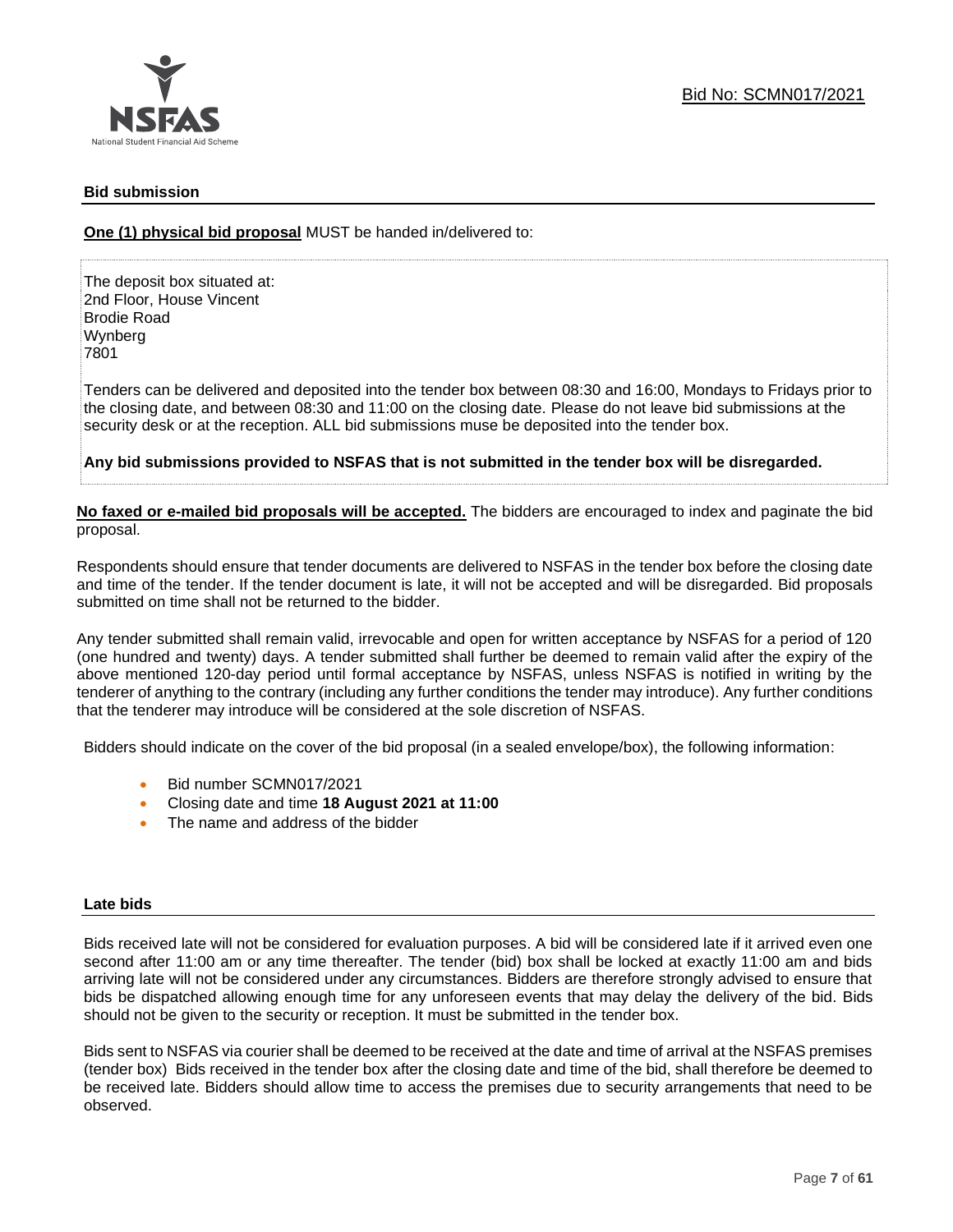

## **Response Structure:**

The contents of the bid document must be as follows, and numbering below, with each schedule punched, placed in a file and separated from the next schedule with a file divider.

Please complete the checklist below to verify your submission of the relevant documents. It is recommended that the format and flow of the tender file submission be aligned to the checklist.

| <b>Schedules</b>  | Description                                                                                                                                                                                                                                |     | Submitted<br>(tick box below): |  |
|-------------------|--------------------------------------------------------------------------------------------------------------------------------------------------------------------------------------------------------------------------------------------|-----|--------------------------------|--|
|                   |                                                                                                                                                                                                                                            | Yes | N <sub>0</sub>                 |  |
| <b>Schedule 1</b> | Entity registration documentation                                                                                                                                                                                                          |     |                                |  |
| <b>Schedule 2</b> | Consent by the entity and its directors to perform the necessary background<br>checks which includes amongst others, the TransUnion checks.                                                                                                |     |                                |  |
| <b>Schedule 3</b> | Original Valid Tax Clearance Certificate/tax pin                                                                                                                                                                                           |     |                                |  |
| Schedule 4        | BBB-EE Certificate, or,<br>BBBEE Sworn Affidavit for EME/QSE signed and stamped by Commissioner<br>of Oaths.                                                                                                                               |     |                                |  |
| Schedule 5        | National Treasury Central Supplier Database (CSD) proof of registration -<br>please provide the latest full report. Note that the details of the Directors on<br>the SBD4 form must correspond to the details of the Directors on the CSD. |     |                                |  |
| Schedule 6        | Letter from Bank confirming banking details (not older than 3 months from<br>date of closing date of tender)                                                                                                                               |     |                                |  |
| <b>Schedule 7</b> | Completed and signed Tender Documents: including the following.<br>SBD <sub>1</sub><br>SBD <sub>4</sub><br>SBD 6.1<br>SBD <sub>8</sub><br>SBD <sub>9</sub><br>General Conditions of Contracts (with every page initiated)                  |     |                                |  |
| Schedule 8        | Signed non-disclosure agreement                                                                                                                                                                                                            |     |                                |  |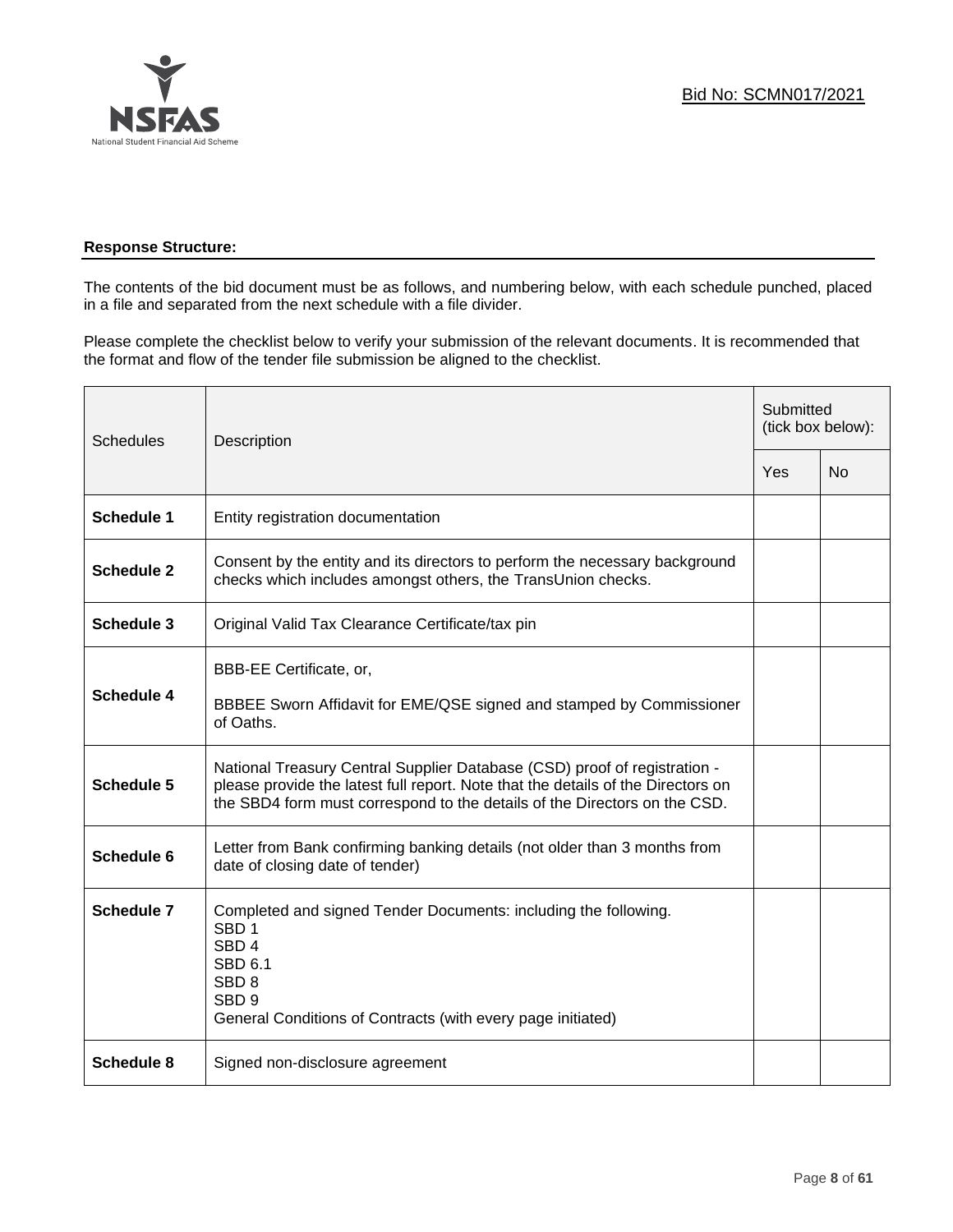## Bid No: SCMN017/2021



| <b>Schedules</b>   | Description                                                                                                        | Submitted<br>(tick box below): |                |
|--------------------|--------------------------------------------------------------------------------------------------------------------|--------------------------------|----------------|
|                    |                                                                                                                    | Yes                            | N <sub>0</sub> |
| Schedule 9         | A valid Fidelity Fund Certificate in the name of the legal firm or partner                                         |                                |                |
| Schedule 10        | A valid letter of good standing in the name of the legal firm or partner,<br>issued by the Legal Practice Counsel. |                                |                |
| <b>Schedule 11</b> | Company profile, entity registration documentation and company experience                                          |                                |                |
| Schedule 12        | Resource team, experience and qualifications and CVs                                                               |                                |                |
| Schedule 13        | Reference letters                                                                                                  |                                |                |
| <b>Schedule 14</b> | Detailed case studies for area of law specialisation                                                               |                                |                |
| Schedule 15        | <b>Transformation statistics</b>                                                                                   |                                |                |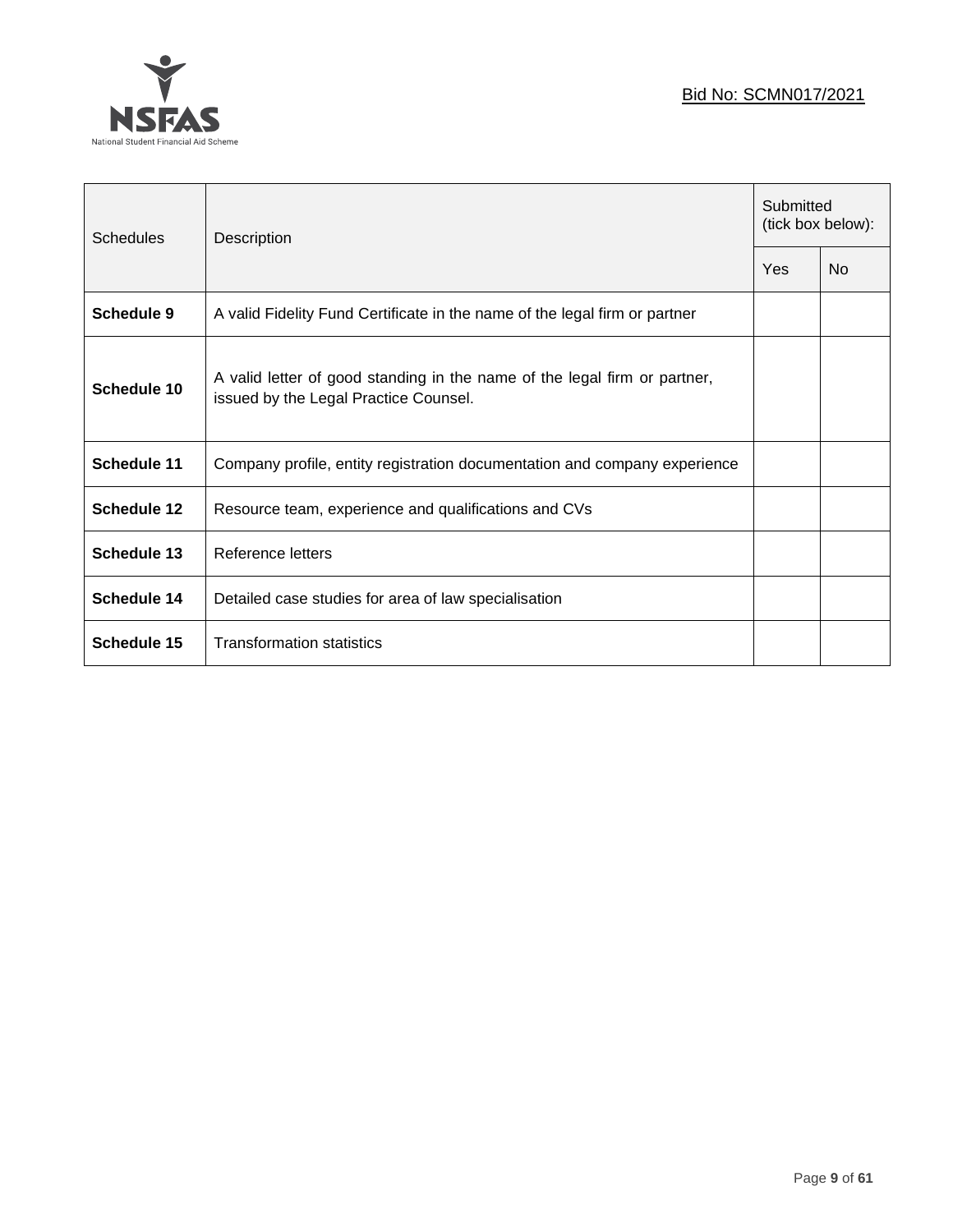#### **Contract Negotiations**

The successful bidder (s) will be required to enter into a written contract/SLA with NSFAS. The final terms and conditions will be negotiated between NSFAS and the successful bidders (s). Should the awarded bidder fail to sign the SLA within a reasonable timeframe deemed by NSFAS, NSFAS reserves the right to cancel the award/contract and award the tender to the 2<sup>nd</sup> placed bidder.

#### **Payments**

By responding to this bid document, the service provider agrees to the following

NSFAS will pay the successful bidder (s) the fees set out in the final contract according to the table of deliverables. No additional amounts will be payable by NSFAS to the successful bidder (s).

The successful bidder (s) shall invoice NSFAS for the services rendered in a reasonable timeframe. The invoices billed to NSFAS must be in relation to the original scope of work/terms of reference.

The invoice must be accompanied by supporting source document(s) containing detailed information, as NSFAS may reasonably require, for the purposes of establishing the specific nature, extent and quality of the services which were undertaken by the successful bidder (s). The purchase order number must be included in all invoices submitted to NSFAS.

No payment will be made to the successful bidder (s) unless an original tax invoice complying with section 20 of the VAT Act, 1991 (Act No 89 of 1991), as amended, has been submitted to NSFAS.

Payment shall be made by bank transfer into the successful bidder (s) back account normally 30 days after receipt of an acceptable, original, valid tax invoice.

Payments will only be made to the bidder in accordance with the purchase order issued to the awarded bidder. Any services delivered by the bidder outside of the original bid specifications and over and above the purchase order value will not be paid for as NSFAS is not liable for these payments. Should the service provider perform any additional work outside of the tender award and its requirements, NSFAS will not be held liable for such payment to the service provider. Should you receive any instruction from NSFAS that does not come from the SCM unit to perform any work outside of the original bid specification, NSFAS will not be held liable for this payment.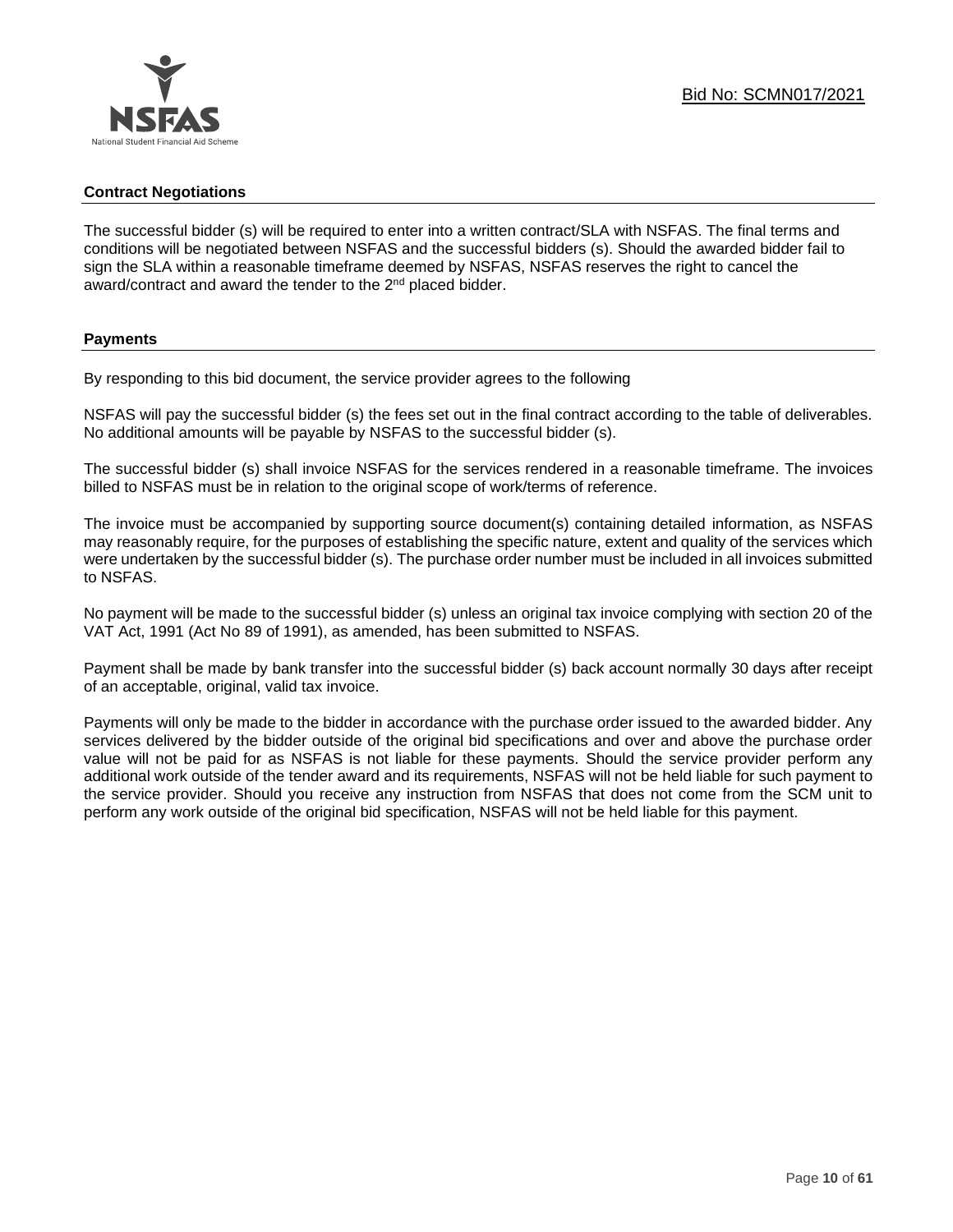

## **1. Purpose**

The National Student Financial Aid Scheme (NSFAS) is inviting Firms of Attorneys to respond to this RFP to participate in a Panel: Provision of Professional Legal Services to service NSAFS in a wide range of legal matters including, but not limited to, CCMA Hearings and labour related issues, litigation proceedings whether civil or criminal, legal opinions / advise, engagements with government entities and parliament, forensic investigations and compliance matters, to name but a few.

The envisaged legal services shall be provided to NSFAS on an "as and when required" basis, and successful bidders must be willing to enter into a Service Level Agreement with NSFAS and NSFAS reserves the right to, at its absolute discretion, terminate the services of the appointed firm should that firm fail to meet the performance standards expected by NSFAS.

Upon appointment of the panel, NSFAS shall allocate work to the panelists with due consideration given to the complexity and nature of the matter, whether similar cases were handled by the panelist in the past, amongst others. There is no guarantee of work being allocated to the panelists.

The contract will be on an "as-and-when required basis", for a period of **36 (thirty-six) months.**

## **2. Background**

The National Student Financial Aid Scheme (NSFAS) provides financial assistance and administers bursary schemes to eligible students at all public Universities and Technical and Vocational Education and Training (TVET) Colleges throughout South Africa on behalf of the Department of Higher Education & Training. It must be disclosed, that although NSFAS is a National entity, its primary place of business / premises is in Wynberg, Cape Town.

## **3. Mandatory Requirements**

*All bids must comply with the mandatory requirements and failure to comply with any of these requirements will disqualify the bid.*

#### *Table 1*

| No. | <b>Mandatory requirements</b>                                                                                                                                                                                 | Page reference per bidder proposal |
|-----|---------------------------------------------------------------------------------------------------------------------------------------------------------------------------------------------------------------|------------------------------------|
| 3.1 | A valid Fidelity Fund Certificate in the name of the legal<br>firm or partner in accordance with section 41 of the<br>Attorneys Act 53 of 1979, as amended, which must be<br>valid at the date of submission. |                                    |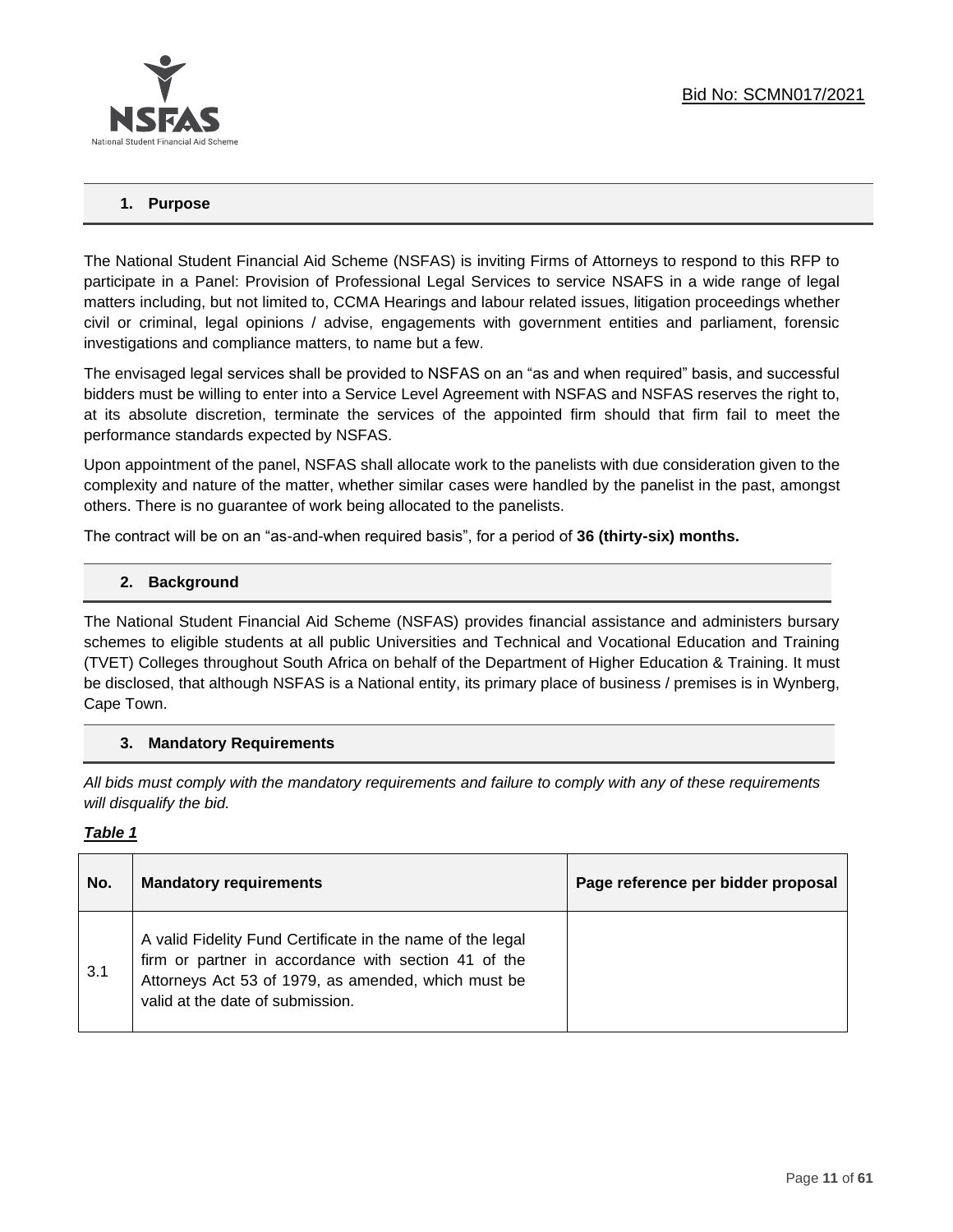

| No. | <b>Mandatory requirements</b>                                                                                      | Page reference per bidder proposal |
|-----|--------------------------------------------------------------------------------------------------------------------|------------------------------------|
| 3.2 | A valid letter of good standing in the name of the legal<br>firm or partner, issued by the Legal Practice Counsel. |                                    |
| 3.3 | The non-disclosure agreement must be signed and<br>submitted together with the bid proposal.                       |                                    |

## *Table 2*

| No. | Area of specialization                                         | The bidder must tick which area of<br>law specialization they will be<br>bidding for |
|-----|----------------------------------------------------------------|--------------------------------------------------------------------------------------|
| 1.  | <b>Administrative Law</b>                                      |                                                                                      |
| 2.  | <b>Constitutional Law</b>                                      |                                                                                      |
| 3.  | Labour Law                                                     |                                                                                      |
| 4.  | <b>Technology Law</b>                                          |                                                                                      |
| 5.  | <b>Commercial Law</b>                                          |                                                                                      |
| 6.  | Governance and compliance                                      |                                                                                      |
| 7.  | Other such as arbitration, internal reviews and investigations |                                                                                      |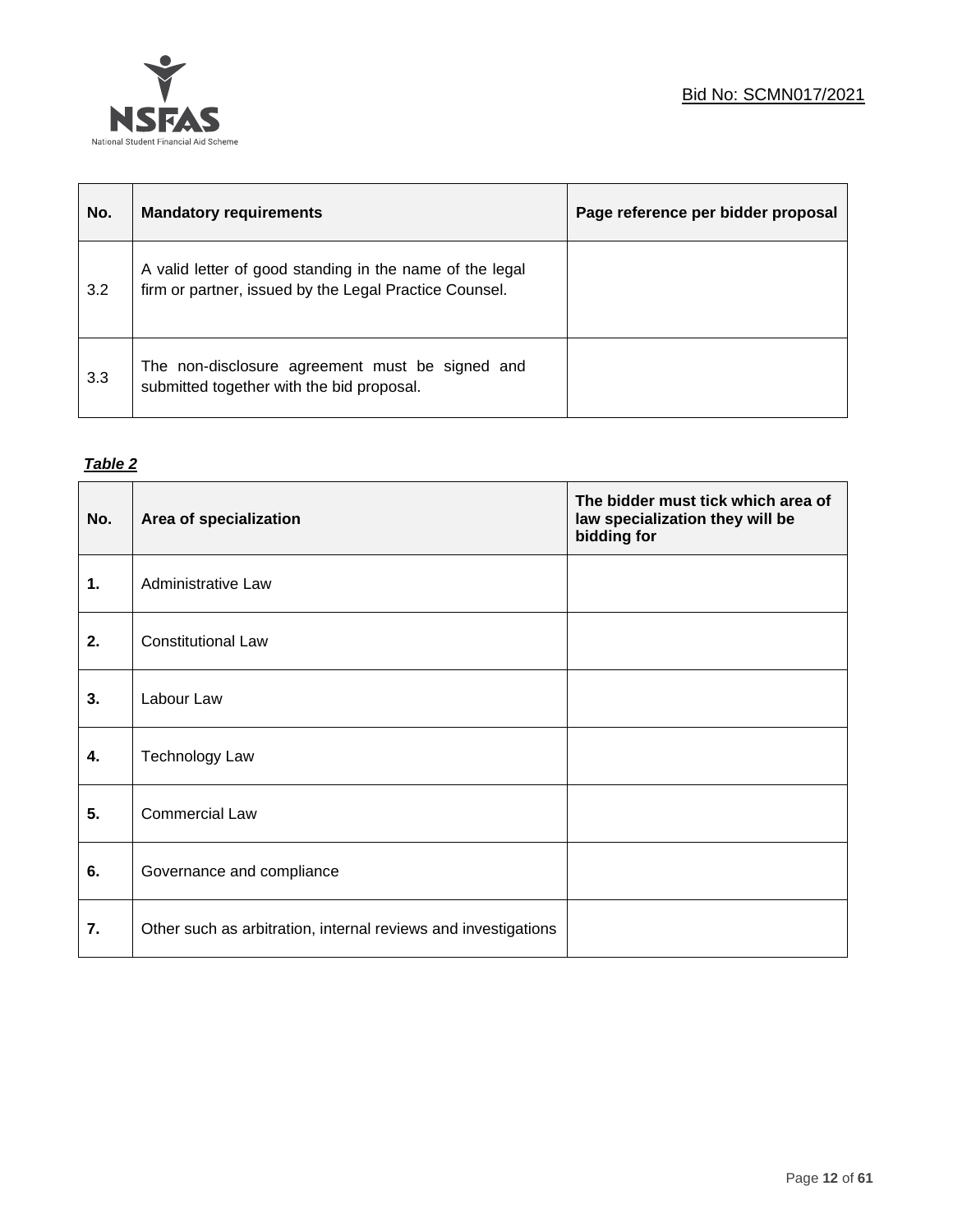

## **4. Functional Specification**

- 4.1. During the contract period, the core legal services that may be required by NSFAS from the successful bidder shall include litigation, advisory services, legal opinions, court appearance, drafting and vetting of complex agreements, labour disputes, legal risk management, matters related to governance and any other matter which may require the services offered by the external legal service provider(s).
- 4.2. The different areas of law and details of the services to be provided by panellist, which list of services is not exhaustive, are detailed below:

| Area of Law                  | <b>Details of service</b>                                                                                                                                                                                                                                                                                                                                                                                                                                                                                                                                                                                                                                                                                                                                                                                                                                                                 | <b>Bidder to</b><br>indicate by<br>using a X<br>which area of<br>law/<br>specialisation |
|------------------------------|-------------------------------------------------------------------------------------------------------------------------------------------------------------------------------------------------------------------------------------------------------------------------------------------------------------------------------------------------------------------------------------------------------------------------------------------------------------------------------------------------------------------------------------------------------------------------------------------------------------------------------------------------------------------------------------------------------------------------------------------------------------------------------------------------------------------------------------------------------------------------------------------|-----------------------------------------------------------------------------------------|
| <b>Administrative</b><br>Law | Advise on all legislation and regulations pertinent to NSFAS, the<br>$\bullet$<br>NSFAS Act and its business processes, which shall include<br>drafting legislation, regulations and policy guidelines and related<br>matters.<br>Provide advice and guidance on matters related to the higher<br>$\bullet$<br>education sector and matters related to NSFAS' relationship with<br>and obligations to the Department of Higher Education and<br>Training.<br>Provide advice and guidance on legislation applicable to NSFAS.<br>$\bullet$<br>Draft and comment on agreements between organs of state.<br>Provide litigation services in all areas of administrative law; and<br>٠<br>Advise on matters relating to the public sector.<br>Provide general ongoing legal advice with respect to the matters<br>and provide legal assistance in any other similar matters that may<br>arise. |                                                                                         |
| <b>Constitutional</b><br>Law | Advise on the constitutionality of legislation, policies, etc.<br>Provide litigation services in all areas of constitutional law; and<br>Provide general ongoing legal advice with respect to the matters<br>$\bullet$<br>and provide legal assistance in any other similar matters that may<br>arise.                                                                                                                                                                                                                                                                                                                                                                                                                                                                                                                                                                                    |                                                                                         |
| <b>Labour Law</b>            | General advice on all aspects of labour law, including but not<br>$\bullet$<br>limited to, breach of contract, mediation with Trade Unions and<br>other related disputes that arise out of the employment<br>relationship.<br>Draft and vet contracts of employment, policies and procedures.                                                                                                                                                                                                                                                                                                                                                                                                                                                                                                                                                                                             |                                                                                         |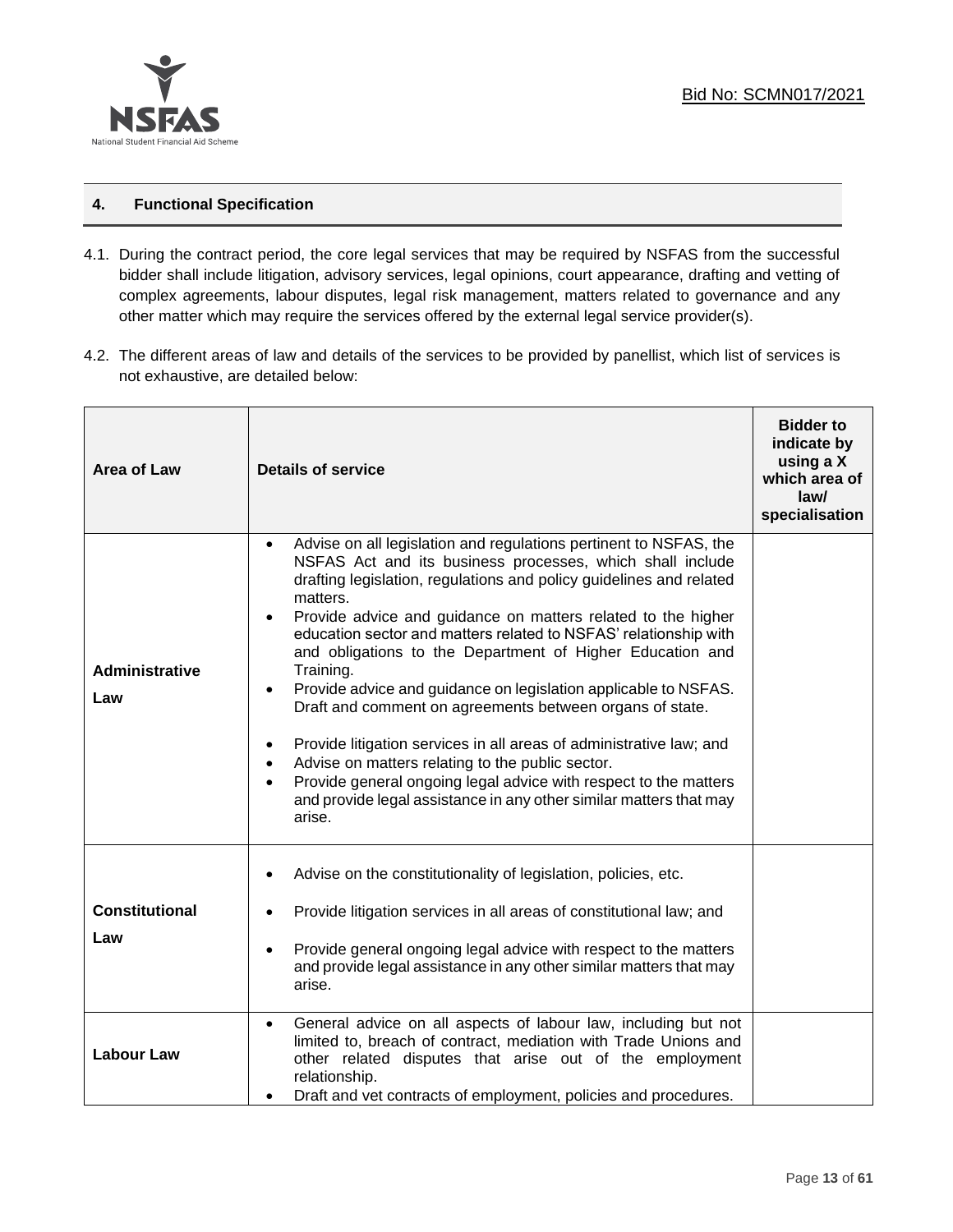

|                          | Appear on behalf of NSFAS in employment related forums, such<br>$\bullet$<br>as the CCMA, Labour Court, etc.<br>General advice on all aspects of labour law.<br>٠<br>Provide general ongoing legal advice with respect to the matters<br>$\bullet$<br>and provide legal assistance in any other similar matters that may<br>arise; and<br>Chair and or support disciplinary processes.                                                                                                                                                                                                                                                                                                                                                                                                                                                                                                                                                                                                                                                                                     |  |
|--------------------------|----------------------------------------------------------------------------------------------------------------------------------------------------------------------------------------------------------------------------------------------------------------------------------------------------------------------------------------------------------------------------------------------------------------------------------------------------------------------------------------------------------------------------------------------------------------------------------------------------------------------------------------------------------------------------------------------------------------------------------------------------------------------------------------------------------------------------------------------------------------------------------------------------------------------------------------------------------------------------------------------------------------------------------------------------------------------------|--|
| <b>Technology</b><br>Law | Advise on all legislation and regulation pertinent to the area of<br>$\bullet$<br>technology.<br>Advise on all legal issues arising from the development,<br>٠<br>procurement and use of technology by NSFAS.<br>Provide advice in the development of standard operating<br>٠<br>procedures in terms of the ISO 9000 standards<br>Advise on matters relating to the Electronic Communications Act<br>$\bullet$<br>25 of 2002.<br>Advise on matters relating to NSFAS disbursement model and<br>$\bullet$<br>other related platforms.<br>Draft and negotiate information technology agreements and assist<br>$\bullet$<br>in resolving or mediating disputes between NSFAS and the<br>Service Provider(s)<br>Advising on co-source and outsource arrangements, and drafting<br>$\bullet$<br>any related agreements to enable these arrangements, including<br>penalty clauses and the enforcement thereof.<br>Provide general ongoing legal advice with respect to the matters<br>$\bullet$<br>and provide legal assistance in any other similar matters that may<br>arise. |  |
| <b>Commercial</b><br>∟aw | Provide litigation services and representation in all areas of<br>commercial law, including litigation in civil and criminal<br>proceedings, as they may arise.<br>Providing general commercial advice, furnish opinions and<br>$\bullet$<br>commercial legal drafting services.<br>Provide advice on the procurement of services by NSFAS as it<br>pertains to the NSFAS Operations Unit, Supply Chain<br>Management and other NSFAS business units.<br>Provide advice and guidance in relation to NSFAS' obligations<br>to the South African Revenue Service, National Credit<br>Regulator, National Treasury, PFMA and other legislative and<br>oversight bodies applicable to the NSFAS Act and mandate.<br>Advise on matters relating to sBux, the NSFAS e-money<br>platform.<br>Provide general ongoing legal advice with respect to the<br>matters and provide legal assistance in any other similar<br>matters that may arise.<br>Provide advice and guidance on legislation applicable to<br>NSFAS.                                                               |  |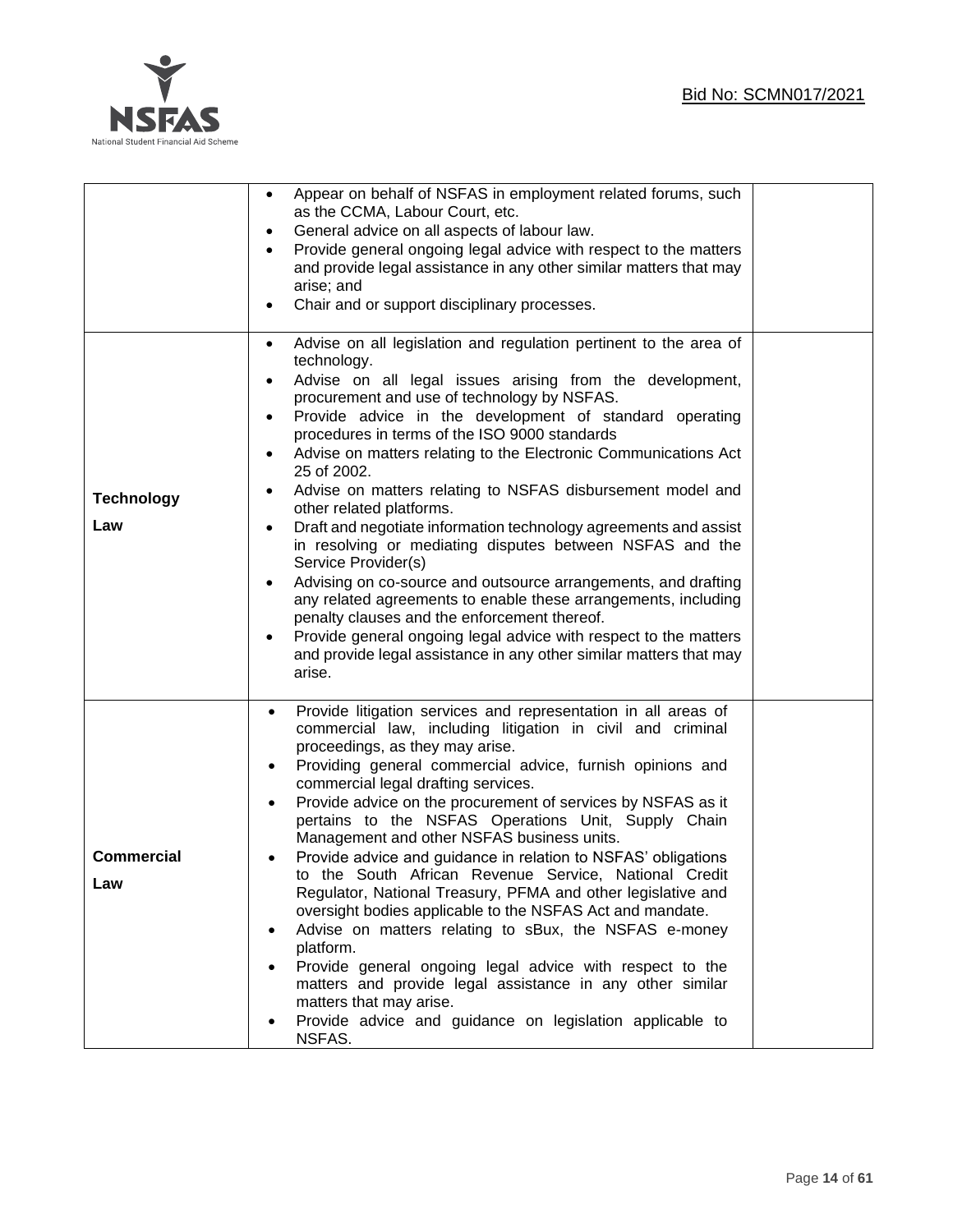

| Advise on all aspects of governance and compliance matters,<br>including but not limited to the King IV Code.<br>Advise and assist with the implementation of compliance<br>management processes and systems and assist with<br>compliance assessments.<br>Provide advice and guidance in relation to NSFAS' obligations<br>to the South African Revenue Service, National Credit<br>Regulator, National Treasury, PFMA, Auditor General of South<br>Africa (AGSA) and other legislative and oversight bodies<br>applicable to the NSFAS Act and mandate.<br>Provide general ongoing legal advice with respect to the<br>matters and provide legal assistance in any other similar<br>matters that may arise; and<br>Provide advice and guidance the implementation of<br>compliance measures e.g. POPI and applicable legislation as |                                        |
|---------------------------------------------------------------------------------------------------------------------------------------------------------------------------------------------------------------------------------------------------------------------------------------------------------------------------------------------------------------------------------------------------------------------------------------------------------------------------------------------------------------------------------------------------------------------------------------------------------------------------------------------------------------------------------------------------------------------------------------------------------------------------------------------------------------------------------------|----------------------------------------|
| Internal reviews<br>$\bullet$<br>Legal support<br>Arbitration<br>Investigations                                                                                                                                                                                                                                                                                                                                                                                                                                                                                                                                                                                                                                                                                                                                                       |                                        |
|                                                                                                                                                                                                                                                                                                                                                                                                                                                                                                                                                                                                                                                                                                                                                                                                                                       | it relates to NSFAS and the NSFAS Act. |

## **5. Technical Specification**

## 5.1. **Law Firm Experience**

The law firm must have at least five (5) years' experience.

## 5.2. **Skills and Resources**

- The law firm must possess specialist expertise and capacity (resources) in the areas of law as specified in the functional specification above.
- The law firm must provide CV's of the team that will be used when providing legal services to NSFAS and details of each team member's relevant qualifications and experience.
- If the specialist expert terminates his/her employment with a successful bidder, the CV of the replacement expert should be submitted to NSFAS for consideration. In addition, for the individual services requested from the successful bidder (s) the CV of the relevant expert should be submitted to NSFAS.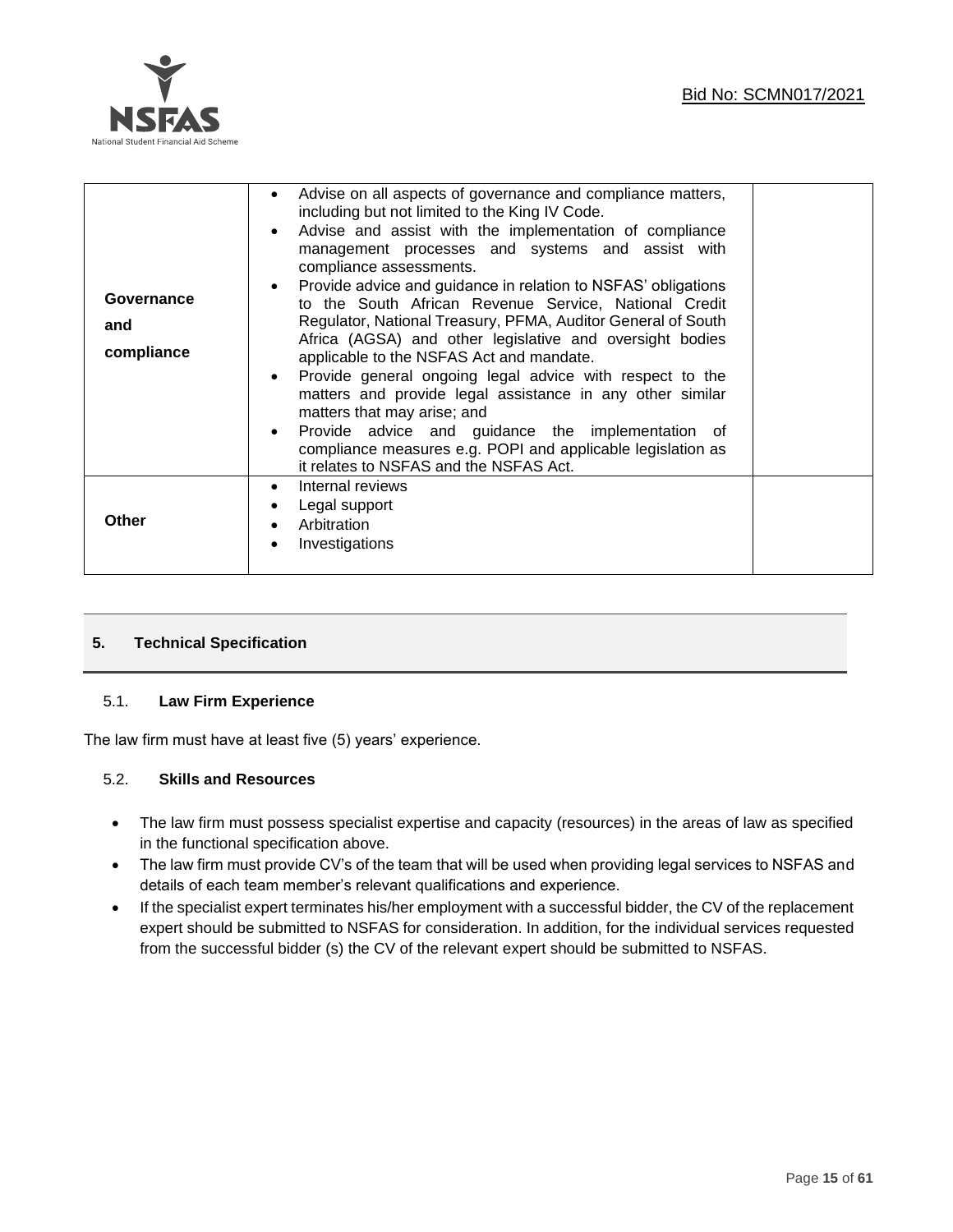

## **6. Contract Period**

The contract will be on an "as-and-when required basis", for a period of **36 (thirty-six) months.**

## **7. Evaluation criteria**

Technical evaluation criteria element:

| <b>Element</b>              | Weight |
|-----------------------------|--------|
| Law Firm Experience         | 10%    |
| Reference letters           | 18%    |
| <b>Skills and Resources</b> | 30%    |
| Area of expertise           | 30%    |
| Transformation              | 12%    |
| <b>TOTAL</b>                | 100%   |

*Bidders need to score a minimum of 70% for functionality. Bidders who score less than 70% minimum for functionality will not be considered for appointment on to the panel.* 

*Should a panel member perform poorly on a legal matter, NSFAS reserves the right to cease any further allocation of work to that service provider.*

| <b>Element</b>                       | <b>Description</b>                                                                                                                                                                          | <b>Criteria</b>                                                               | <b>Points</b> | <b>Actual</b><br>score |
|--------------------------------------|---------------------------------------------------------------------------------------------------------------------------------------------------------------------------------------------|-------------------------------------------------------------------------------|---------------|------------------------|
| <b>Law Firm</b><br><b>Experience</b> | Law Firm must have a minimum of<br>at least 5 years' experience in the<br>provision of legal services.<br>Submission of entity registration<br>documentation is required in this<br>regard. | 10 or more years'<br>experience                                               | 10            |                        |
|                                      |                                                                                                                                                                                             | More than five (5) years'<br>experience but less than<br>10 years' experience | 8             |                        |
|                                      |                                                                                                                                                                                             | Five (5) years'<br>experience                                                 | 5             |                        |
| <b>Maximum Points Allocated</b>      |                                                                                                                                                                                             |                                                                               | 10            |                        |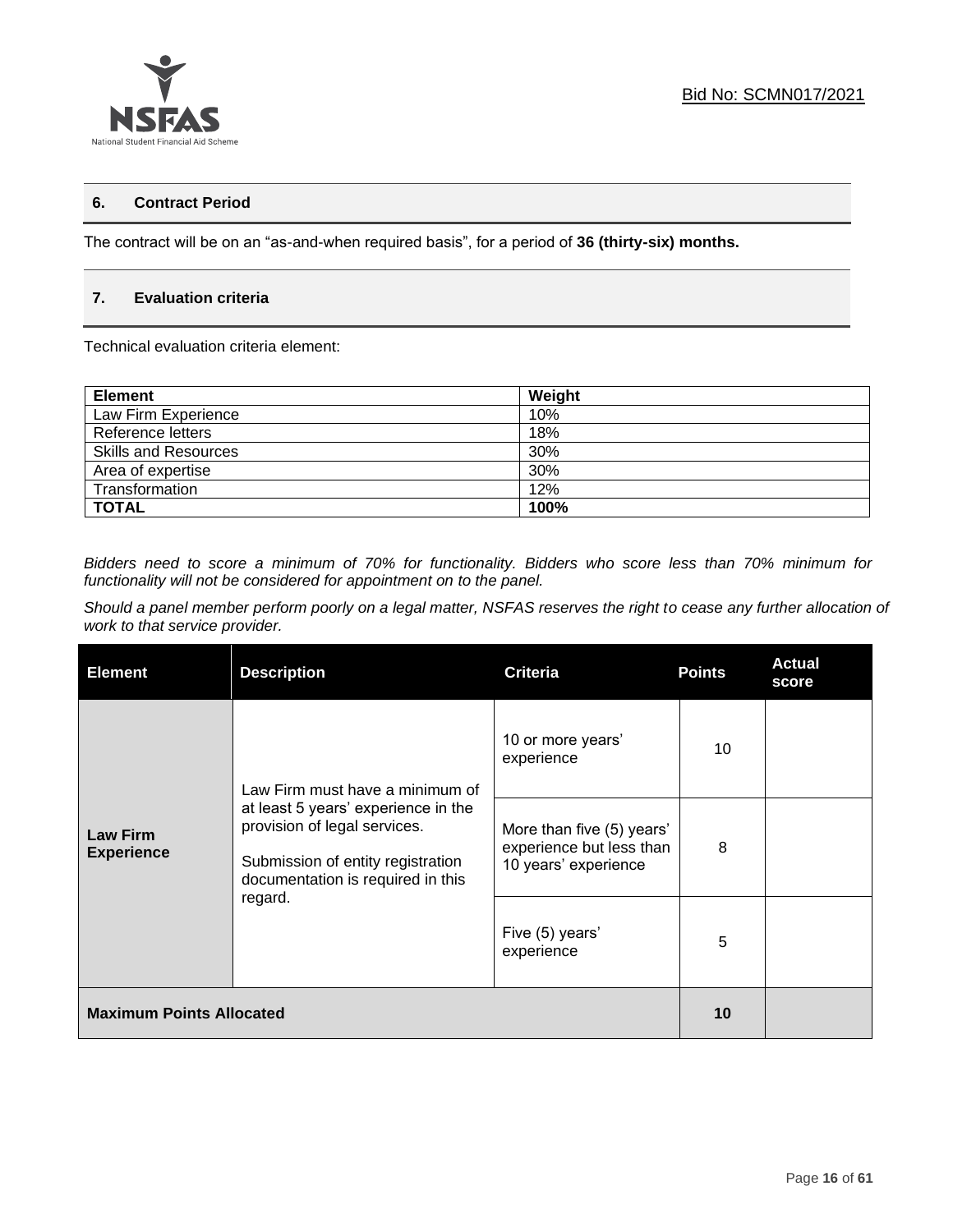

| <b>Element</b>           | <b>Description</b>                                                                                                                                                                                                                                  | <b>Criteria</b>                                                            | <b>Points</b> | <b>Actual</b><br>score |
|--------------------------|-----------------------------------------------------------------------------------------------------------------------------------------------------------------------------------------------------------------------------------------------------|----------------------------------------------------------------------------|---------------|------------------------|
|                          |                                                                                                                                                                                                                                                     | Administrative Law -<br>Three (3) reference<br>letters submitted           | 3             |                        |
|                          |                                                                                                                                                                                                                                                     | No reference letters<br>submitted                                          | 0             |                        |
|                          |                                                                                                                                                                                                                                                     | <b>Constitutional Law -</b><br>Three (3) reference<br>letters submitted    | 3             |                        |
|                          |                                                                                                                                                                                                                                                     | No reference letters<br>submitted                                          | 0             |                        |
|                          | The law firm must provide proof<br>from a minimum of three (3)<br>contactable referees on the<br>referees' letterhead, indicating the<br>services of a similar nature<br>rendered in each of the identified<br>areas of specialization. This should | Labour Law - Three (3)<br>reference letters<br>submitted                   | 3             |                        |
|                          |                                                                                                                                                                                                                                                     | No reference letters<br>submitted                                          | 0             |                        |
| <b>Reference letters</b> |                                                                                                                                                                                                                                                     | Technology Law - Three<br>(3) reference letters<br>submitted               | 3             |                        |
|                          | be clearly marked.                                                                                                                                                                                                                                  | No reference letters<br>submitted                                          | 0             |                        |
|                          |                                                                                                                                                                                                                                                     | Commercial Law -<br>Three (3) reference<br>letters submitted               | 3             |                        |
|                          |                                                                                                                                                                                                                                                     | No reference letters<br>submitted                                          | 0             |                        |
|                          |                                                                                                                                                                                                                                                     | Governance and<br>compliance - Three (3)<br>reference letters<br>submitted | 3             |                        |
|                          |                                                                                                                                                                                                                                                     | No reference letters<br>submitted                                          | 0             |                        |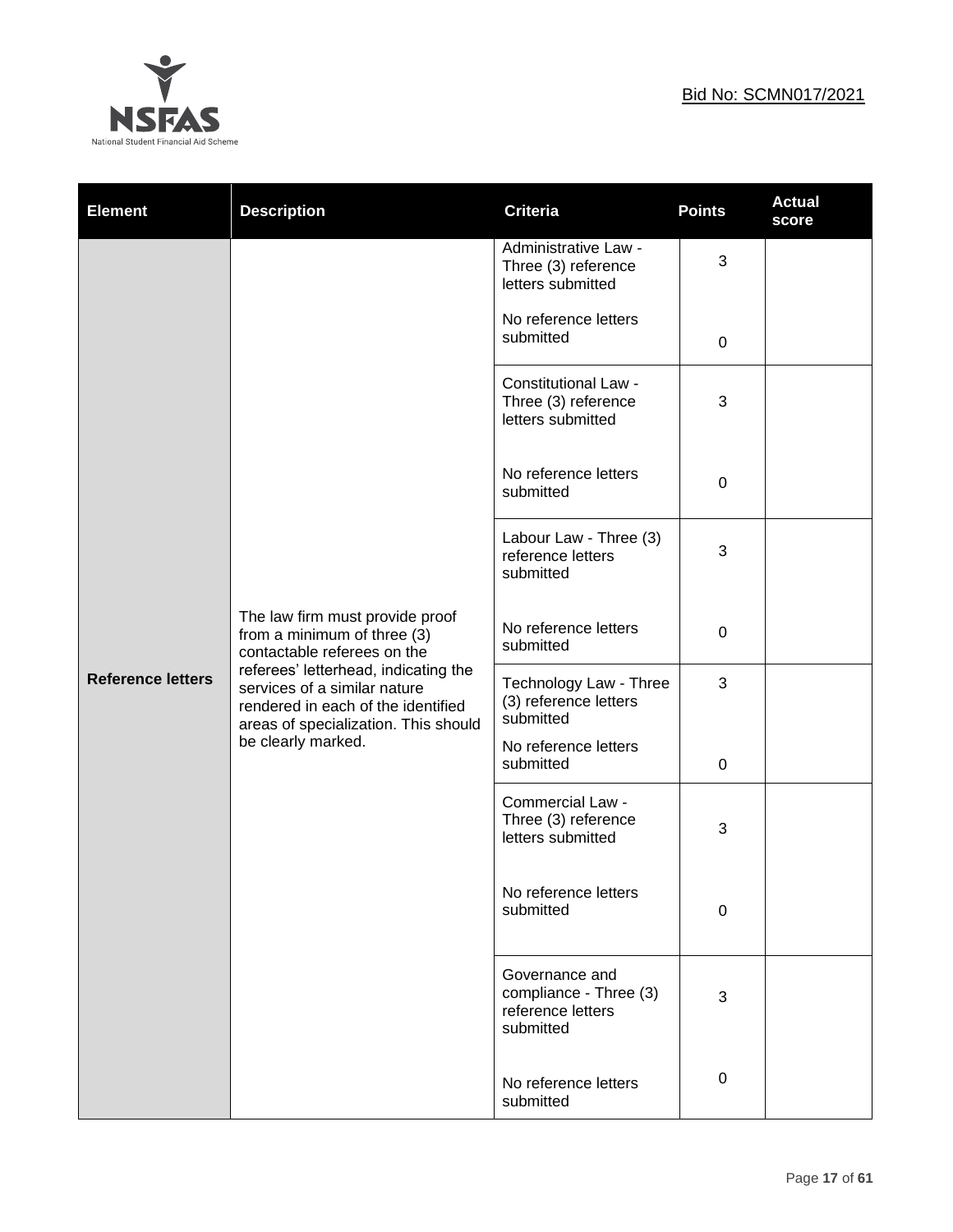



| <b>Element</b>                  | <b>Description</b>                                                                                                                                                                                               | <b>Criteria</b>                                                                                                                                                                                                                                                                                                                                                                                                                                                                                                                                                                                                                  | <b>Points</b> | <b>Actual</b><br>score |
|---------------------------------|------------------------------------------------------------------------------------------------------------------------------------------------------------------------------------------------------------------|----------------------------------------------------------------------------------------------------------------------------------------------------------------------------------------------------------------------------------------------------------------------------------------------------------------------------------------------------------------------------------------------------------------------------------------------------------------------------------------------------------------------------------------------------------------------------------------------------------------------------------|---------------|------------------------|
|                                 |                                                                                                                                                                                                                  |                                                                                                                                                                                                                                                                                                                                                                                                                                                                                                                                                                                                                                  |               |                        |
| <b>Maximum Points Allocated</b> |                                                                                                                                                                                                                  |                                                                                                                                                                                                                                                                                                                                                                                                                                                                                                                                                                                                                                  | 18            |                        |
| <b>Skills and</b><br>resources  | Senior director/ partner<br>must have a minimum of<br>10 years post-articles<br>The CVs of individual team<br>law experience<br>members submitted for the Senior<br>director/ partner, and Senior                | 20                                                                                                                                                                                                                                                                                                                                                                                                                                                                                                                                                                                                                               |               |                        |
|                                 | associate displaying their<br>experience.                                                                                                                                                                        | Senior Associate must<br>have a minimum of 5<br>10<br>years post-articles law<br>experience                                                                                                                                                                                                                                                                                                                                                                                                                                                                                                                                      |               |                        |
| <b>Maximum Points Allocated</b> |                                                                                                                                                                                                                  |                                                                                                                                                                                                                                                                                                                                                                                                                                                                                                                                                                                                                                  | 30            |                        |
| <b>Areas of expertise</b>       | The bidder must provide a case<br>study for each area of<br>specialization that they will be<br>bidding for as per table 2. The case<br>study must detail how the case<br>relates to the area of specialization. | Case studies submitted<br>for each of the law area<br>specification must be<br>submitted.<br>Case study submitted=<br>15 points<br>Case study includes<br>details of matter at hand<br>and opinion provided=<br>30 points<br>Example: If the bidder is<br>bidding for 3 of the 6<br>areas of specialization.<br>and a case study is only<br>submitted for 2 areas<br>and not 3, the bidder will<br>still receive the scoring<br>points as per above<br>(based on criteria met),<br>and if the bidder<br>achieves the 70%<br>minimum score for<br>functionality, and thus<br>appointed to the panel,<br>they will not be included | 30            |                        |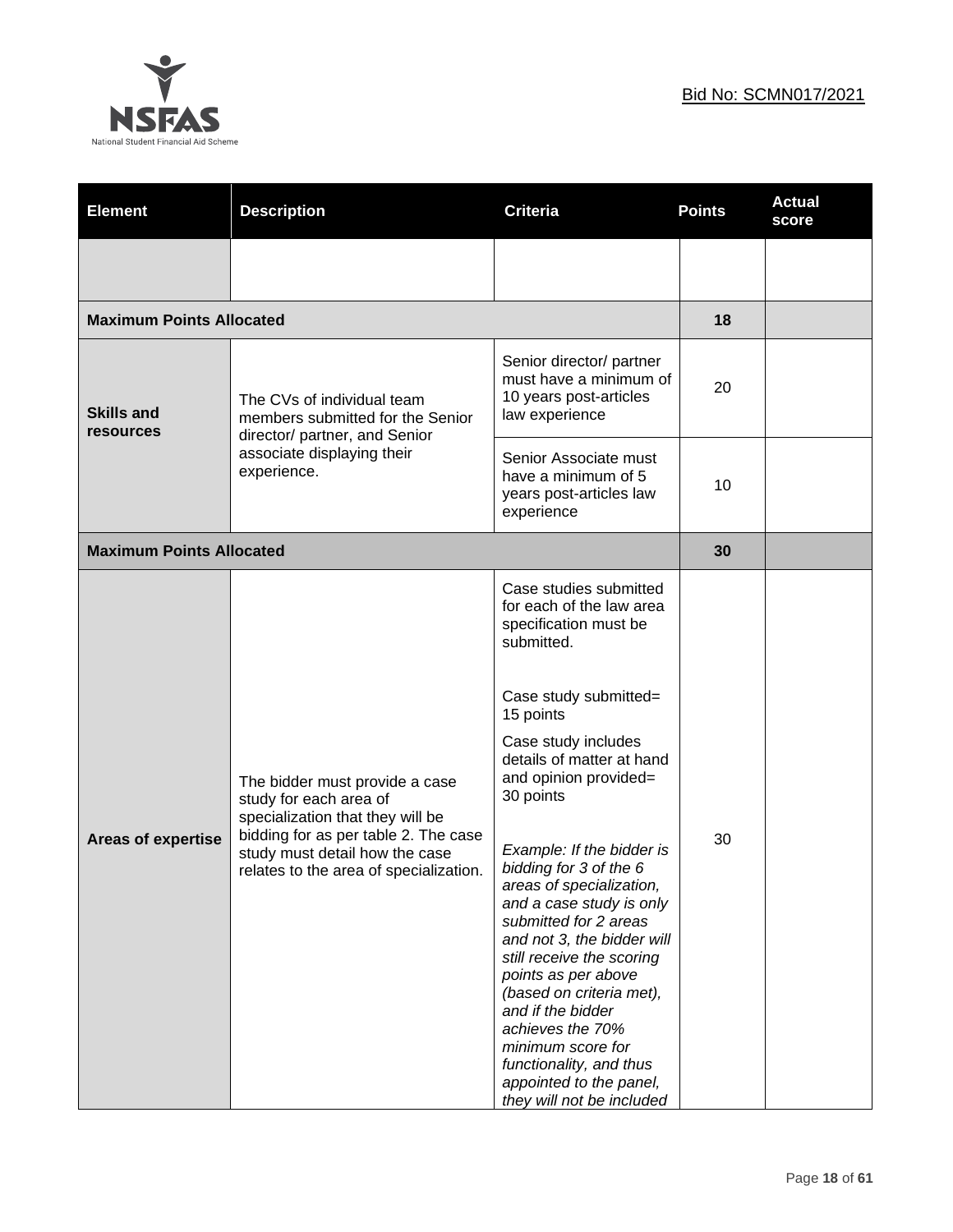

| <b>Element</b>                  | <b>Description</b>                                                                                                   | <b>Criteria</b>                                                                            | <b>Points</b> | <b>Actual</b><br>score |
|---------------------------------|----------------------------------------------------------------------------------------------------------------------|--------------------------------------------------------------------------------------------|---------------|------------------------|
|                                 |                                                                                                                      | in the area of<br>specialization for the law<br>area where no case<br>study was submitted. |               |                        |
| <b>Maximum Points Allocated</b> |                                                                                                                      |                                                                                            | 30            |                        |
|                                 | The firm must meet the following<br>transformation criteria:                                                         | Both criteria met                                                                          | 12            |                        |
| <b>Transformation</b>           | 30% or more black woman<br>owned<br>Level 1 BBB-EE contributor<br>evidenced by a valid BBB-<br><b>EE</b> certificate | 1 criterion met                                                                            | 5             |                        |
| <b>Maximum Points Allocated</b> |                                                                                                                      |                                                                                            | 12            |                        |
| <b>TOTAL POINTS AWARDED</b>     |                                                                                                                      |                                                                                            | 100           |                        |

## **8. Pricing Schedule**

The pricing schedule should be completed below for the hourly rate per individual as at the closing date of the bid advertisement. The bidder must not submit their own pricing schedule and must complete the below pricing schedule. The bidder is encouraged to provide discounted rates to NSFAS, and NSFAS reserves the right to negotiate these prices further down, once appointed. NSFAS reserves the right to calculate the average rate of the resources for price evaluation purposes.

**Upon appointment of the panel, NSFAS shall allocate work to the panelists with due consideration given to the complexity and nature of the matter, whether similar cases were handled by the panelist in the past, amongst others. There is no guarantee of work being allocated to the panelists.**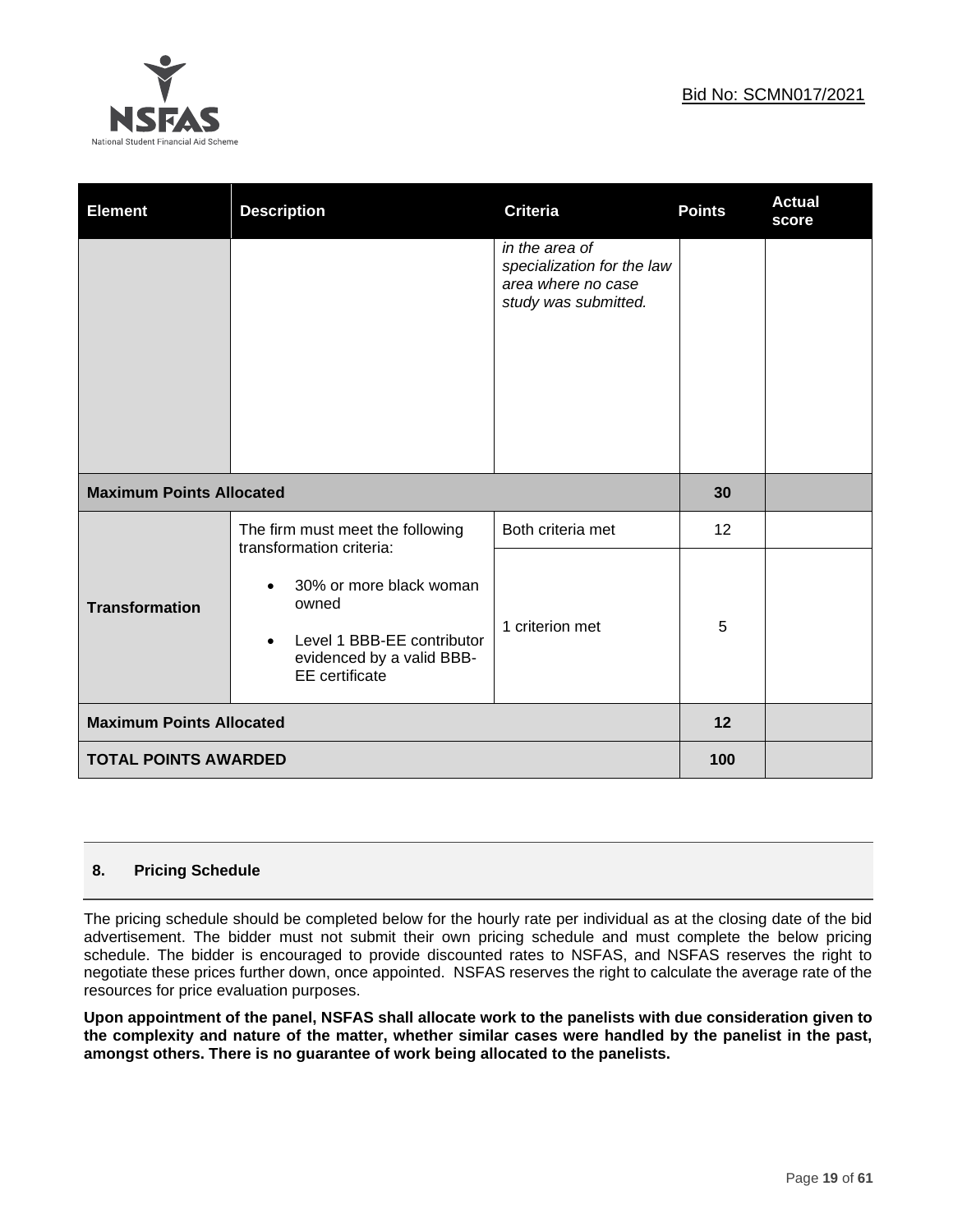

| <b>ITEM NO.</b>  | <b>DESCRIPTION</b> | Rate per hour, inclusive of VAT and disbursements |
|------------------|--------------------|---------------------------------------------------|
|                  | Director/Partner   |                                                   |
| $\overline{2}$ . | Senior Associate   |                                                   |
| 3.               | Associate          |                                                   |
| -4.              | Candidate attorney |                                                   |

## **9. Preference Point System**

9.1 All tenders that will achieve the minimum qualifying score (acceptable tenders) will be evaluated further in terms of the preference point system as follows: A maximum of 80 points is allocated for price on the following basis:

## **80/20**

$$
Ps = 80 \left( 1 - \frac{Pt - P \min}{P \min} \right)
$$

Where

Ps = Points scored for comparative price of bid under consideration

Pt = Comparative price of bid under consideration

Pmin = Comparative price of lowest acceptable bid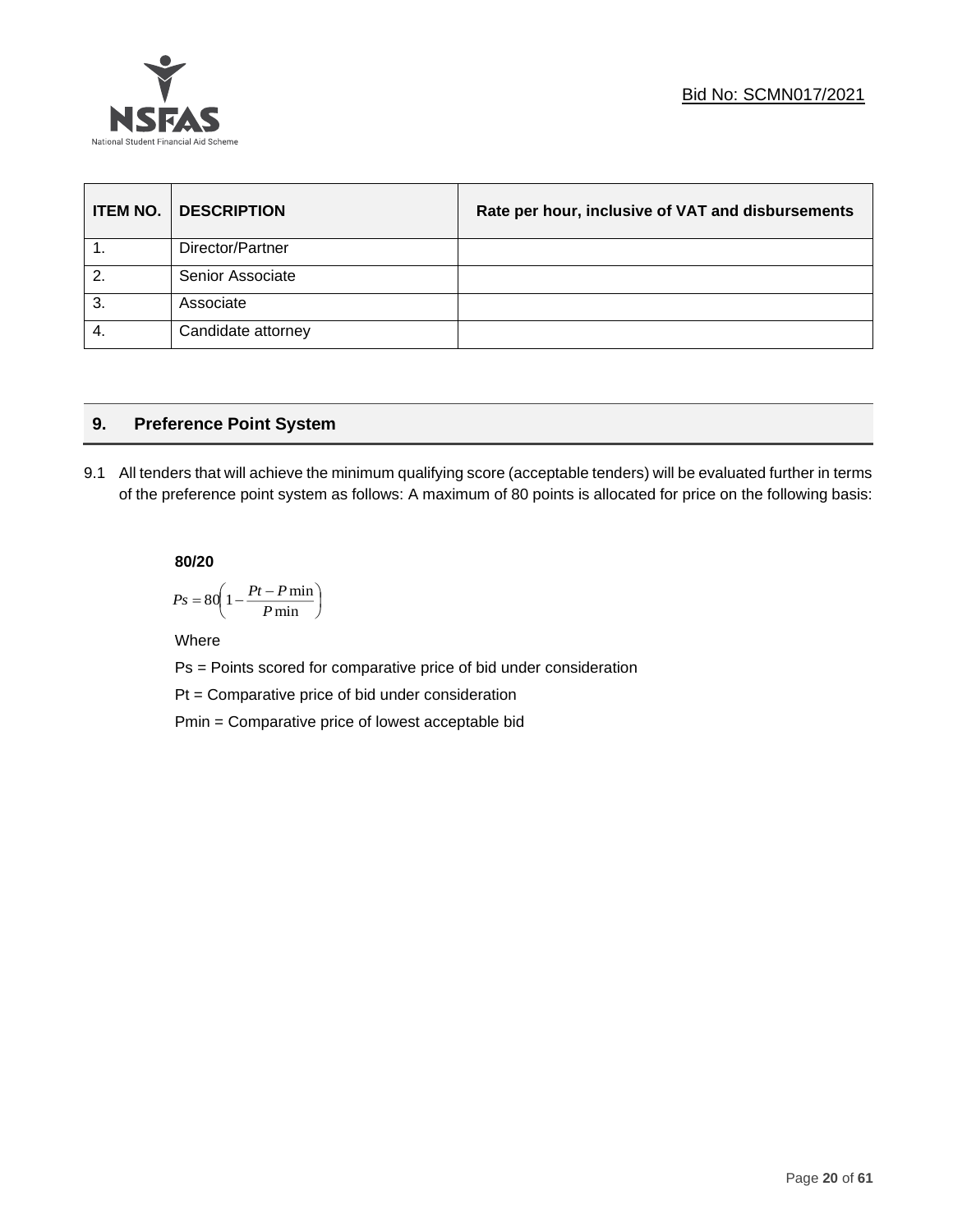

## **1. Declaration of Interest**

This declaration will be used by institutions to ensure that when goods and services are being procured, all reasonable steps are taken to combat the abuse of the supply chain management system.

The bid of any bidder may be disregarded if that bidder, or any of its directors have:

A. abused the NSFAS's supply chain management system;

B. committed fraud or any other improper conduct in relation to such system; or

C. failed to perform on any previous contract.

**In order to give effect to the above, the following questionnaire must be completed and submitted with the bid**.

|     | The following particulars must be furnished:                                             |  |
|-----|------------------------------------------------------------------------------------------|--|
| 2.1 | Full Name of bidder or his or her representative:                                        |  |
|     |                                                                                          |  |
| 2.2 | <b>Identity Number:</b>                                                                  |  |
|     |                                                                                          |  |
| 2.3 | Position occupied in the Company (director, trustee, shareholder <sup>2</sup> , member): |  |

| 2.4 | Registration number of the company, enterprise, close corporation, partnership agreement or trust: |
|-----|----------------------------------------------------------------------------------------------------|
|-----|----------------------------------------------------------------------------------------------------|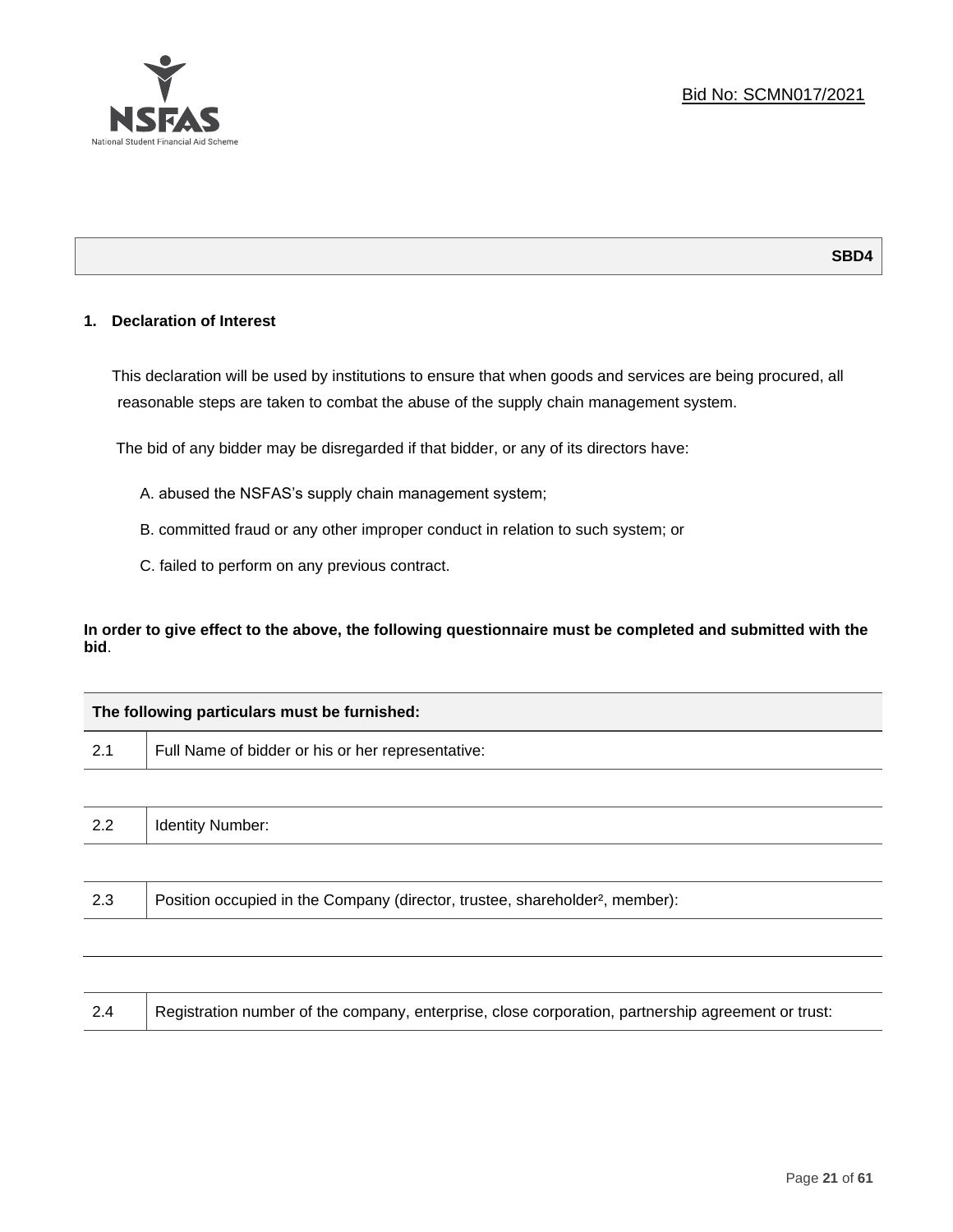

| 2.5    |                                                                                  | Tax Reference Number: |                                                                                                                                                                                                           |  |
|--------|----------------------------------------------------------------------------------|-----------------------|-----------------------------------------------------------------------------------------------------------------------------------------------------------------------------------------------------------|--|
|        |                                                                                  |                       |                                                                                                                                                                                                           |  |
| 2.6    | <b>VAT Registration Number:</b>                                                  |                       |                                                                                                                                                                                                           |  |
|        |                                                                                  |                       |                                                                                                                                                                                                           |  |
| 2.6.1  | below.                                                                           |                       | The names of all directors / trustees / shareholders / members, their individual identity numbers, tax<br>reference numbers and, if applicable, employee / PESAL numbers must be indicated in paragraph 3 |  |
| 2.7    | Are you or any person connected with the bidder presently employed by the state? |                       |                                                                                                                                                                                                           |  |
|        | Yes                                                                              | <b>No</b>             |                                                                                                                                                                                                           |  |
| 2.7.2. | If yes, furnish the following particulars:                                       |                       |                                                                                                                                                                                                           |  |
|        | Name of person / director / trustee / shareholder/ member:                       |                       |                                                                                                                                                                                                           |  |
|        |                                                                                  |                       |                                                                                                                                                                                                           |  |

| Name of state institution at which you or the person connected to the bidder is employed: |  |
|-------------------------------------------------------------------------------------------|--|
|-------------------------------------------------------------------------------------------|--|

| Position occupied in the state institution: |
|---------------------------------------------|
|                                             |

#### "State" means

- (a) Any national or provincial department, national or provincial public entity or constitutional institution within the meaning of the Public Finance Management Act, 1999 (Act No 1 of 1999);
- (b) Any municipality or municipal entity;
- (c) Provincial legislature;
- (d) National Assembly or the National Council of Provinces;
- (e) Parliament.

"Shareholder" means a person who owns shares in the company and is actively involved in the management of the enterprise or business and exercises control over the enterprise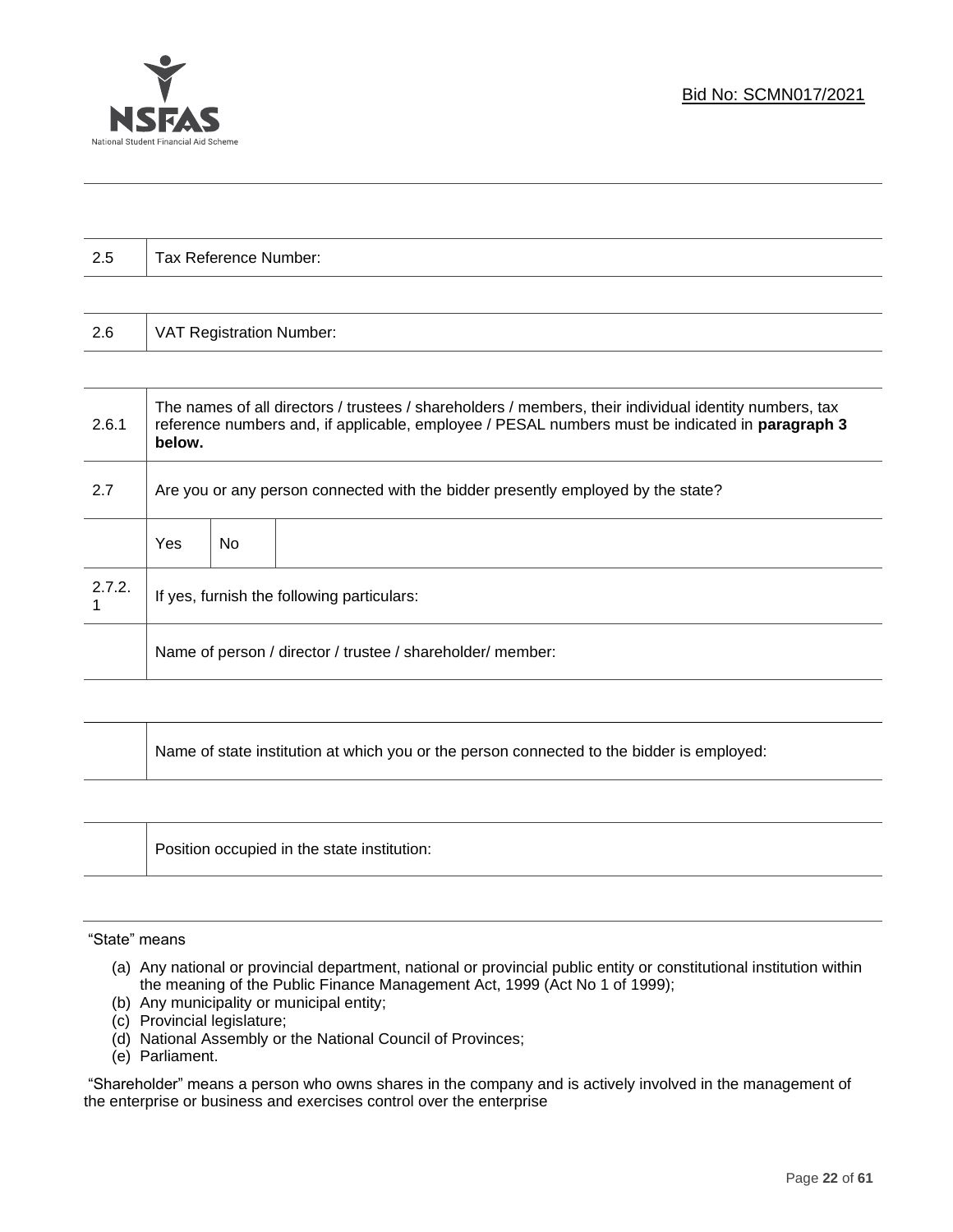

|             | Any other particulars:                                                                                                                                                                                                |                                                                                                                                                                 |                                                                                                                                                                                                                                                  |  |  |  |
|-------------|-----------------------------------------------------------------------------------------------------------------------------------------------------------------------------------------------------------------------|-----------------------------------------------------------------------------------------------------------------------------------------------------------------|--------------------------------------------------------------------------------------------------------------------------------------------------------------------------------------------------------------------------------------------------|--|--|--|
| 2.7.2       |                                                                                                                                                                                                                       | If you are presently employed by the state, did you obtain the appropriate authority to undertake<br>remunerative work outside employment in the public sector? |                                                                                                                                                                                                                                                  |  |  |  |
|             | <b>Yes</b>                                                                                                                                                                                                            | No                                                                                                                                                              |                                                                                                                                                                                                                                                  |  |  |  |
|             |                                                                                                                                                                                                                       | If yes, did you attach proof of such authority to the bid document?                                                                                             |                                                                                                                                                                                                                                                  |  |  |  |
| 2.7.2.<br>1 | Note: Failure to submit proof of such authority, where applicable, may result in the disqualification of the<br>bid.                                                                                                  |                                                                                                                                                                 |                                                                                                                                                                                                                                                  |  |  |  |
|             | Yes                                                                                                                                                                                                                   | <b>No</b>                                                                                                                                                       |                                                                                                                                                                                                                                                  |  |  |  |
| 2.7.2.<br>2 | If no, furnish reasons for non-submission of such proof:                                                                                                                                                              |                                                                                                                                                                 |                                                                                                                                                                                                                                                  |  |  |  |
| 2.8         | Did you or your spouse, or any of the company's directors / trustees / shareholders / members or their<br>spouses conduct business with the state in the previous twelve months?                                      |                                                                                                                                                                 |                                                                                                                                                                                                                                                  |  |  |  |
|             | Yes                                                                                                                                                                                                                   | No                                                                                                                                                              |                                                                                                                                                                                                                                                  |  |  |  |
| 2.8.1       | If so, furnish particulars:                                                                                                                                                                                           |                                                                                                                                                                 |                                                                                                                                                                                                                                                  |  |  |  |
| 2.9         | Do you, or any person connected with the bidder, have any relationship (family, friend, other) with a<br>person employed by the state and who may be involved with the evaluation and or adjudication of this<br>bid? |                                                                                                                                                                 |                                                                                                                                                                                                                                                  |  |  |  |
|             | Yes                                                                                                                                                                                                                   | No                                                                                                                                                              |                                                                                                                                                                                                                                                  |  |  |  |
| 2.9.1       | If so, furnish particulars:                                                                                                                                                                                           |                                                                                                                                                                 |                                                                                                                                                                                                                                                  |  |  |  |
| 2.10        |                                                                                                                                                                                                                       |                                                                                                                                                                 | Are you, or any person connected with the bidder, aware of any relationship (family, friend, other)<br>between any other bidder and any person employed by the state who may be involved with the<br>evaluation and or adjudication of this bid? |  |  |  |
|             | Yes                                                                                                                                                                                                                   | No                                                                                                                                                              |                                                                                                                                                                                                                                                  |  |  |  |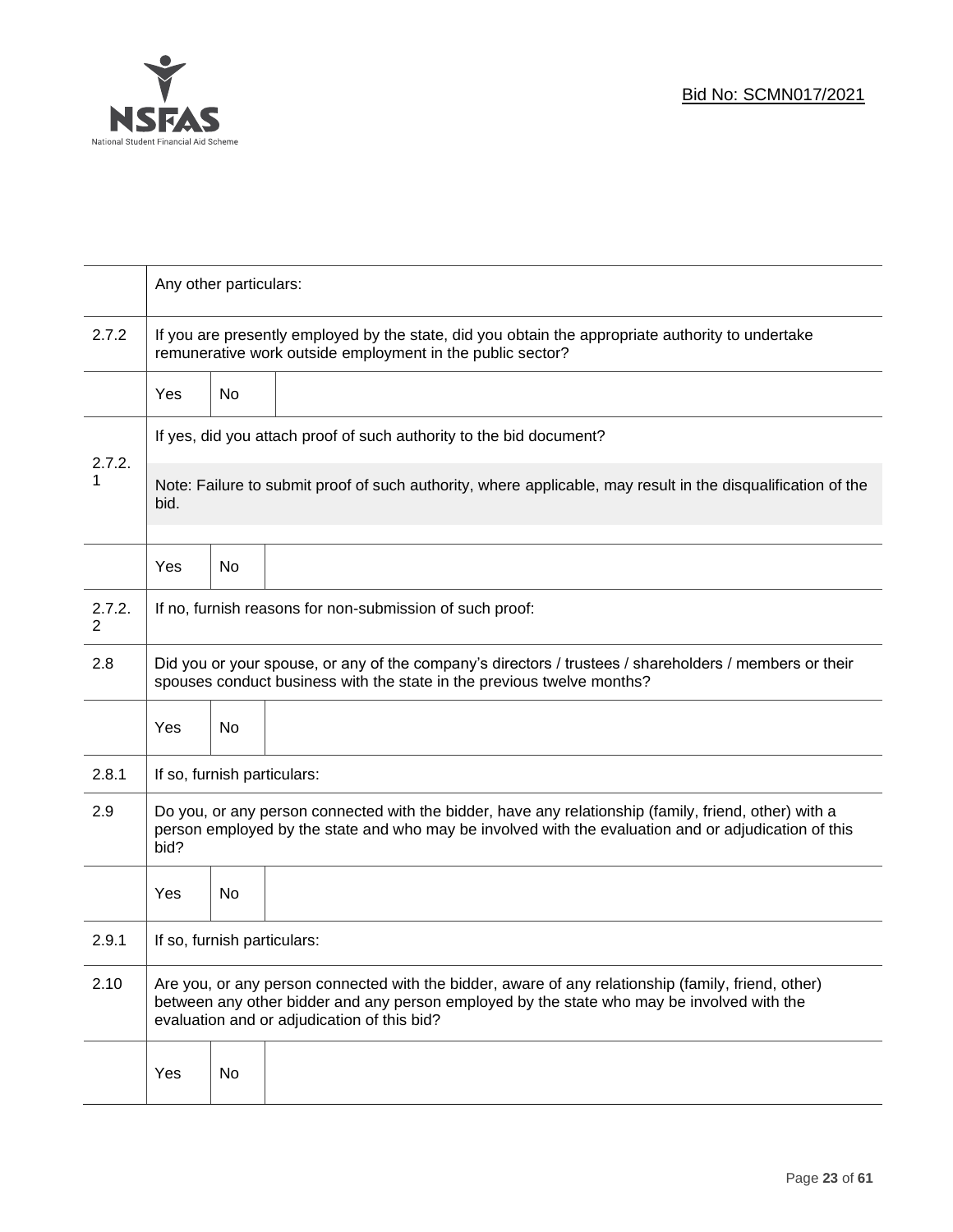

| 2.10.1 | If so, furnish particulars:                                                                                                                                                              |     |  |  |
|--------|------------------------------------------------------------------------------------------------------------------------------------------------------------------------------------------|-----|--|--|
| 2.11   | Do you or any of the directors / trustees / shareholders / members of the company have any interest in<br>any other related companies whether or not they are bidding for this contract? |     |  |  |
|        | Yes                                                                                                                                                                                      | No. |  |  |
| 2.11.1 | If so, furnish particulars:                                                                                                                                                              |     |  |  |

## **Full details of directors / trustees / members / shareholders**.

| <b>Full Name</b> | <b>Identity Number</b> | Personal Income Tax<br>Reference Number | State Employee Number /<br>PERSEL Number |
|------------------|------------------------|-----------------------------------------|------------------------------------------|
|                  |                        |                                         |                                          |
|                  |                        |                                         |                                          |
|                  |                        |                                         |                                          |
|                  |                        |                                         |                                          |
|                  |                        |                                         |                                          |
|                  |                        |                                         |                                          |
|                  |                        |                                         |                                          |
|                  |                        |                                         |                                          |
|                  |                        |                                         |                                          |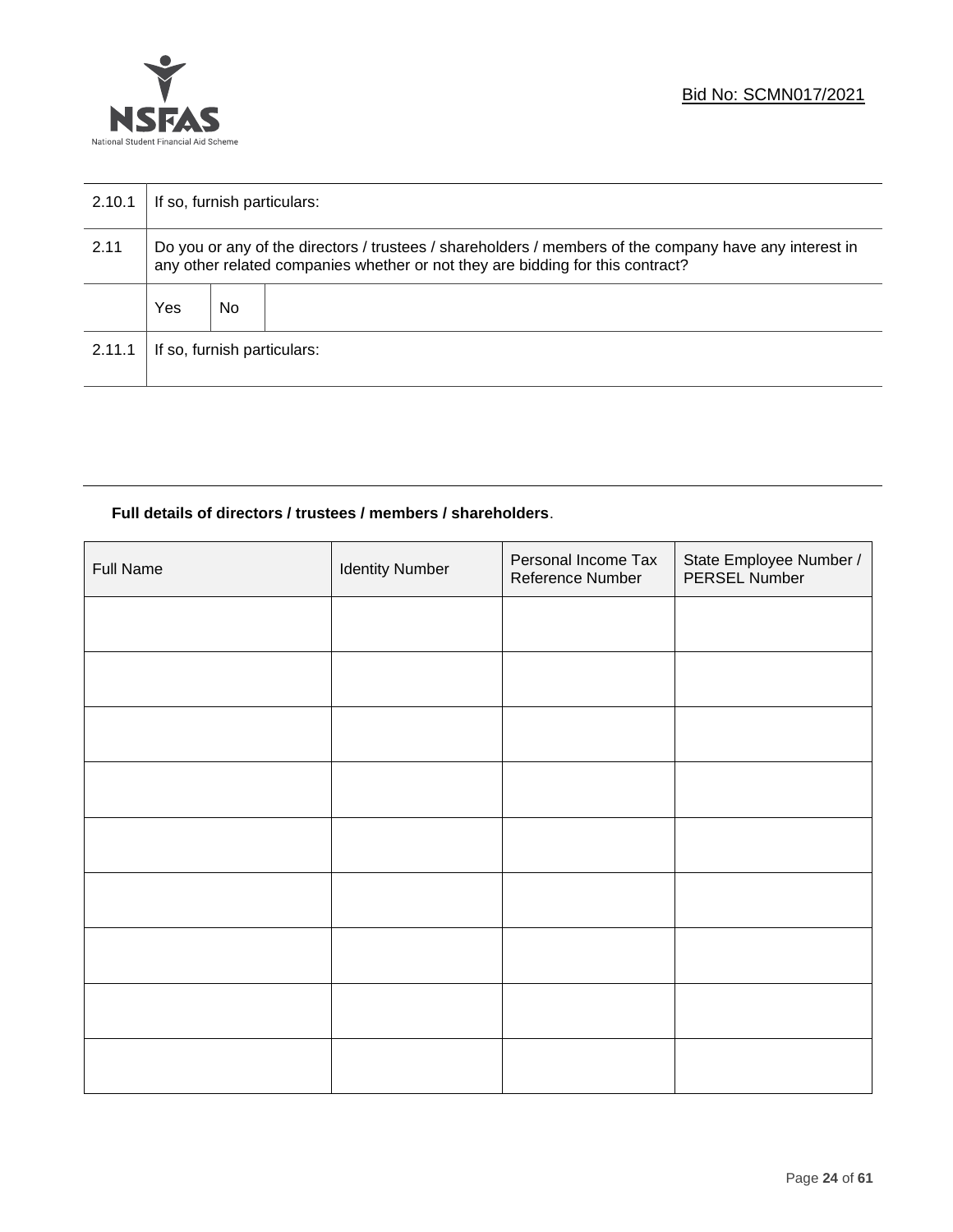

## **Declaration**

I, the undersigned (NAME)………………………………………………………………………

Certify that the information furnished in paragraphs 2 and 3 above is correct. I accept that the state may reject the bid or act against me should this declaration prove to be false.

| <b>Signature</b> | <b>Date</b>    |
|------------------|----------------|
|                  |                |
| <b>Position</b>  | Name of bidder |
|                  |                |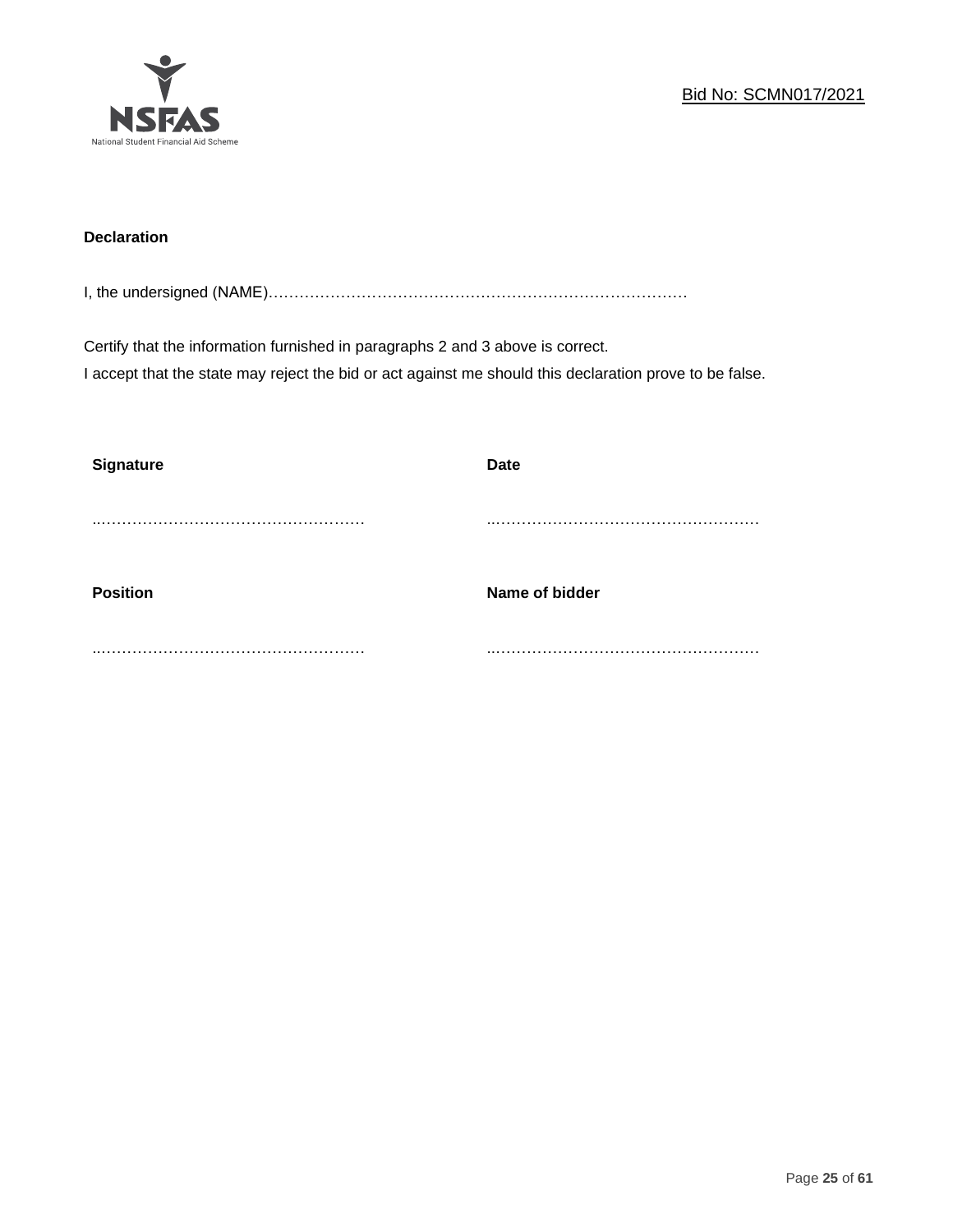

## **Declaration of bidder's past Supply Chain Management practices**

**SBD 8**

This declaration will be used by institutions to ensure that when goods and services are being procured, all reasonable steps are taken to combat the abuse of the supply chain management system.

The bid of any bidder may be disregarded if that bidder, or any of its directors have -

- (a) abused the institution's supply chain management system.
- (b) committed fraud or any other improper conduct in relation to such system; or
- (c) failed to perform on any previous contract.

In order to give effect to the above, **the following questionnaire must be completed and submitted with the bid.**

**The following particulars must be furnished:**

|      | Is the bidder or any of its directors listed on the National Treasury's Database of Restricted Suppliers as<br>companies or persons prohibited from doing business with the public sector?<br>(Companies or persons who are listed on this Database were informed in writing of this restriction by the<br>Accounting Officer/Authority of the institution that imposed the restriction after the audi alteram partem |                             |                                                                                                                                                                                                |  |  |
|------|-----------------------------------------------------------------------------------------------------------------------------------------------------------------------------------------------------------------------------------------------------------------------------------------------------------------------------------------------------------------------------------------------------------------------|-----------------------------|------------------------------------------------------------------------------------------------------------------------------------------------------------------------------------------------|--|--|
| 1.1. |                                                                                                                                                                                                                                                                                                                                                                                                                       | rule was applied).          |                                                                                                                                                                                                |  |  |
|      | The                                                                                                                                                                                                                                                                                                                                                                                                                   |                             | Suppliers now resides on the National Treasury's website<br>Database of Restricted<br>(http://www.treasury.gov.za) and can be accessed by clicking on its link at the bottom of the home page. |  |  |
|      | Yes                                                                                                                                                                                                                                                                                                                                                                                                                   | No.                         |                                                                                                                                                                                                |  |  |
| 1.2. |                                                                                                                                                                                                                                                                                                                                                                                                                       | If so, furnish particulars: |                                                                                                                                                                                                |  |  |
| 1.3. | Is the bidder or any of its directors listed on the Register for Tender Defaulters in terms of section 29 of<br>Prevention<br>Combating<br>Corrupt<br>Activities<br>(No<br>12<br>and<br>of<br>Act<br>2004)?<br>the<br>of<br>Register for Tender Defaulters can be accessed on the National Treasury's website<br>The<br>(http://www.treasury.gov.za) by clicking on its link at the bottom of the home page.          |                             |                                                                                                                                                                                                |  |  |
|      | Yes                                                                                                                                                                                                                                                                                                                                                                                                                   | No                          |                                                                                                                                                                                                |  |  |
| 1.4. |                                                                                                                                                                                                                                                                                                                                                                                                                       | If so, furnish particulars: |                                                                                                                                                                                                |  |  |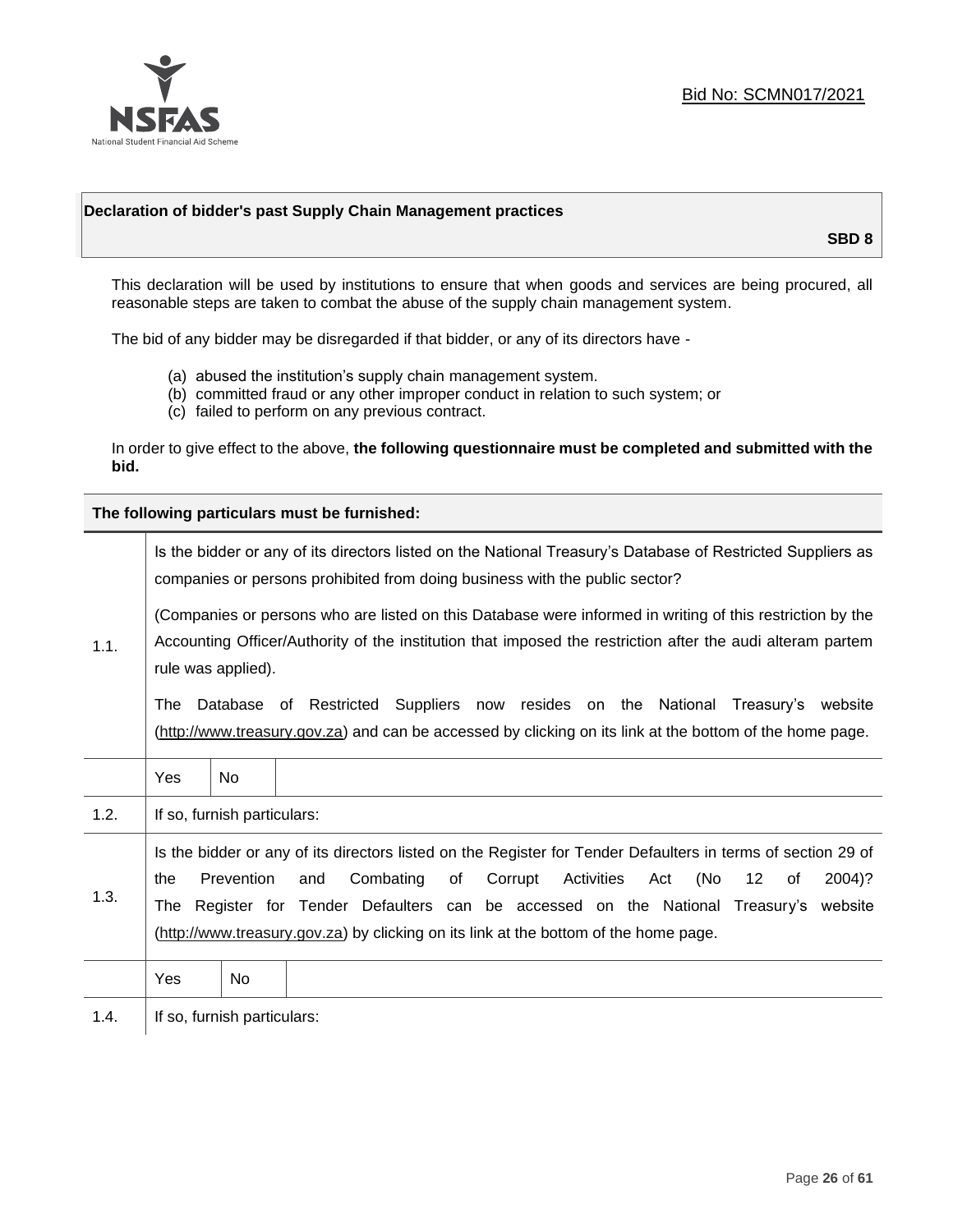

T

| 1.5. | Was the bidder or any of its directors convicted by a court of law (including a court outside of the<br>Republic of South Africa) for fraud or corruption during the past five years? |    |  |  |
|------|---------------------------------------------------------------------------------------------------------------------------------------------------------------------------------------|----|--|--|
|      | <b>Yes</b>                                                                                                                                                                            | No |  |  |
| 1.6. | If so, furnish particulars:                                                                                                                                                           |    |  |  |
| 1.7. | Was any contract between the bidder and any organ of state terminated during the past five years on<br>account of failure to perform on or comply with the contract?                  |    |  |  |
|      | <b>Yes</b>                                                                                                                                                                            | No |  |  |
| 1.8. | If so, furnish particulars:                                                                                                                                                           |    |  |  |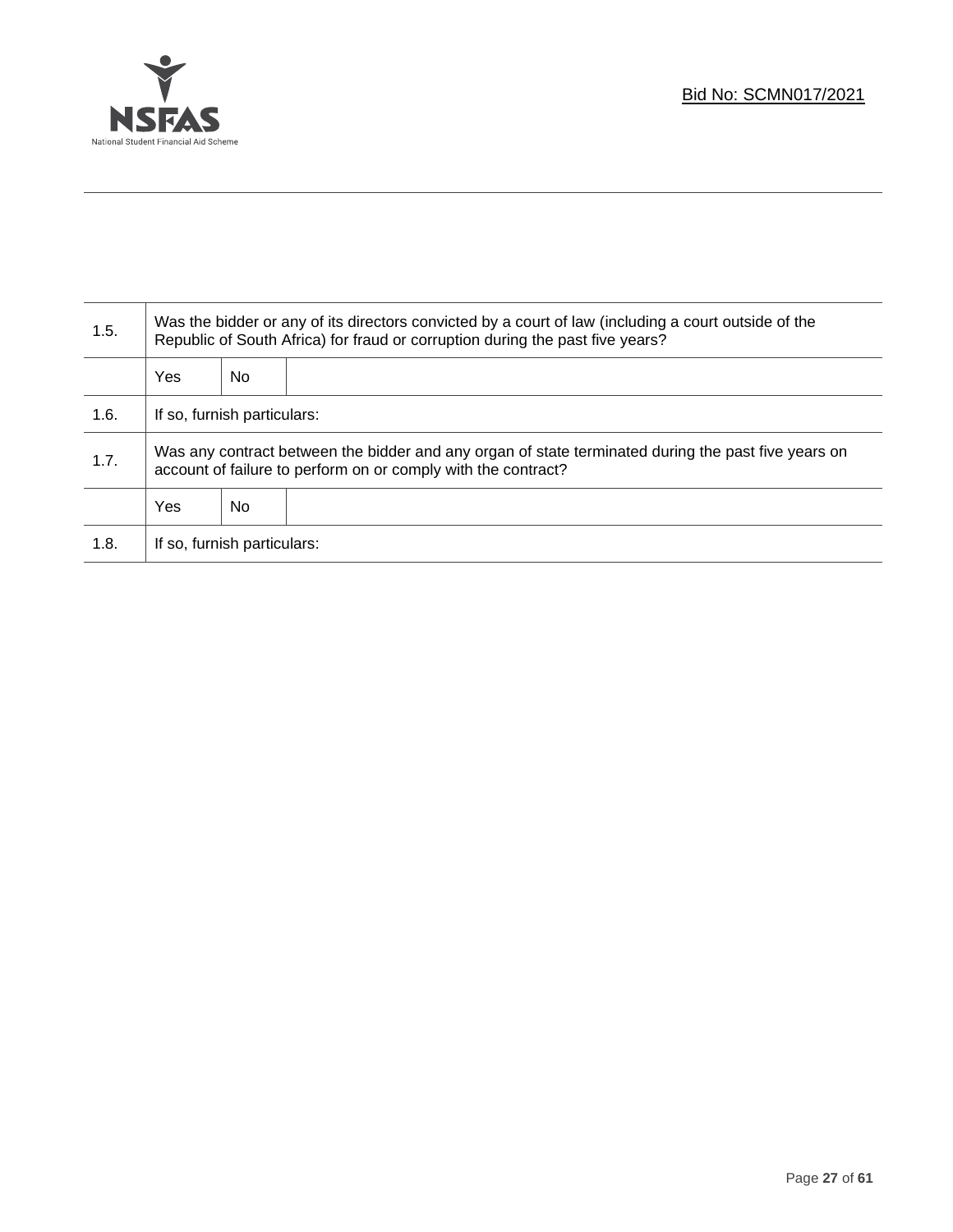

## **Declaration**

I, the undersigned (NAME)………………………………………………………………………

Certify that the information furnished on the declaration from is true and correct.

I accept that, in addition to cancellation of a contract, action may be taken against me should this declaration provide to be false.

| Signature       | <b>Date</b>    |
|-----------------|----------------|
|                 |                |
|                 |                |
| <b>Position</b> | Name of bidder |
|                 |                |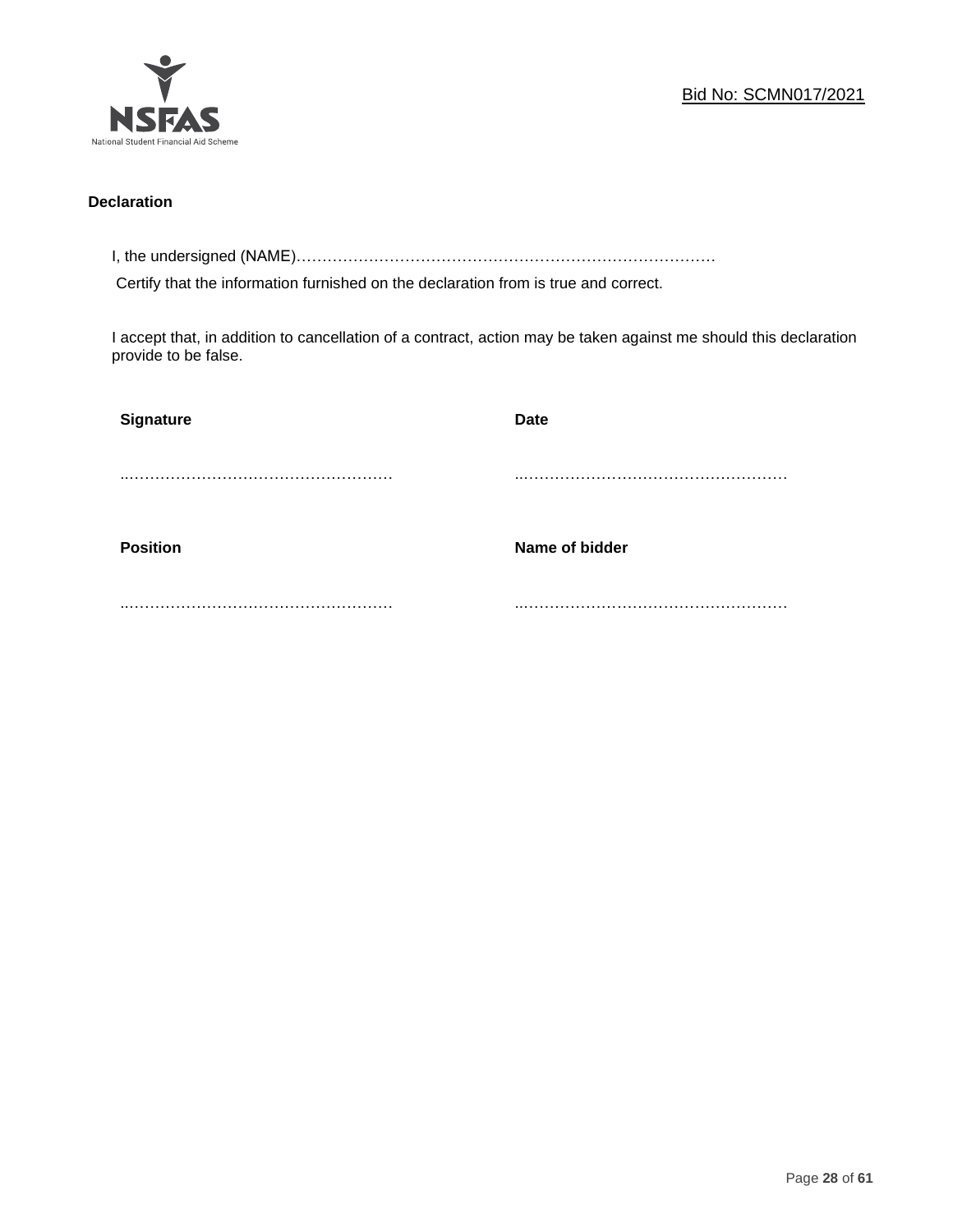## **SBD 9**

## **CERTIFICATE OF INDEPENDENT BID DETERMINATION**

I, the undersigned, in submitting the accompanying bid in response to the invitation for the bid made by: NSFAS

(Name of Institution)

Do hereby make the following statements that I certify to be true and complete in every respect:

| I certify, on behalf of: |  |
|--------------------------|--|
| (Name of Bidder)         |  |

- 1. I have read, and I understand the contents of this Certificate.
- 6.1.I understand that the accompanying bid will be disqualified if this Certificate is found not to be true and complete in every respect.
- 6.2.I am authorized by the bidder to sign this Certificate, and to submit the accompanying bid, on behalf of the bidder.
- 6.3.Each person whose signature appears on the accompanying bid has been authorized by the bidder to determine the terms of, and to sign the bid, on behalf of the bidder.
- 6.4.For the purposes of this Certificate and the accompanying bid, I understand that the word "competitor" shall include any individual or organization, other than the bidder, whether or not affiliated with the bidder, who:
	- 6.4.1.1.1. has been requested to submit a bid in response to this bid invitation.
	- 6.4.1.1.2. could potentially submit a bid in response to this bid invitation, based on their qualifications,
	- 6.4.1.1.3. Abilities or experience.
- 6.10. Provides the same goods and services as the bidder and/or is in the same line of business as the bidder.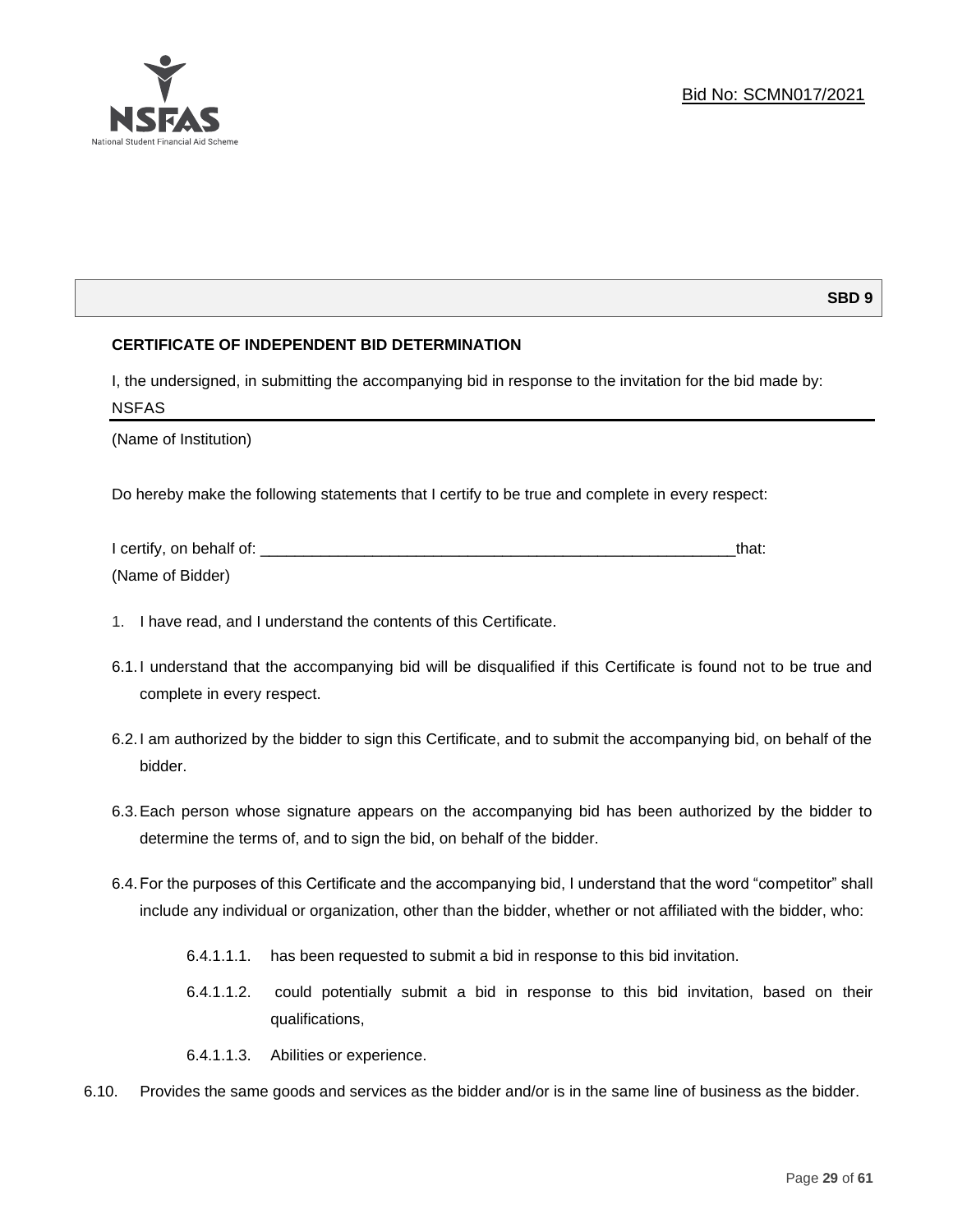

6.11. The bidder has arrived at the accompanying bid independently from, and without consultation, communication, agreement or arrangement with any competitor. However, communication between partners in a joint venture or consortium<sup>3</sup> will not be construed as collusive bidding.

<sup>3</sup> Joint venture or Consortium means an association of persons for the purpose of combining their expertise, property, capital, efforts, skill and knowledge in an activity for the execution of a contract.

- 6.12. In particular, without limiting the generality of paragraphs 6 above, there has been no consultation, communication, agreement or arrangement with any competitor regarding:
	- (a) prices
	- (b) geographical area where product or service will be rendered (market allocation)
	- (c) methods, factors or formulas used to calculate prices;
	- (d) the intention or decision to submit or not to submit, a bid;
	- (e) the submission of a bid which does not meet the specifications and conditions of the bid; or
	- (f) bidding with the intention not to win the bid.
- 6.13. In addition, there have been no consultations, communications, agreements or arrangements with any competitor regarding the quality, quantity, specifications and conditions or delivery particulars of the products or services to which this bid invitation relates.
- 6.14. The terms of the accompanying bid have not been, and will not be, disclosed by the bidder, directly or indirectly, to any competitor, prior to the date and time of the official bid opening or of the awarding of the contract.
- 6.15. I am aware that, in addition and without prejudice to any other remedy provided to combat any restrictive practices related to bids and contracts, bids that are suspicious will be reported to the Competition Commission for investigation and possible imposition of administrative penalties in terms of section 59 of the Competition Act No 89 of 1998 and or may be reported to the National Prosecuting Authority (NPA) for criminal investigation and or may be restricted from conducting business with the public sector for a period not exceeding ten (10) years in terms of the Prevention and Combating of Corrupt Activities Act No 12 of 2004 or any other applicable legislation.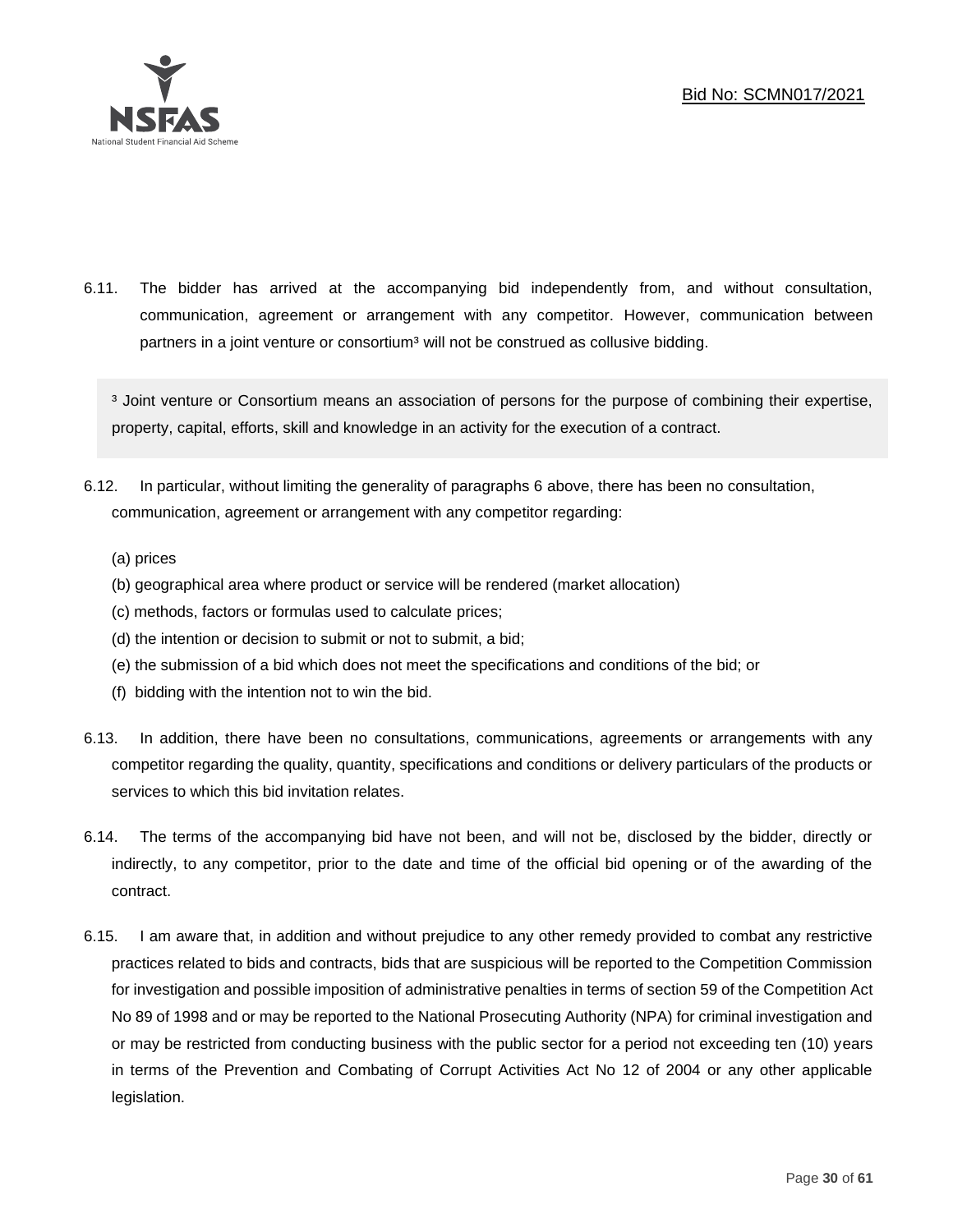

| Signature | Date           |
|-----------|----------------|
|           |                |
|           |                |
|           |                |
|           |                |
| Position  | Name of bidder |
|           |                |
|           |                |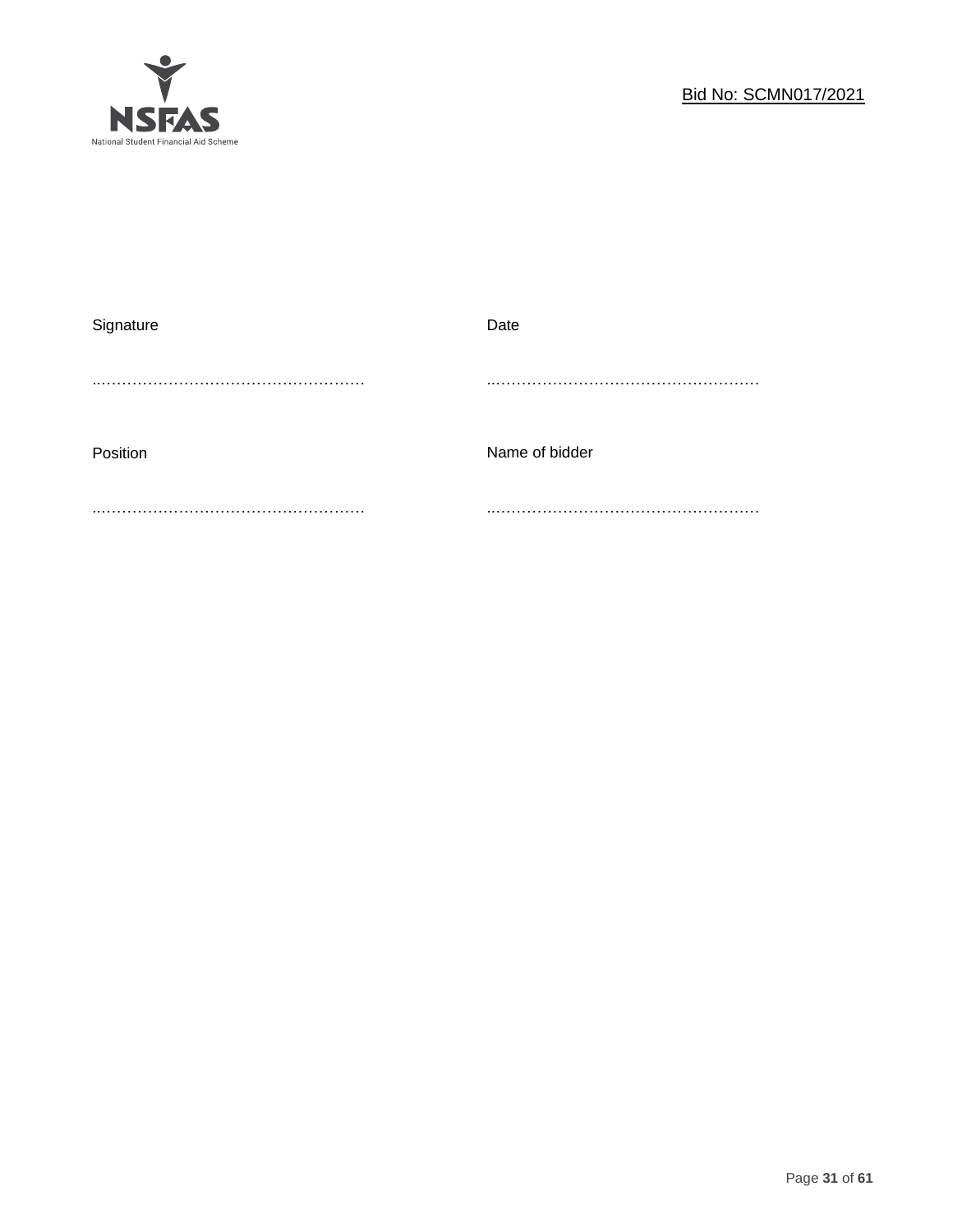

## **1. PREFERENCE POINTS CLAIM FORM IN TERMS OF THE PREFERENTIAL PROCUREMENT REGULATIONS 2017**

This preference form must form part of all bids invited. It contains general information and serves as a claim form for preference points for Broad-Based Black Economic Empowerment (B-BBEE) Status Level of Contribution

## **NB: BEFORE COMPLETING THIS FORM, BIDDERS MUST STUDY THE GENERAL CONDITIONS, DEFINITIONS AND DIRECTIVES APPLICABLE IN RESPECT OF B-BBEE, AS PRESCRIBED IN THE PREFERENTIAL PROCUREMENT REGULATIONS, 2017.**

## **1. GENERAL CONDITIONS**

- 1.1 The following preference point systems are applicable to all bid:
	- the 80/20 system for requirements with a Rand value of up to R50 000 000 (all applicable taxes included); and

1.2

a) The value of this bid is estimated not to exceed R50 000 000 (all applicable taxes included) and therefore the 80/20 Preference point system shall be applicable.

Points for this bid shall be awarded for:

- (a) Price; and
- (b) B-BBEE Status Level of Contributor.
- 1.3 The maximum points for this bid are allocated as follows:

|                                                   | <b>POINTS</b> |
|---------------------------------------------------|---------------|
| <b>PRICE</b>                                      | 80            |
| <b>B-BBEE STATUS LEVEL OF CONTRIBUTOR</b>         | 20            |
| Total points for Price and B-BBEE must not exceed | 100           |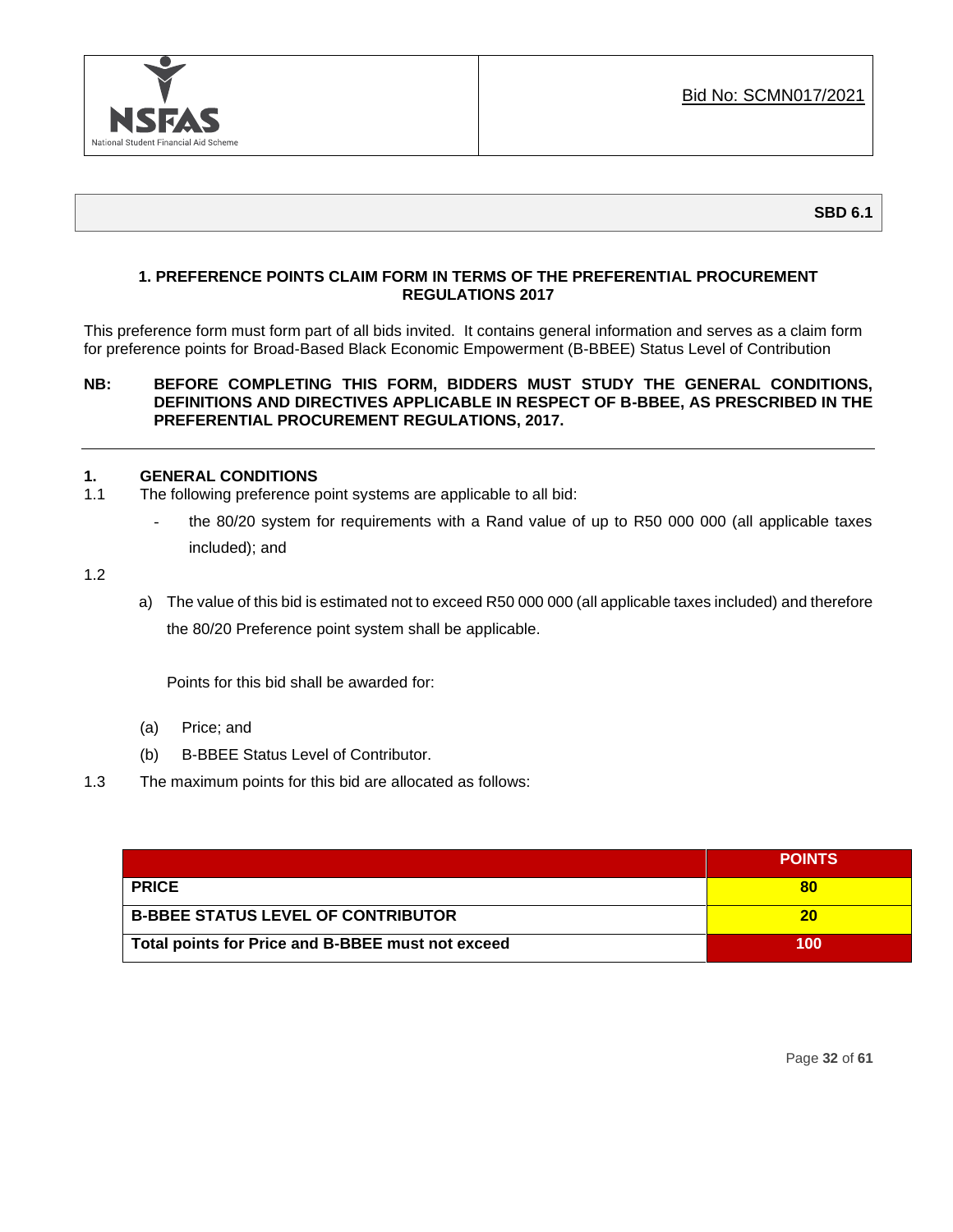

- 1.4 Failure on the part of a bidder to submit proof of B-BBEE Status level of contributor together with the bid, will be interpreted to mean that preference points for B-BBEE status level of contribution are not claimed.
- 1.5 The purchaser reserves the right to require of a bidder, either before a bid is adjudicated or at any time subsequently, to substantiate any claim in regard to preferences, in any manner required by the purchaser.

## **2. DEFINITIONS**

- (a) **"B-BBEE"** means broad-based black economic empowerment as defined in section 1 of the Broad-Based Black Economic Empowerment Act.
- (b) "**B-BBEE status level of contributor"** means the B-BBEE status of an entity in terms of a code of good practice on black economic empowerment, issued in terms of section 9(1) of the Broad-Based Black Economic Empowerment Act.
- (c) **"bid"** means a written offer in a prescribed or stipulated form in response to an invitation by an organ of state for the provision of goods or services, through price quotations, advertised competitive bidding processes or proposals.
- (d) **"Broad-Based Black Economic Empowerment Act"** means the Broad-Based Black Economic Empowerment Act, 2003 (Act No. 53 of 2003);
- **(e) "EME"** means an Exempted Micro Enterprise in terms of a code of good practice on black economic empowerment issued in terms of section 9 (1) of the Broad-Based Black Economic Empowerment Act.
- (f) **"functionality"** means the ability of a tenderer to provide goods or services in accordance with specifications as set out in the tender documents.
- (g) **"prices"** includes all applicable taxes less all unconditional discounts;
- (h) **"proof of B-BBEE status level of contributor"** means:
	- **1)** B-BBEE Status level certificate issued by an authorized body or person;
	- **2)** A sworn affidavit as prescribed by the B-BBEE Codes of Good Practice;
	- **3)** Any other requirement prescribed in terms of the B-BBEE Act;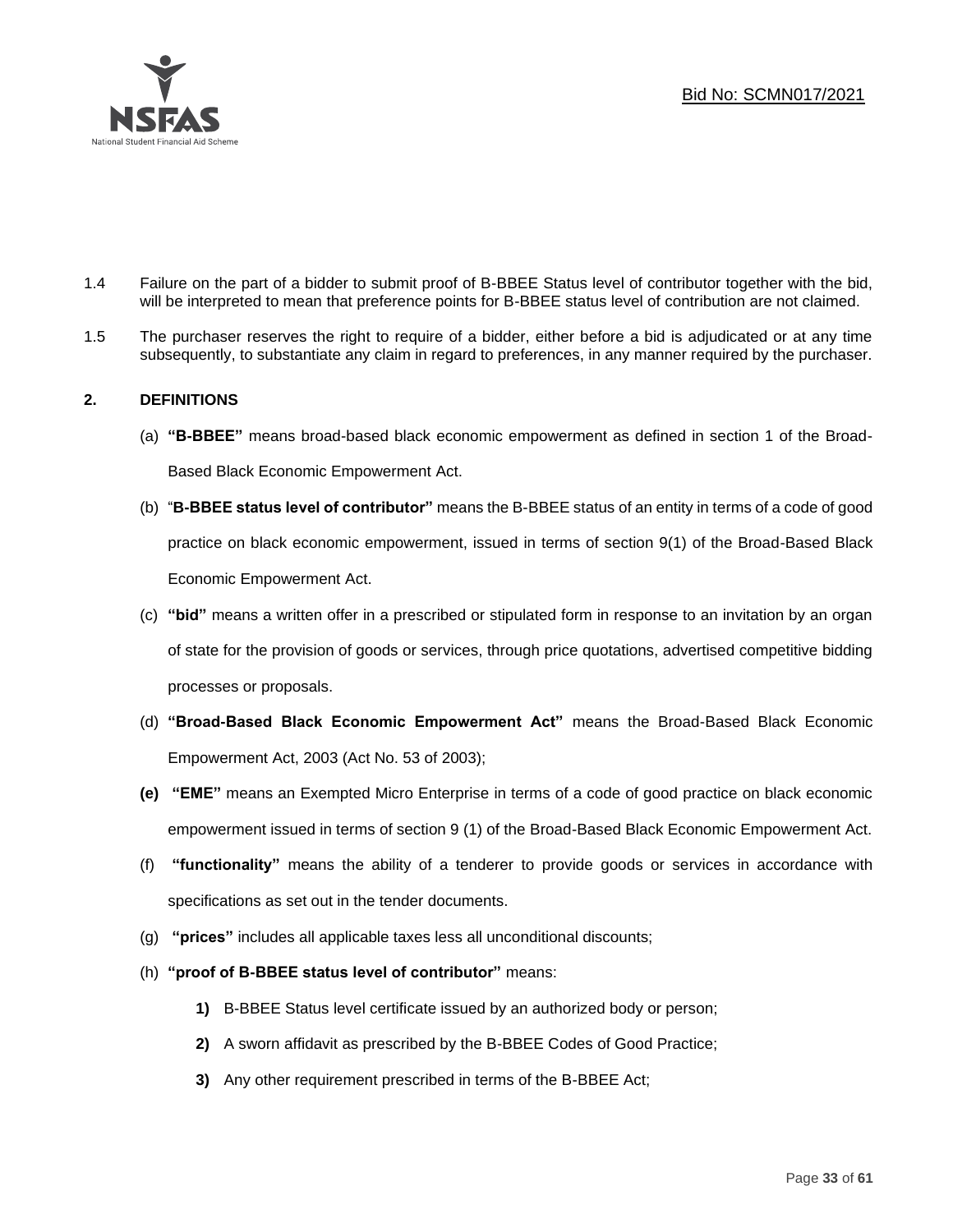

- (i) **"QSE"** means a qualifying small business enterprise in terms of a code of good practice on black economic empowerment issued in terms of section 9 (1) of the Broad-Based Black Economic Empowerment Act.
- *(j)* **"rand value"** means the total estimated value of a contract in Rand, calculated at the time of bid invitation, and includes all applicable taxes.

## **3. POINTS AWARDED FOR PRICE**

## 3.1 **THE 80/20 PREFERENCE POINT SYSTEMS**

A maximum of 80 points is allocated for price on the following basis:

**80/20**

$$
Ps = 80 \left( 1 - \frac{Pt - P \min}{P \min} \right)
$$

Where

Ps = Points scored for price of bid under consideration

l

 $Pt =$  Price of bid under consideration

Pmin = Price of lowest acceptable bid

## **4. POINTS AWARDED FOR B-BBEE STATUS LEVEL OF CONTRIBUTOR**

4.1 In terms of Regulation 6 (2) and 7 (2) of the Preferential Procurement Regulations, preference points must be awarded to a bidder for attaining the B-BBEE status level of contribution in accordance with the table below: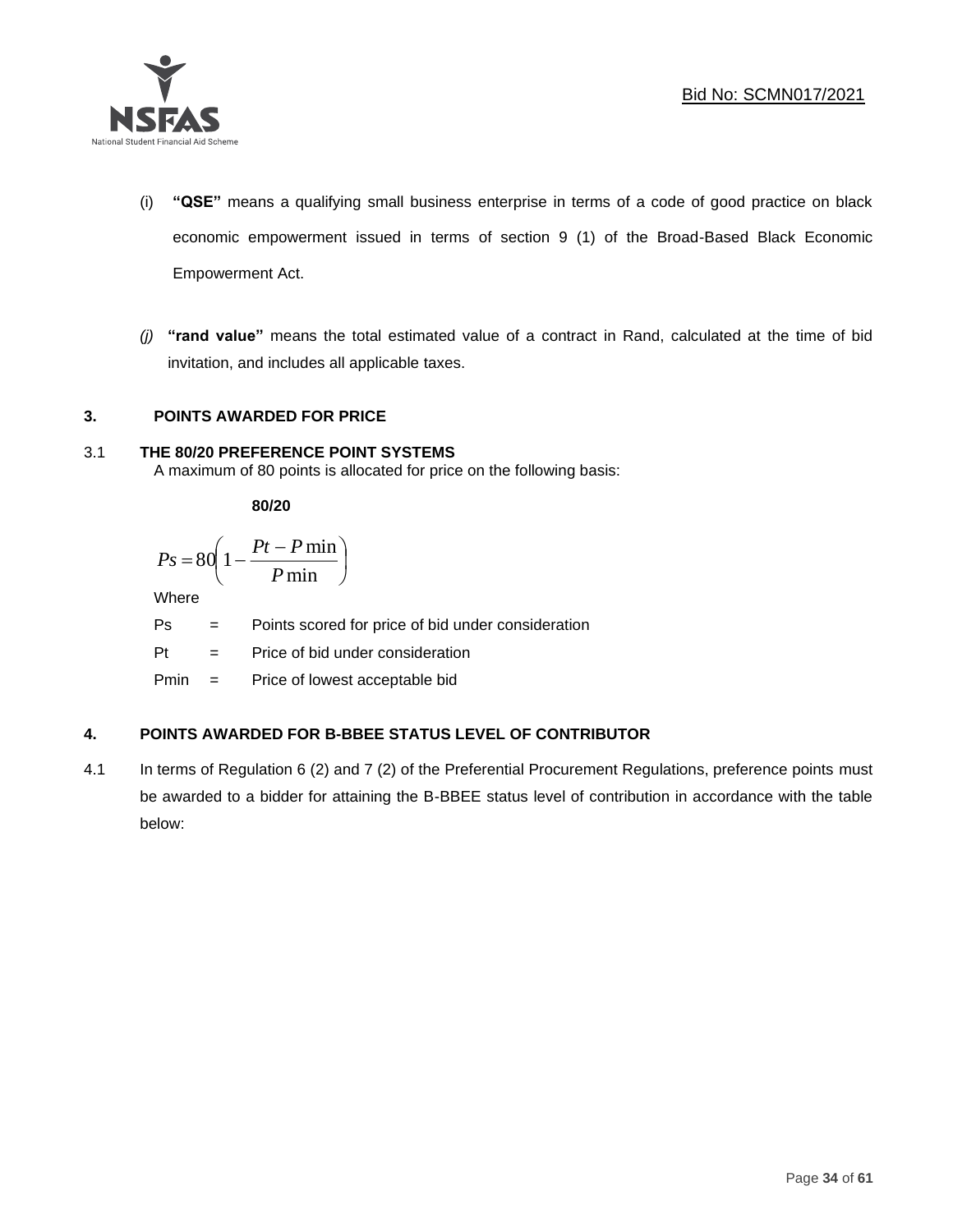

| <b>B-BBEE Status Level of</b><br><b>Contributor</b> | <b>Number of points</b><br>(90/10 system) | <b>Number of points</b><br>(80/20 system) |
|-----------------------------------------------------|-------------------------------------------|-------------------------------------------|
|                                                     | 10                                        | 20                                        |
| ົ                                                   | 9                                         | 18                                        |
| 3                                                   | 6                                         | 14                                        |
|                                                     | 5                                         | 12                                        |
| 5                                                   |                                           | 8                                         |
| 6                                                   |                                           | 6                                         |
|                                                     |                                           |                                           |
| 8                                                   |                                           |                                           |
| Non-compliant contributor                           |                                           |                                           |

## **5. BID DECLARATION**

5.1 Bidders who claim points in respect of B-BBEE Status Level of Contribution must complete the following:

## **6. B-BBEE STATUS LEVEL OF CONTRIBUTOR CLAIMED IN TERMS OF PARAGRAPHS 1.4 AND 4.1**

6.1 B-BBEE Status Level of Contributor: = ……… (maximum of 20 points)

(Points claimed in respect of paragraph 7.1 must be in accordance with the table reflected in paragraph

4.1 and must be substantiated by relevant proof of B-BBEE status level of contributor.

## **7. SUB-CONTRACTING**

7.1 Will any portion of the contract be sub-contracted?

## (*Tick applicable box*)



7.1.1 If yes, indicate:

- i) What percentage of the contract will be subcontracted............…………….…………%
- ii) The name of the sub-contractor…………………………………………………………...
- iii) The B-BBEE status level of the sub-contractor......................................……………...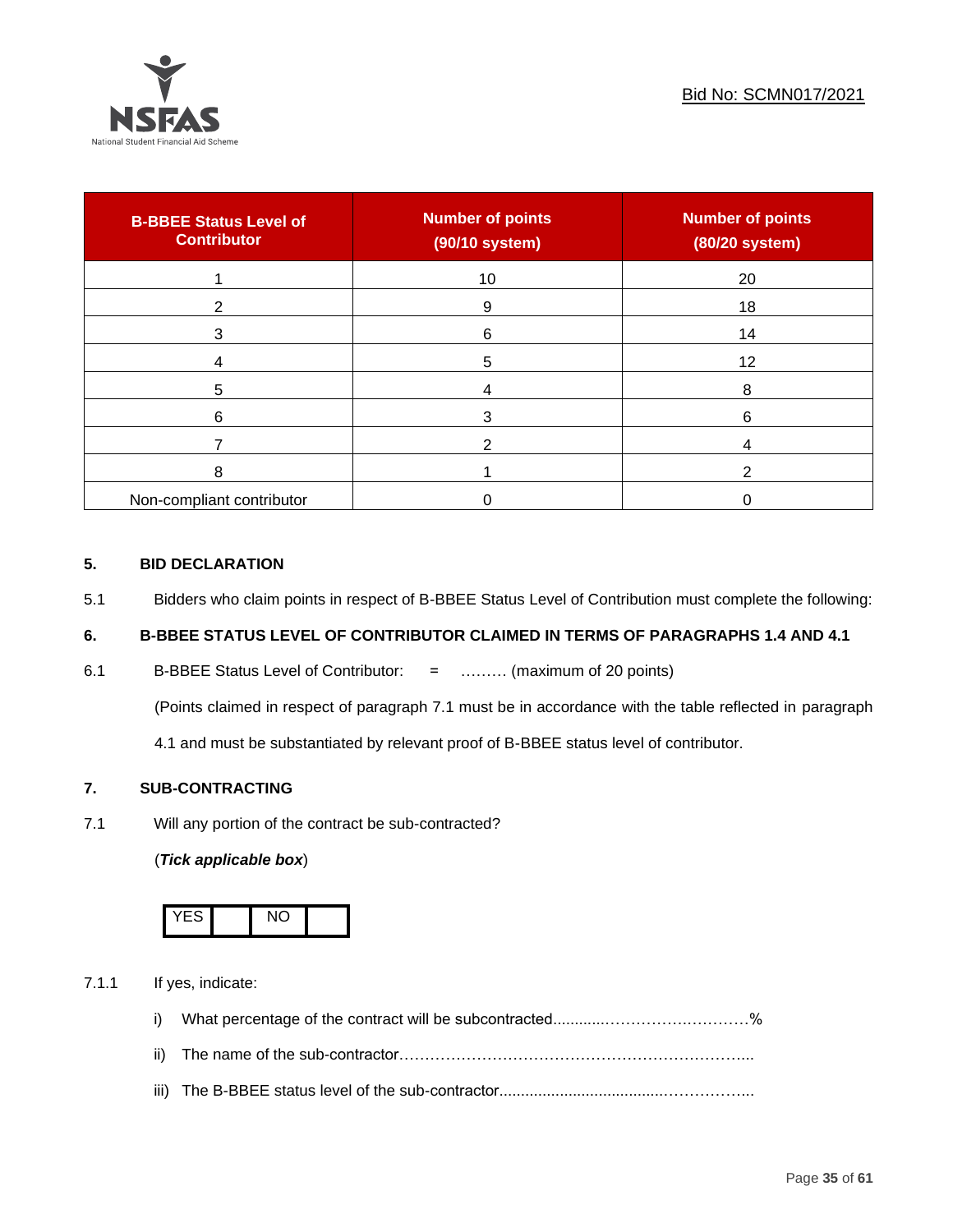

iv) Whether the sub-contractor is an EME or QSE

## *(Tick applicable box*)



v) Specify, by ticking the appropriate box, if subcontracting with an enterprise in terms of Preferential

Procurement Regulations,2017:

| Designated Group: An EME or QSE which is at last 51% owned by:    | <b>EME</b> | QSE |
|-------------------------------------------------------------------|------------|-----|
|                                                                   | $\sqrt{ }$ | V   |
| Black people                                                      |            |     |
| Black people who are youth                                        |            |     |
| Black people who are women                                        |            |     |
| Black people with disabilities                                    |            |     |
| Black people living in rural or underdeveloped areas or townships |            |     |
| Cooperative owned by black people                                 |            |     |
| Black people who are military veterans                            |            |     |
| <b>OR</b>                                                         |            |     |
| Any EME                                                           |            |     |
| Any QSE                                                           |            |     |

## 8. **DECLARATION WITH REGARD TO COMPANY/FIRM**

- 8.1 Name of company/firm………………………………………………………………………….
- 8.2 VAT registration number…………………………………….…………………………………
- 8.3 Company registration number…………….……………………….…………………………….

## 8.4 TYPE OF COMPANY/ FIRM

- D Partnership/Joint Venture / Consortium
- □ One-person business/sole propriety
- **Close corporation**
- D Company
- (Pty) Limited

[TICK APPLICABLE BOX]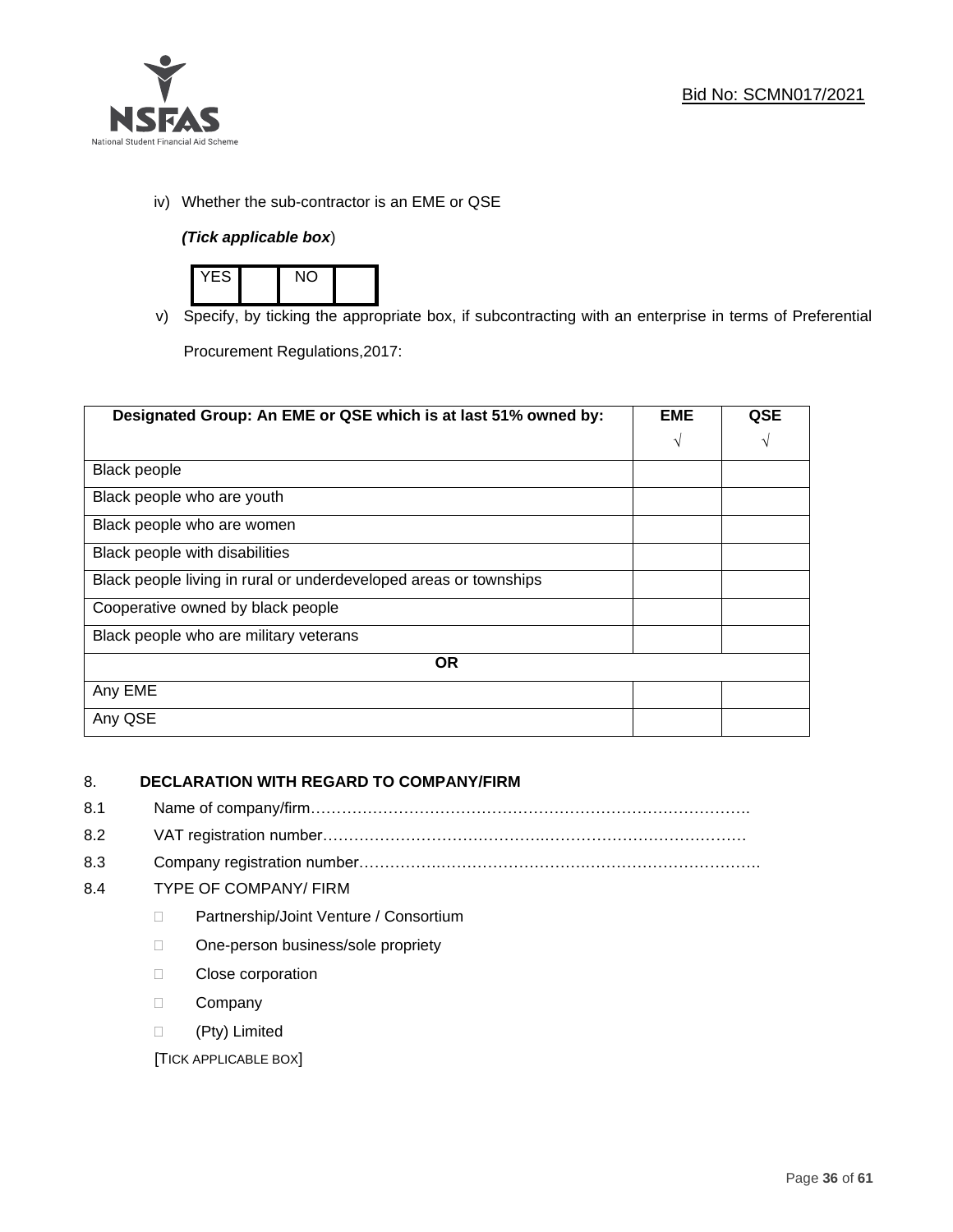

## Bid No: SCMN017/2021

| 8.5 | DESCRIBE PRINCIPAL BUSINESS ACTIVITIES                                                                       |                                                                                                            |  |  |  |
|-----|--------------------------------------------------------------------------------------------------------------|------------------------------------------------------------------------------------------------------------|--|--|--|
|     |                                                                                                              |                                                                                                            |  |  |  |
|     |                                                                                                              |                                                                                                            |  |  |  |
|     |                                                                                                              |                                                                                                            |  |  |  |
|     |                                                                                                              |                                                                                                            |  |  |  |
| 8.6 | <b>COMPANY CLASSIFICATION</b>                                                                                |                                                                                                            |  |  |  |
|     | $\Box$                                                                                                       | Manufacturer                                                                                               |  |  |  |
|     | $\Box$                                                                                                       | Supplier                                                                                                   |  |  |  |
|     | $\Box$                                                                                                       | Professional service provider                                                                              |  |  |  |
|     | $\Box$                                                                                                       | Other service providers, e.g. transporter, etc.                                                            |  |  |  |
|     | [TICK APPLICABLE BOX]                                                                                        |                                                                                                            |  |  |  |
| 8.7 |                                                                                                              |                                                                                                            |  |  |  |
| 8.8 | I/we, the undersigned, who is / are duly authorised to do so on behalf of the company/firm, certify that the |                                                                                                            |  |  |  |
|     | points claimed, based on the B-BBE status level of contributor indicated in paragraphs 1.4 and 6.1 of the    |                                                                                                            |  |  |  |
|     | foregoing certificates, qualifies the company/ firm for the preference(s) shown and I / we acknowledge       |                                                                                                            |  |  |  |
|     | that:                                                                                                        |                                                                                                            |  |  |  |
|     | i)                                                                                                           | The information furnished is true and correct.                                                             |  |  |  |
|     | ii)                                                                                                          | The preference points claimed are in accordance with the General Conditions as indicated in                |  |  |  |
|     |                                                                                                              | paragraph 1 of this form.                                                                                  |  |  |  |
|     | iii)                                                                                                         | In the event of a contract being awarded as a result of points claimed as shown in paragraphs 1.4 and      |  |  |  |
|     |                                                                                                              | 6.1, the contractor may be required to furnish documentary proof to the satisfaction of the purchaser      |  |  |  |
|     |                                                                                                              | that the claims are correct.                                                                               |  |  |  |
|     |                                                                                                              | iv) If the B-BBEE status level of contributor has been claimed or obtained on a fraudulent basis or any of |  |  |  |
|     |                                                                                                              | the conditions of contract have not been fulfilled, the purchaser may, in addition to any other remedy     |  |  |  |
|     |                                                                                                              | it may have -                                                                                              |  |  |  |
|     |                                                                                                              |                                                                                                            |  |  |  |
|     |                                                                                                              | disqualify the person from the bidding process.<br>(a)                                                     |  |  |  |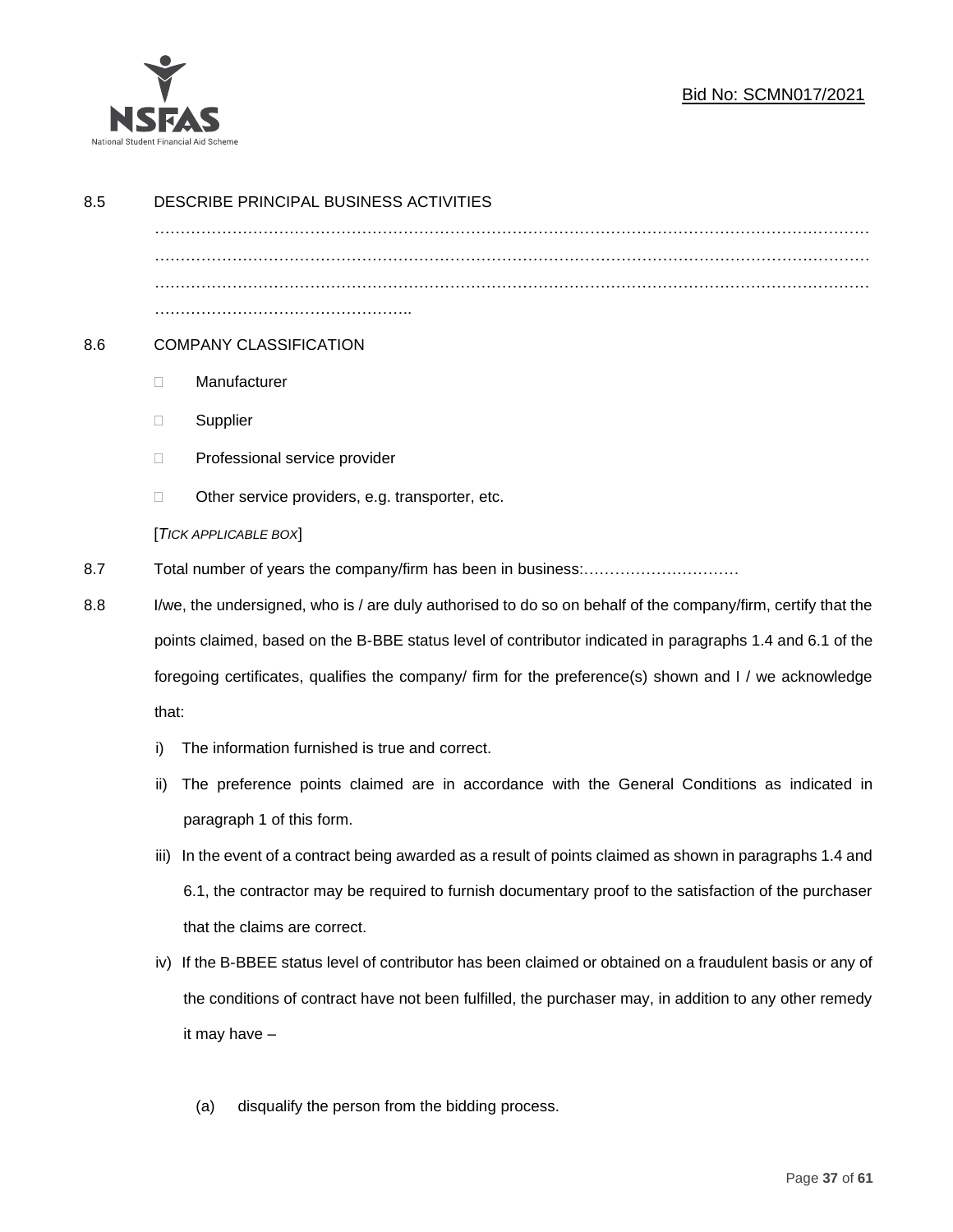

- (b) recover costs, losses or damages it has incurred or suffered as a result of that person's conduct.
- (c) cancel the contract and claim any damages which it has suffered as a result of having to make less favourable arrangements due to such cancellation.
- (d) recommend that the bidder or contractor, its shareholders and directors, or only the shareholders and directors who acted on a fraudulent basis, be restricted by the National Treasury from obtaining business from any organ of state for a period not exceeding 10 years, after the *audi alteram partem* (hear the other side) rule has been applied; and
- (e) forward the matter for criminal prosecution.

| <b>WITNESSES</b> |                              |  |
|------------------|------------------------------|--|
|                  | SIGNATURE(S) OF BIDDERS(S)   |  |
|                  | DATE:<br>.<br><b>ADDRESS</b> |  |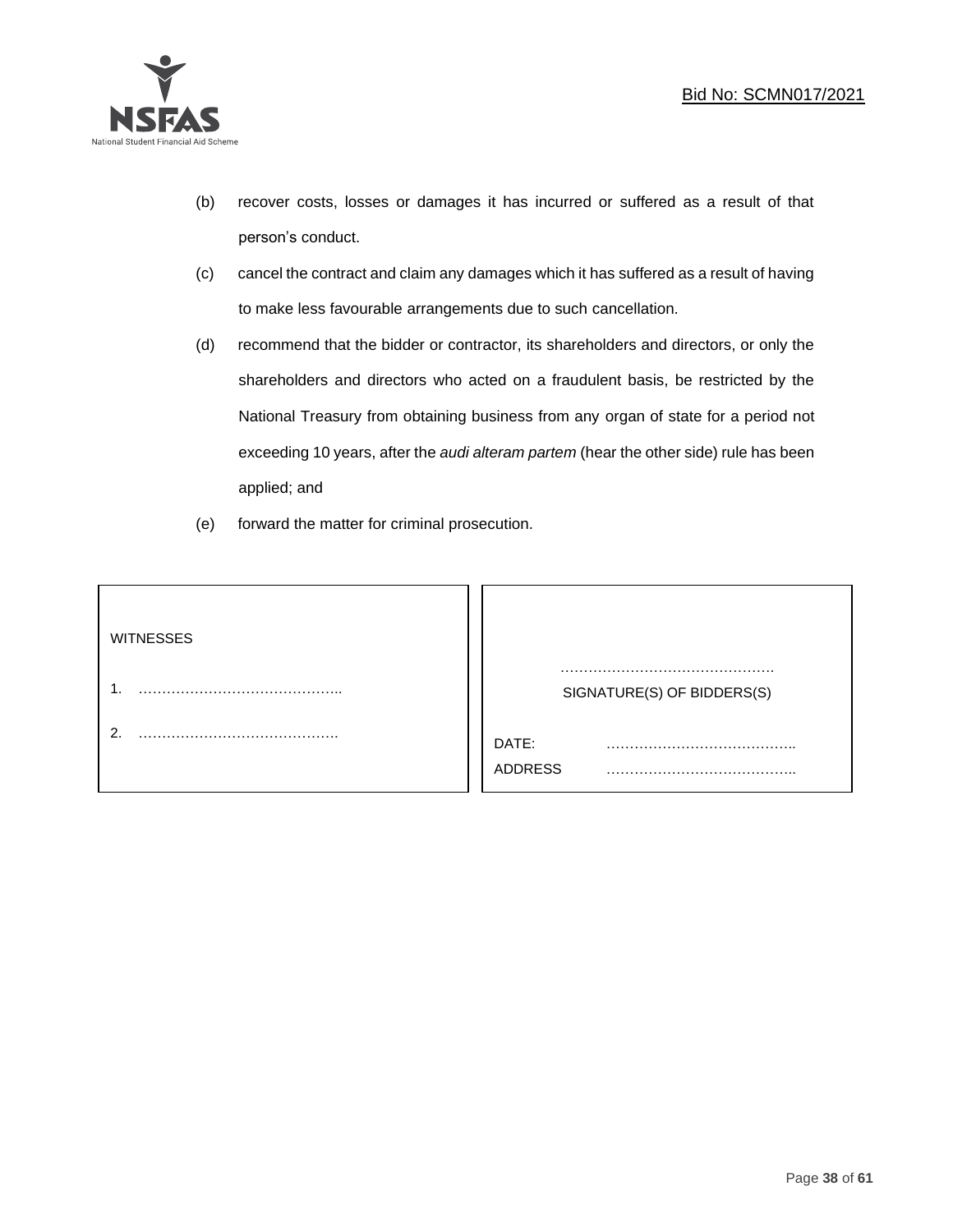

## GOVERNMENT PROCUREMENT

## **GENERAL CONDITIONS OF CONTRACT July 2010**

## **NOTES**

The purpose of this document is to:

(i) Draw special attention to certain general conditions applicable to government bids, contracts and orders; and

(ii) To ensure that clients be familiar with regard to the rights and obligations of all parties involved in doing business with government.

In this document words in the singular also mean in the plural and vice versa and words in the masculine also mean in the feminine and neuter.

• The General Conditions of Contract will form part of all bid documents and may not be amended.

Special Conditions of Contract (SCC) relevant to a specific bid, should be compiled separately for every bid (if applicable) and will supplement the General Conditions of Contract. Whenever there is a conflict, the provisions in the SCC shall prevail.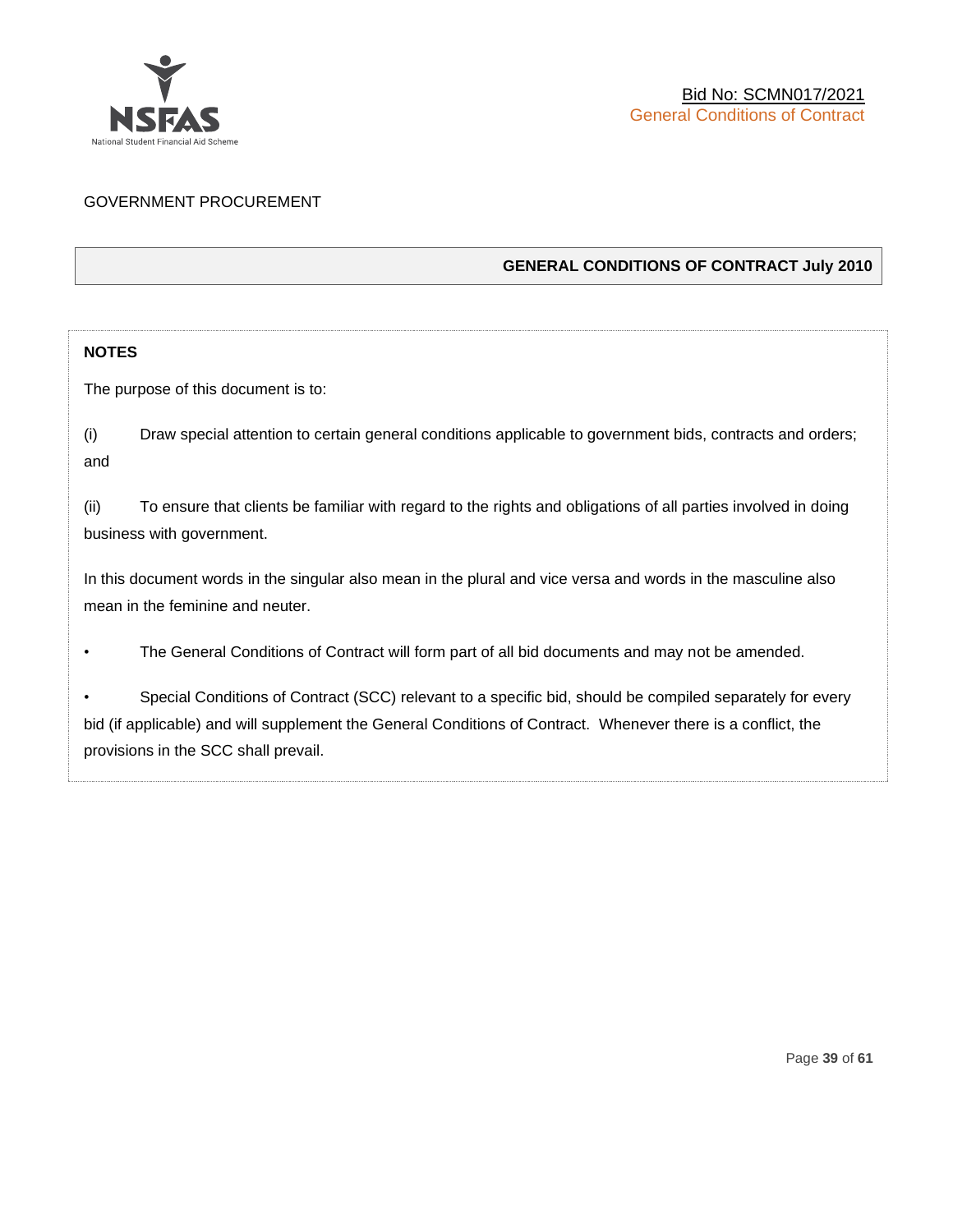

## TABLE OF CLAUSES

- 1. Definitions
- 2. Application
- 3. General
- 4. Standards
- 5. Use of contract documents and information; inspection
- 6. Patent rights
- 7. Performance security
- 8. Inspections, tests and analysis
- 9. Packing
- 10. Delivery and documents
- 11. Insurance
- 12. Transportation
- 13. Incidental services
- 14. Spare parts
- 15. Warranty
- 16. Payment
- 17. Prices
- 18. Contract amendments
- 19. Assignment
- 20. Subcontracts
- 21. Delays in the supplier's performance
- 22. Penalties
- 23. Termination for default
- 24. Dumping and countervailing duties
- 25. Force Majeure
- 26. Termination for insolvency
- 27. Settlement of disputes
- 28. Limitation of liability
- 29. Governing language
- 30. Applicable law
- 31. Notices
- 32. Taxes and duties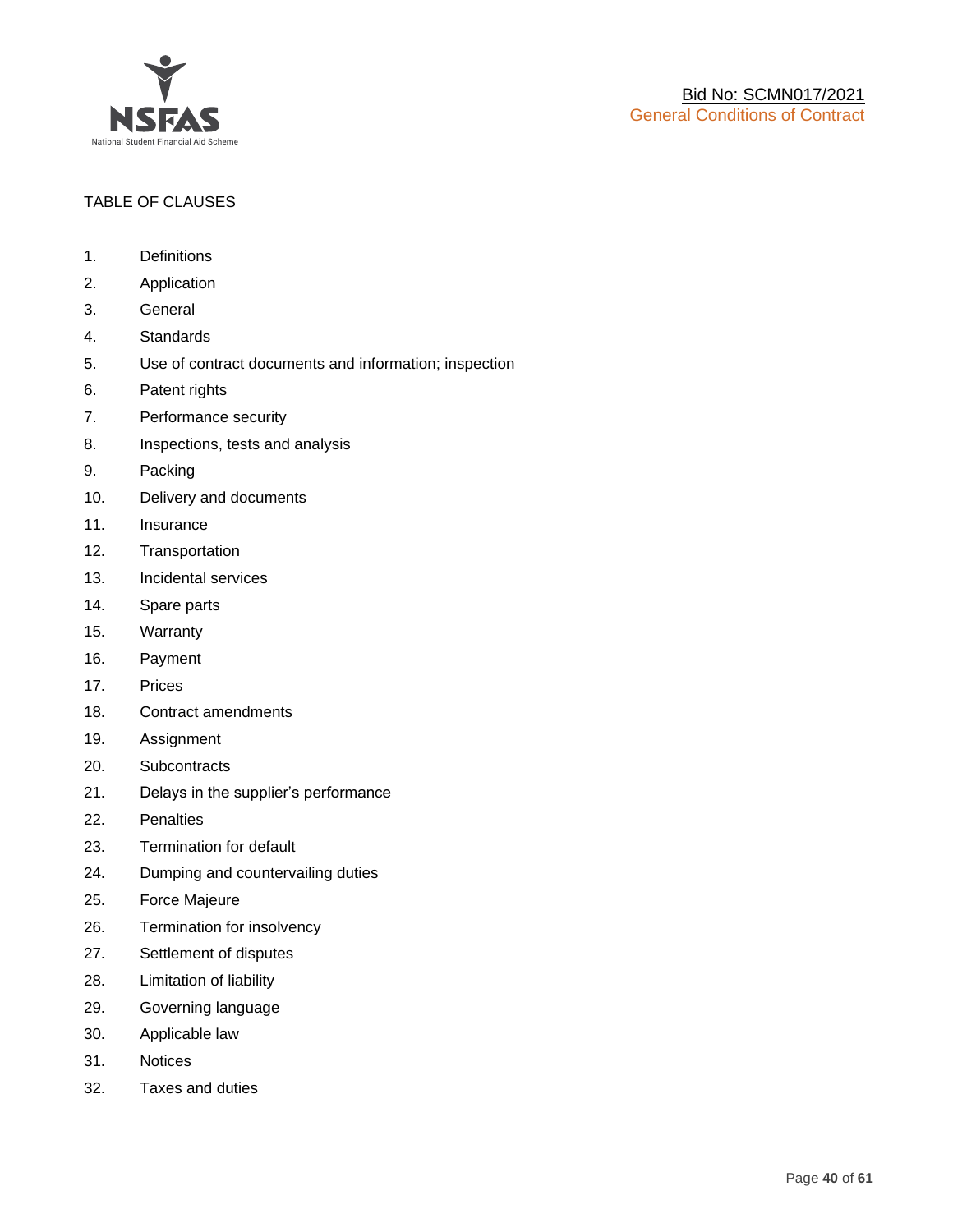

- 33. National Industrial Participation Programme (NIPP)
- 34. Prohibition of restrictive practices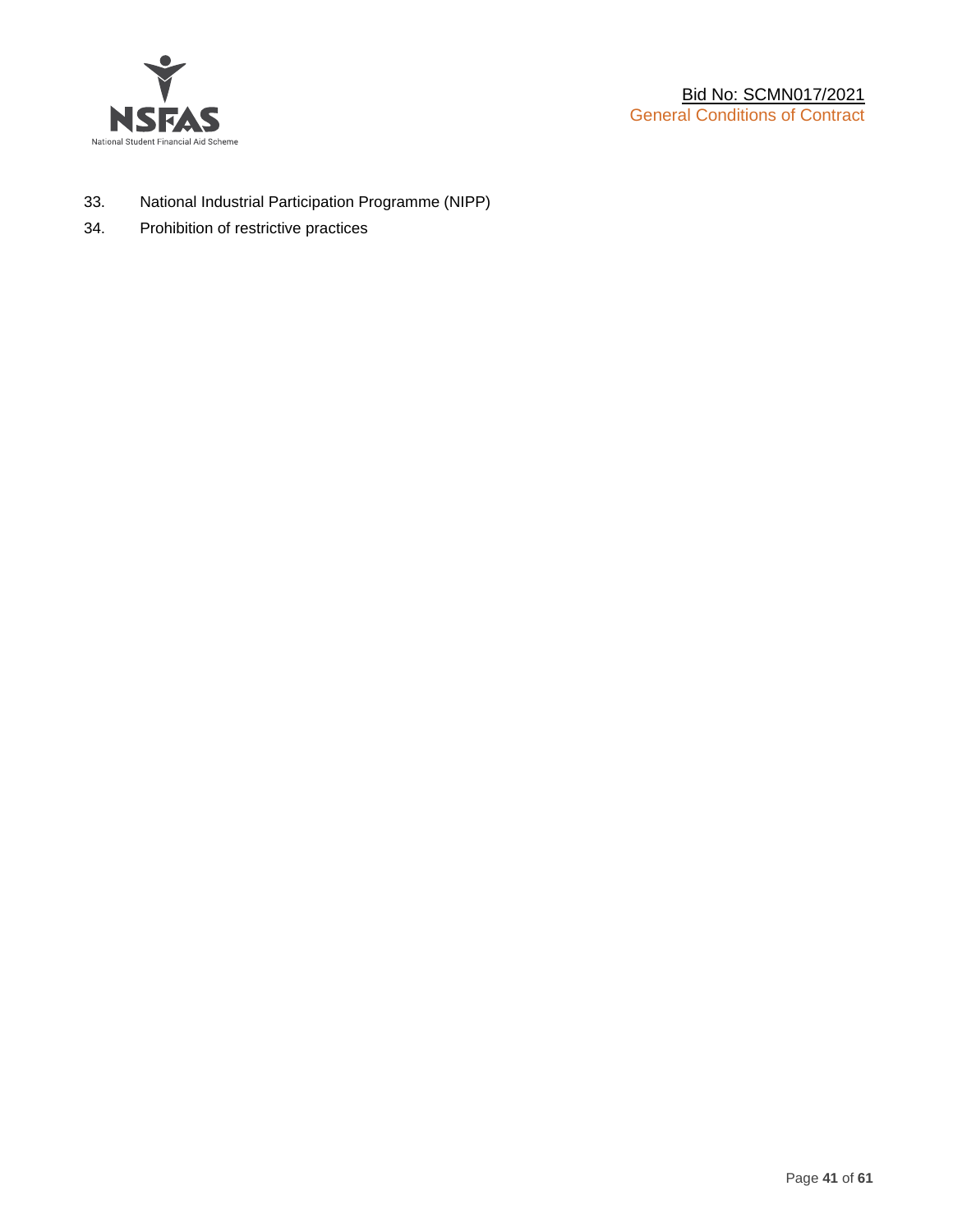

#### **General Conditions of Contract**

#### **1. Definitions**

- 1. The following terms shall be interpreted as indicated:
- 1.1 "Closing time" means the date and hour specified in the bidding documents for the receipt of bids.
- 1.2 "Contract" means the written agreement entered into between the purchaser and the supplier, as recorded in the contract form signed by the parties, including all attachments and appendices thereto and all documents incorporated by reference therein.
- 1.3 "Contract price" means the price payable to the supplier under the contract for the full and proper performance of his contractual obligations.
- 1.4 "Corrupt practice" means the offering, giving, receiving, or soliciting of anything of value to influence the action of a public official in the procurement process or in contract execution.
- 1.5 "Countervailing duties" are imposed in cases where an enterprise abroad is subsidized by its government and encouraged to market its products internationally.
- 1.6 "Country of origin" means the place where the goods were mined, grown or produced or from which the services are supplied. Goods are produced when, through manufacturing, processing or substantial and major assembly of components, a commercially recognized new product results that is substantially different in basic characteristics or in purpose or utility from its components.
- 1.7 "Day" means calendar day.
- 1.8 "Delivery" means delivery in compliance of the conditions of the contract or order.
- 1.9 "Delivery ex stock" means immediate delivery directly from stock actually on hand.
- 1.10 "Delivery into consignees store or to his site" means delivered and unloaded in the specified store or depot or on the specified site in compliance with the conditions of the contract or order, the supplier bearing all risks and charges involved until the supplies are so delivered and a valid receipt is obtained.
- 1.11 "Dumping" occurs when a private enterprise abroad market its goods on own initiative in the RSA at lower prices than that of the country of origin and which have the potential to harm the local industries in the RSA.
- 1.12 " Force majeure" means an event beyond the control of the supplier and not involving the supplier's fault or negligence and not foreseeable. Such events may include, but is not restricted to, acts of the purchaser in its sovereign capacity, wars or revolutions, fires, floods, epidemics, quarantine restrictions and freight embargoes.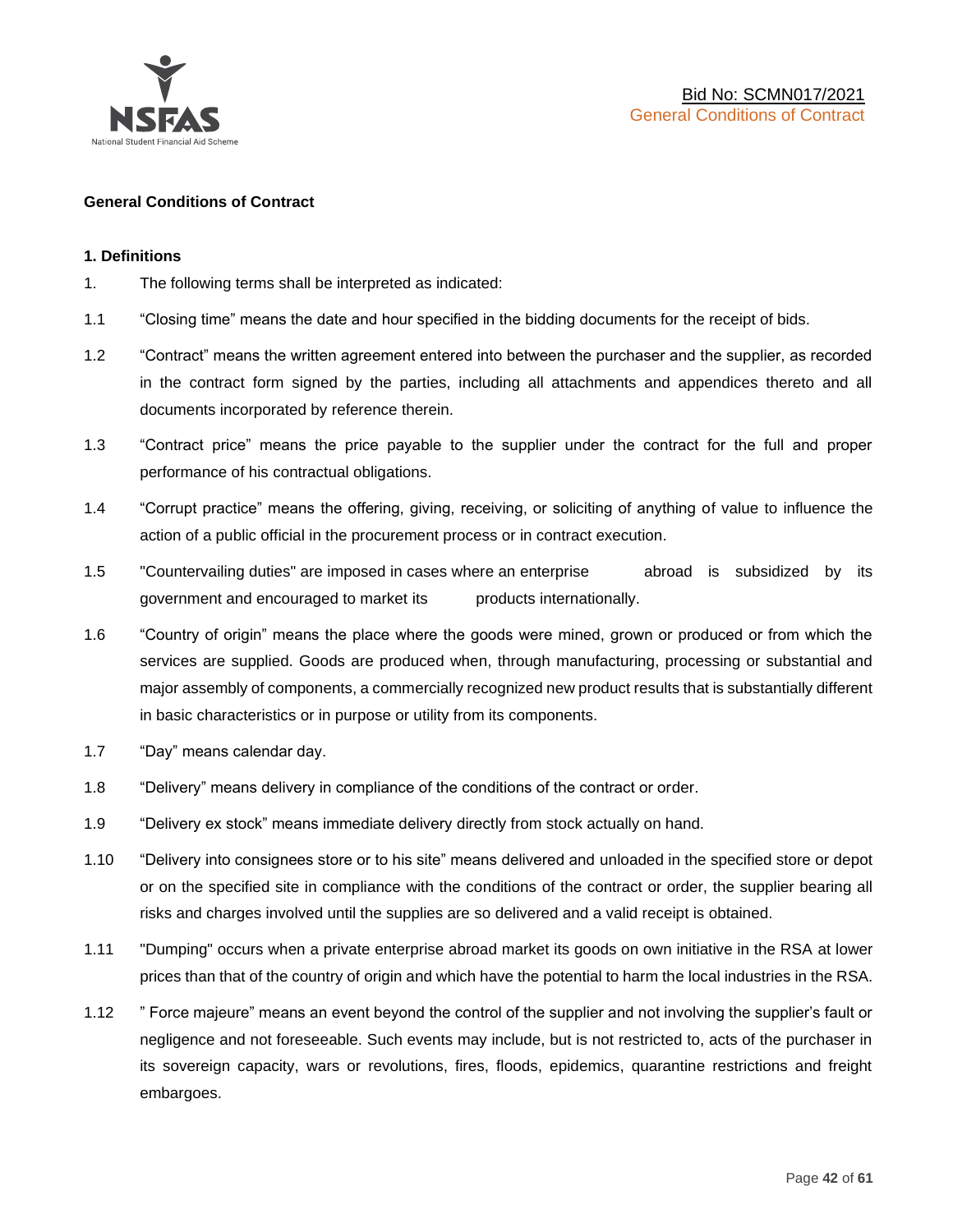

- 1.13 "Fraudulent practice" means a misrepresentation of facts in order to influence a procurement process or the execution of a contract to the detriment of any bidder and includes collusive practice among bidders (prior to or after bid submission) designed to establish bid prices at artificial non-competitive levels and to deprive the bidder of the benefits of free and open competition.
- 1.14 "GCC" means the General Conditions of Contract.
- 1.15 "Goods" means all of the equipment, machinery, and/or other materials that the supplier is required to supply to the purchaser under the contract.
- 1.16 "Imported content" means that portion of the bidding price represented by the cost of components, parts or materials which have been or are still to be imported (whether by the supplier or his subcontractors) and which costs are inclusive of the costs abroad, plus freight and other direct importation costs such as landing costs, dock dues, import duty, sales duty or other similar tax or duty at the South African place of entry as well as transportation and handling charges to the factory in the Republic where the supplies covered by the bid will be manufactured.
- 1.17 "Local content" means that portion of the bidding price which is not included in the imported content provided that local manufacture does take place.
- 1.18 "Manufacture" means the production of products in a factory using labour, materials, components and machinery and includes other related value-adding activities.
- 1.19 "Order" means an official written order issued for the supply of goods or works or the rendering of a service.
- 1.20 "Project site," where applicable, means the place indicated in bidding documents.
- 1.21 "Purchaser" means the organization purchasing the goods.
- 1.22 "Republic" means the Republic of South Africa.
- 1.23 "SCC" means the Special Conditions of Contract.
- 1.24 "Services" means those functional services ancillaries to the supply of the goods, such as transportation and any other incidental services, such as installation, commissioning, provision of technical assistance, training, catering, gardening, security, maintenance and other such obligations of the supplier covered under the contract.
- 1.25 "Written" or "in writing" means handwritten in ink or any form of electronic or mechanical writing.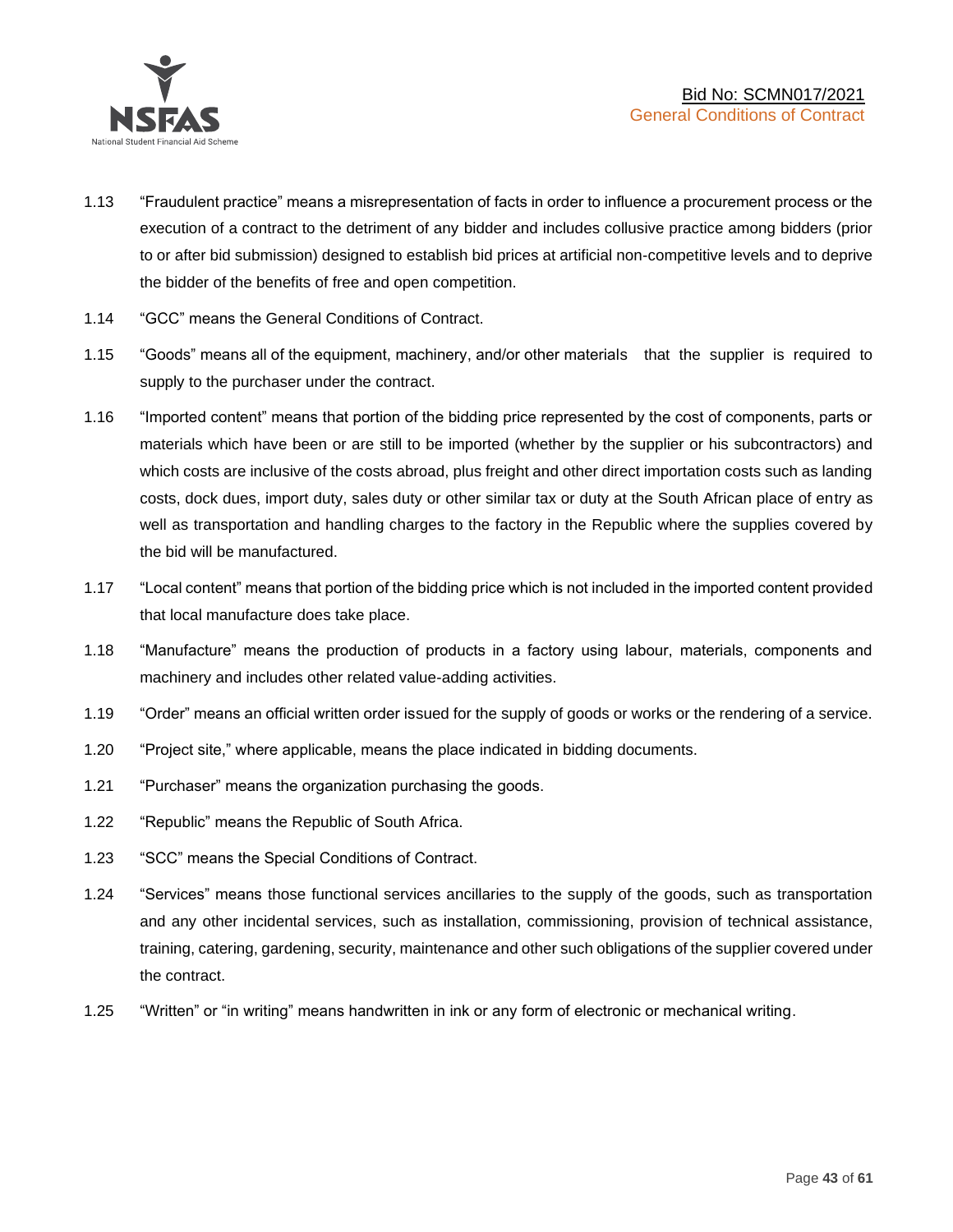

## **2. Application**

- 2.1 These general conditions are applicable to all bids, contracts and orders including bids for functional and professional services, sales, hiring, letting and the granting or acquiring of rights, but excluding immovable property, unless otherwise indicated in the bidding documents.
- 2.2 Where applicable, special conditions of contract are also laid down to cover specific supplies, services or works.
- 2.3 Where such special conditions of contract are in conflict with these general conditions, the special conditions shall apply.

#### **3 General**

- 3.1 Unless otherwise indicated in the bidding documents, the purchaser shall not be liable for any expense incurred in the preparation and submission of a bid. Where applicable a non-refundable fee for documents may be charged.
- 3.2 With certain exceptions, invitations to bid are only published in the Government Tender Bulletin. The Government Tender Bulletin may be obtained directly from the Government Printer, Private Bag X85, Pretoria 0001, or accessed electronically from [www.treasury.gov.za](http://www.treasury.gov.za/)

#### **4. Standards**

4.1 The goods supplied shall conform to the standards mentioned in the bidding documents and specifications.

#### **5. Use of contract documents and information; inspection**.

- 5.1 The supplier shall not, without the purchaser's prior written consent, disclose the contract, or any provision thereof, or any specification, plan, drawing, pattern, sample, or information furnished by or on behalf of the purchaser in connection therewith, to any person other than a person employed by the supplier in the performance of the contract. Disclosure to any such employed person shall be made in confidence and shall extend only so far as may be necessary for purposes of such performance.
- 5.2 The supplier shall not, without the purchaser's prior written consent, make use of any document or information mentioned in GCC clause 5.1 except for purposes of performing the contract.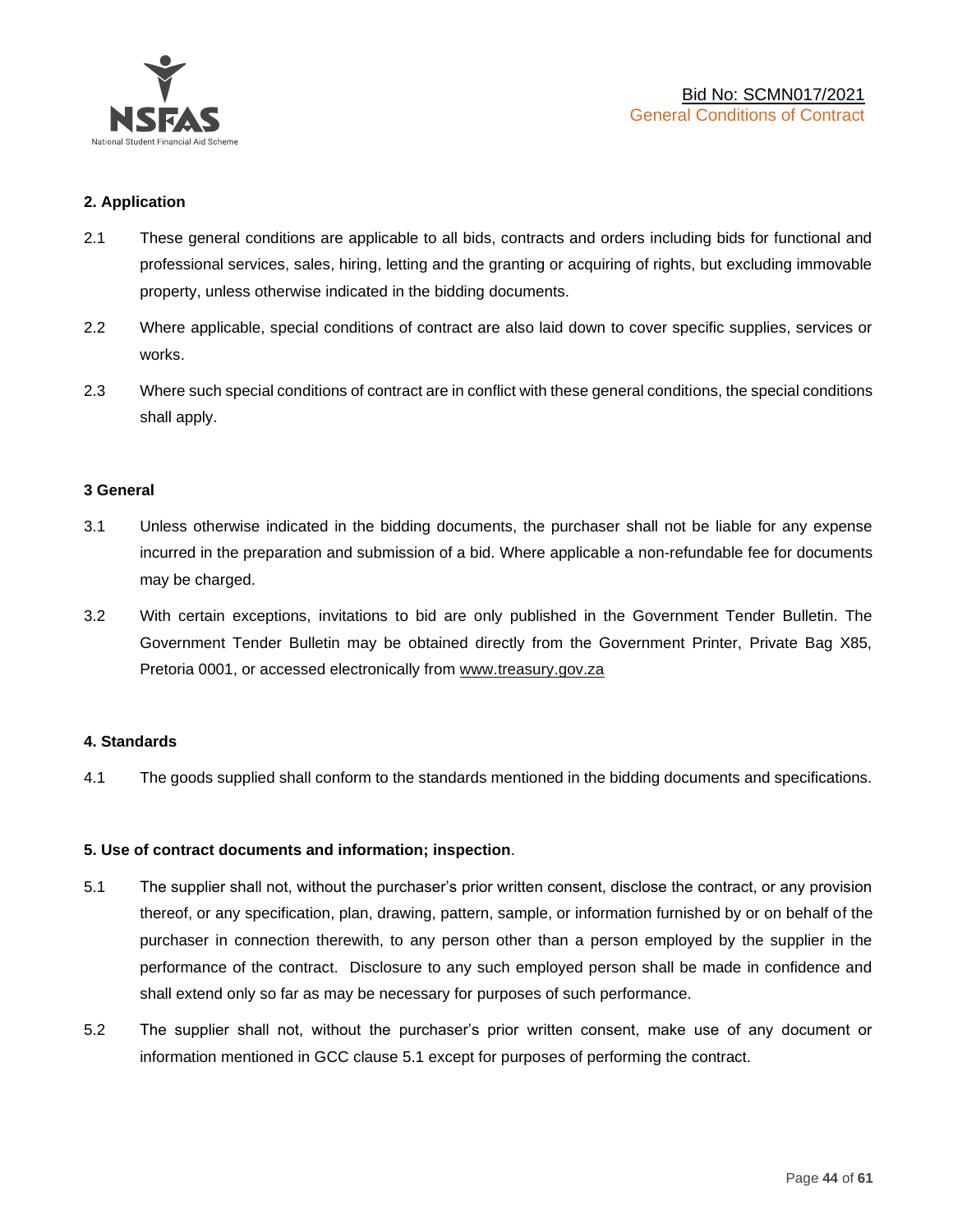

- 5.3 Any document, other than the contract itself mentioned in GCC clause 5.1 shall remain the property of the purchaser and shall be returned (all copies) to the purchaser on completion of the supplier's performance under the contract if so, required by the purchaser.
- 5.4 The supplier shall permit the purchaser to inspect the supplier's records relating to the performance of the supplier and to have them audited by auditors appointed by the purchaser, if so, required by the purchaser.

## **6. Patent rights**

6.1 The supplier shall indemnify the purchaser against all third-party claims of infringement of patent, trademark, or industrial design rights arising from use of the goods or any part thereof by the purchaser.

## **7. Performance security**

- 7.1 Within thirty (30) days of receipt of the notification of contract award, the successful bidder shall furnish to the purchaser the performance security of the amount specified in SCC.
- 7.2 The proceeds of the performance security shall be payable to the purchaser as compensation for any loss resulting from the supplier's failure to complete his obligations under the contract.
- 7.3 The performance security shall be denominated in the currency of the contract, or in a freely convertible currency acceptable to the purchaser and shall be in one of the following forms:
	- (a) a bank guarantee or an irrevocable letter of credit issued by a reputable bank located in the purchaser's country or abroad, acceptable to the purchaser, in the form provided in the bidding documents or another form acceptable to the purchaser; or
	- (b) a cashier's or certified cheque
- 7.4 The performance security will be discharged by the purchaser and returned to the supplier not later than thirty (30) days following the date of completion of the supplier's performance obligations under the contract, including any warranty obligations, unless otherwise specified in SCC.

#### **8. Inspections, tests and analyses**

- 8.1 All pre-bidding testing will be for the account of the bidder.
- 8.2 If it is a bid condition that supplies to be produced or services to be rendered should at any stage during production or execution or on completion be subject to inspection, the premises of the bidder or contractor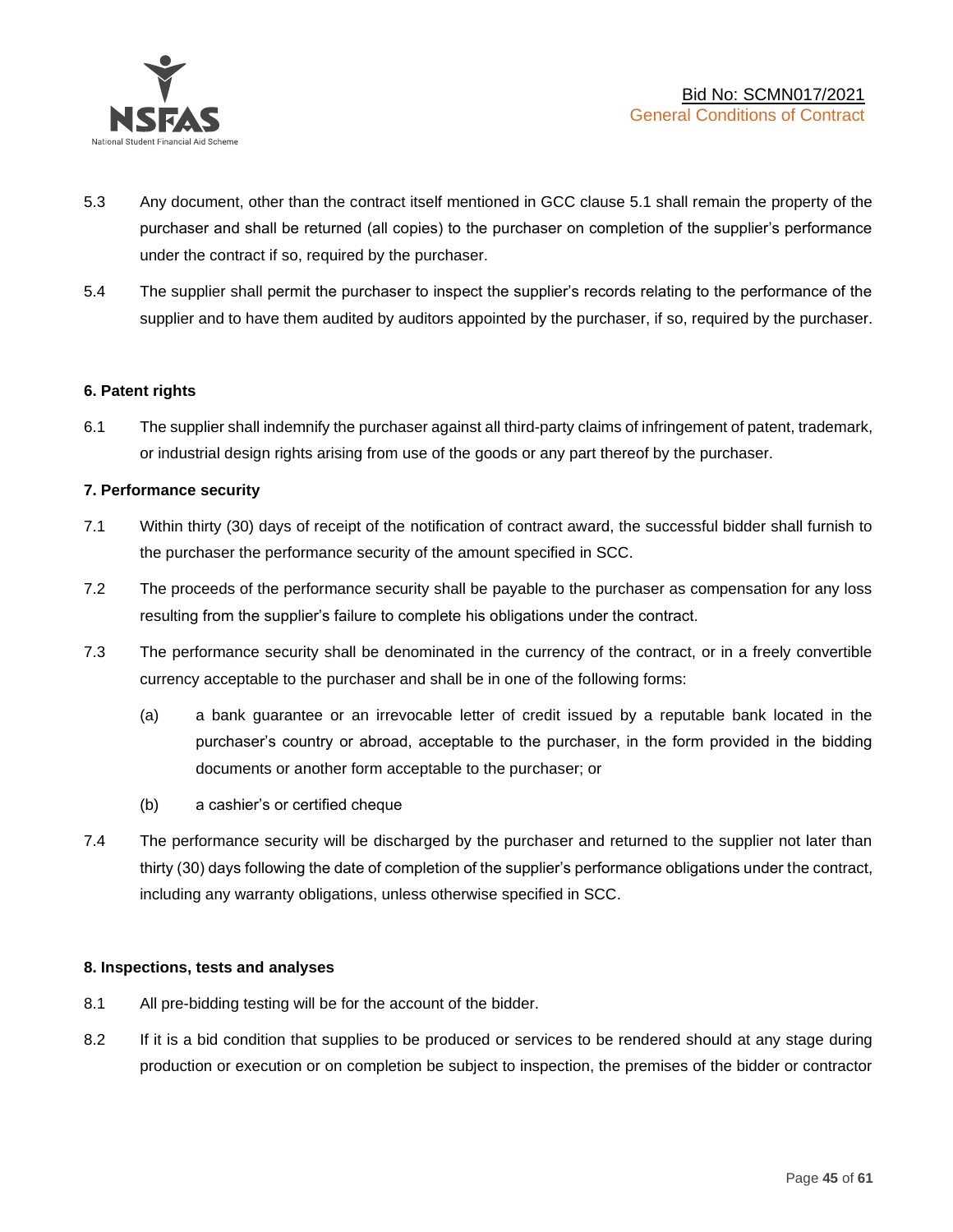shall be open, at all reasonable hours, for inspection by a representative of the Department or an organization acting on behalf of the Department.

- 8.3 If there are no inspection requirements indicated in the bidding documents and no mention is made in the contract, but during the contract period it is decided that inspections shall be carried out, the purchaser shall itself make the necessary arrangements, including payment arrangements with the testing authority concerned.
- 8.4 If the inspections, tests and analyses referred to in clauses 8.2 and 8.3 show the supplies to be in accordance with the contract requirements, the cost of the inspections, tests and analyses shall be defrayed by the purchaser.
- 8.5 Where the supplies or services referred to in clauses 8.2 and 8.3 do not comply with the contract requirements, irrespective of whether such supplies or services are accepted or not, the cost in connection with these inspections, tests or analyses shall be defrayed by the supplier.
- 8.6 Supplies and services which are referred to in clauses 8.2 and 8.3 and which do not comply with the contract requirements may be rejected.
- 8.7 Any contract supplies may on or after delivery be inspected, tested or analysed and may be rejected if found not to comply with the requirements of the contract. Such rejected supplies shall be held at the cost and risk of the supplier who shall, when called upon, remove them immediately at his own cost and forthwith substitute them with supplies which do comply with the requirements of the contract. Failing such removal, the rejected supplies shall be returned at the supplier's cost and risk. Should the supplier fail to provide the substitute supplies forthwith, the purchaser may, without giving the supplier further opportunity to substitute the rejected supplies, purchase such supplies as may be necessary at the expense of the supplier.
- 8.8 The provisions of clauses 8.4 to 8.7 shall not prejudice the right of the purchaser to cancel the contract on account of a breach of the conditions thereof, or to act in terms of Clause 23 of GCC.

## **9. Packing**

9.1 The supplier shall provide such packing of the goods as is required to prevent their damage or deterioration during transit to their final destination, as indicated in the contract. The packing shall be sufficient to withstand, without limitation, rough handling during transit and exposure to extreme temperatures, salt and precipitation during transit, and open storage. Packing, case size and weights shall take into consideration, where appropriate, the remoteness of the goods' final destination and the absence of heavy handling facilities at all points in transit.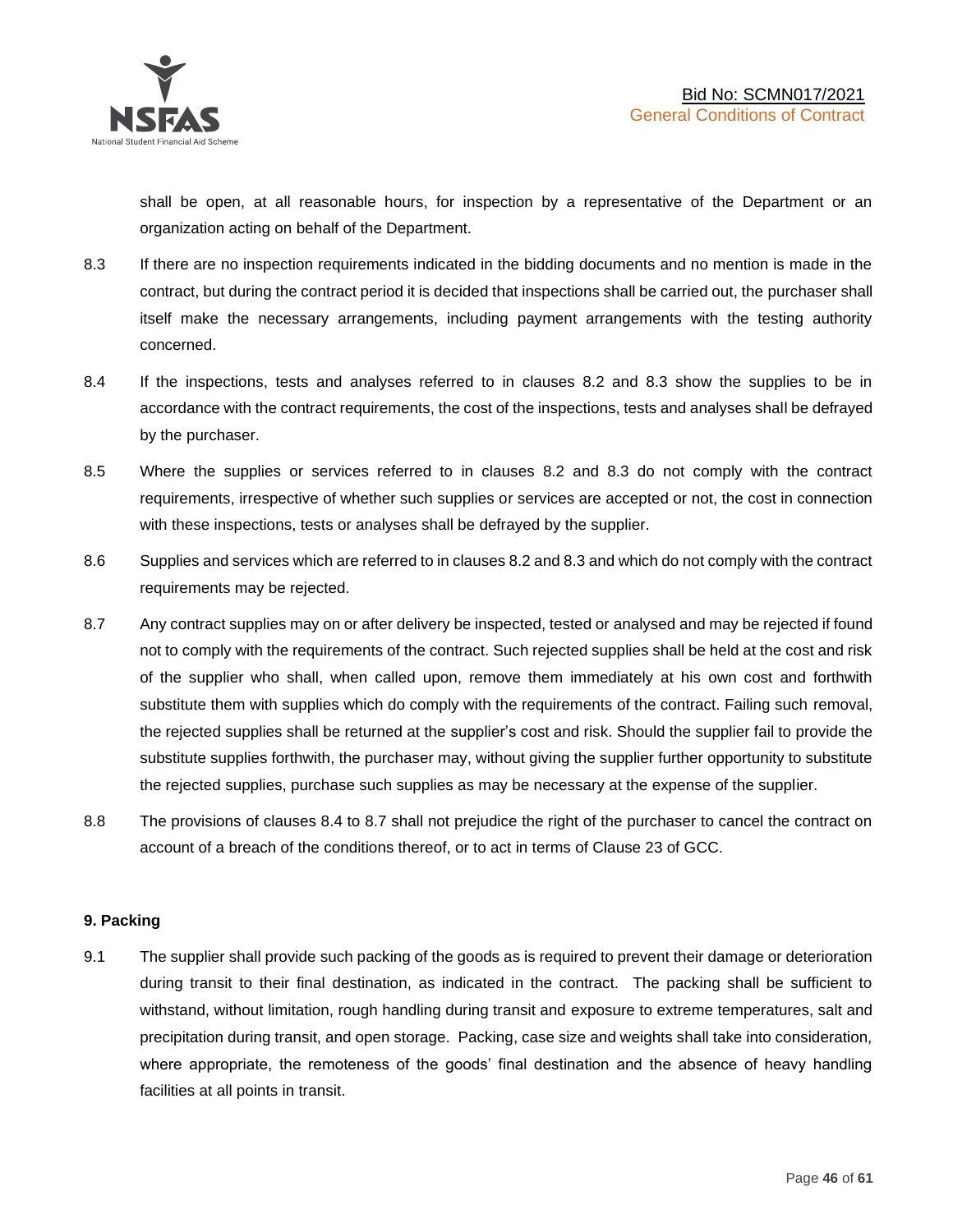

9.2 The packing, marking, and documentation within and outside the packages shall comply strictly with such special requirements as shall be expressly provided for in the contract, including additional requirements, if any, specified in SCC, and in any subsequent instructions ordered by the purchaser.

#### **10. Delivery and documents**

- 10.1 Delivery of the goods shall be made by the supplier in accordance with the terms specified in the contract. The details of shipping and/or other documents to be furnished by the supplier are specified in SCC.
- 10.2 Documents to be submitted by the supplier are specified in SCC.

#### **11. Insurance**

11.1 The goods supplied under the contract shall be fully insured in a freely convertible currency against loss or damage incidental to manufacture or acquisition, transportation, storage and delivery in the manner specified in the SCC.

#### **12. Transportation**

12.1 Should a price other than an all-inclusive delivered price be required, this shall be specified in the SCC.

#### **13. Incidental services**

13.1 The supplier may be required to provide any or all of the following services, including additional services, if any, specified in SCC:

(a) performance or supervision of on-site assembly and/or commissioning of the supplied ` goods;

- (b) furnishing of tools required for assembly and/or maintenance of the supplied goods;
- (c) furnishing of a detailed operations and maintenance manual for each appropriate unit of the supplied goods;
- (d) performance or supervision or maintenance and/or repair of the supplied goods, for a period of time agreed by the parties, provided that this service shall not relieve the supplier of any warranty obligations under this contract; and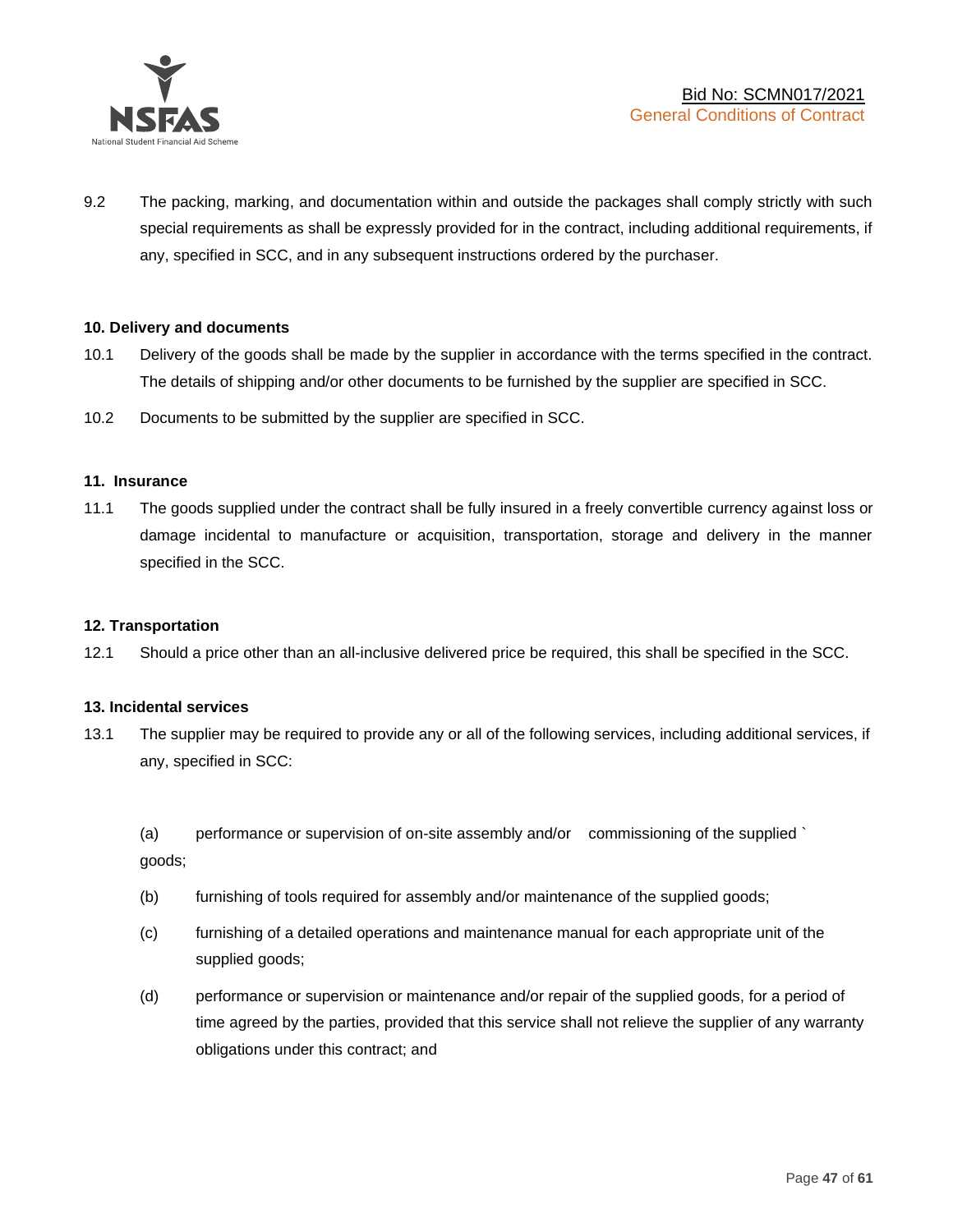

- (e) training of the purchaser's personnel, at the supplier's plant and/or on-site, in assembly, start-up, operation, maintenance, and/or repair of the supplied goods.
- 13.2 Prices charged by the supplier for incidental services, if not included in the contract price for the goods, shall be agreed upon in advance by the parties and shall not exceed the prevailing rates charged to other parties by the supplier for similar services.

## **14. Spare parts**

- 14.1 As specified in SCC, the supplier may be required to provide any or all of the following materials, notifications, and information pertaining to spare parts manufactured or distributed by the supplier:
	- (a) such spare parts as the purchaser may elect to purchase from the supplier, provided that this election shall not relieve the supplier of any warranty obligations under the contract; and
	- (b) in the event of termination of production of the spare parts:

(i) Advance notification to the purchaser of the pending termination, in sufficient time to permit the purchaser to procure needed requirements; and

(ii) following such termination, furnishing at no cost to the purchaser, the blueprints, drawings, and specifications of the spare parts, if requested.

#### **15. Warranty**

- 15.1 The supplier warrants that the goods supplied under the contract are new, unused, of the most recent or current models, and that they incorporate all recent improvements in design and materials unless provided otherwise in the contract. The supplier further warrants that all goods supplied under this contract shall have no defect, arising from design, materials, or workmanship (except when the design and/or material is required by the purchaser's specifications) or from any act or omission of the supplier, that may develop under normal use of the supplied goods in the conditions prevailing in the country of final destination.
- 15.2 This warranty shall remain valid for twelve (12) months after the goods, or any portion thereof as the case may be, have been delivered to and accepted at the final destination indicated in the contract, or for eighteen (18) months after the date of shipment from the port or place of loading in the source country, whichever period concludes earlier, unless specified otherwise in SCC.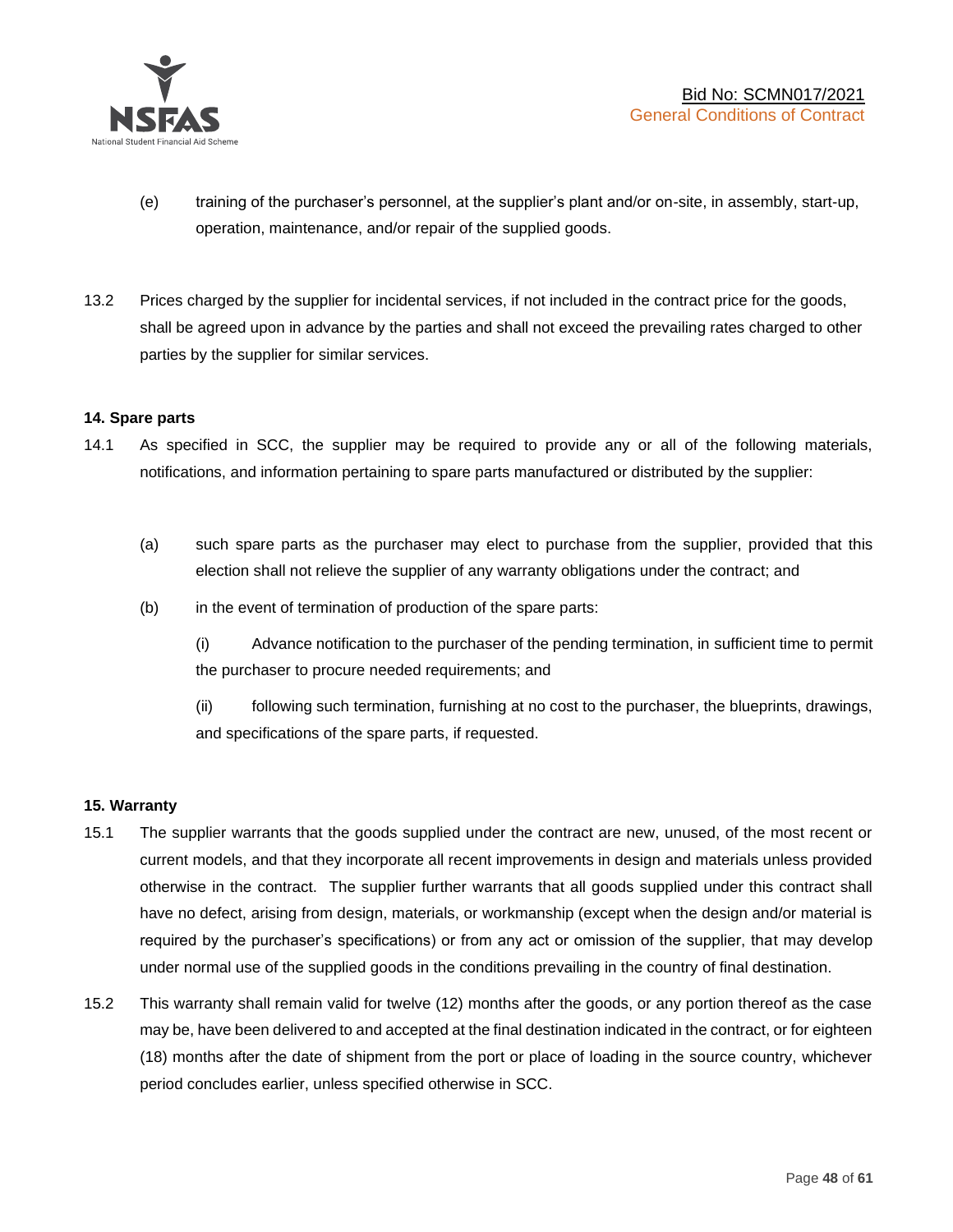

- 15.3 The purchaser shall promptly notify the supplier in writing of any claims arising under this warranty.
- 15.4 Upon receipt of such notice, the supplier shall, within the period specified in SCC and with all reasonable speed, repair or replace the defective goods or parts thereof, without costs to the purchaser.
- 15.5 If the supplier, having been notified, fails to remedy the defect(s) within the period specified in SCC, the purchaser may proceed to take such remedial action as may be necessary, at the supplier's risk and expense and without prejudice to any other rights which the purchaser may have against the supplier under the contract.

## **16. Payment**

- 16.1 The method and conditions of payment to be made to the supplier under this contract shall be specified in SCC.
- 16.2 The supplier shall furnish the purchaser with an invoice accompanied by a copy of the delivery note and upon fulfilment of other obligations stipulated in the contract.
- 16.3 Payments shall be made promptly by the purchaser, but in no case later than thirty (30) days after submission of an invoice or claim by the supplier.
- 16.4 Payment will be made in Rand unless otherwise stipulated in SCC.

#### **17. Prices**

17.1 Prices charged by the supplier for goods delivered and services performed under the contract shall not vary from the prices quoted by the supplier in his bid, with the exception of any price adjustments authorized in SCC or in the purchaser's request for bid validity extension, as the case may be.

#### **18. Contract amendments**

18.1 No variation in or modification of the terms of the contract shall be made except by written amendment signed by the parties concerned.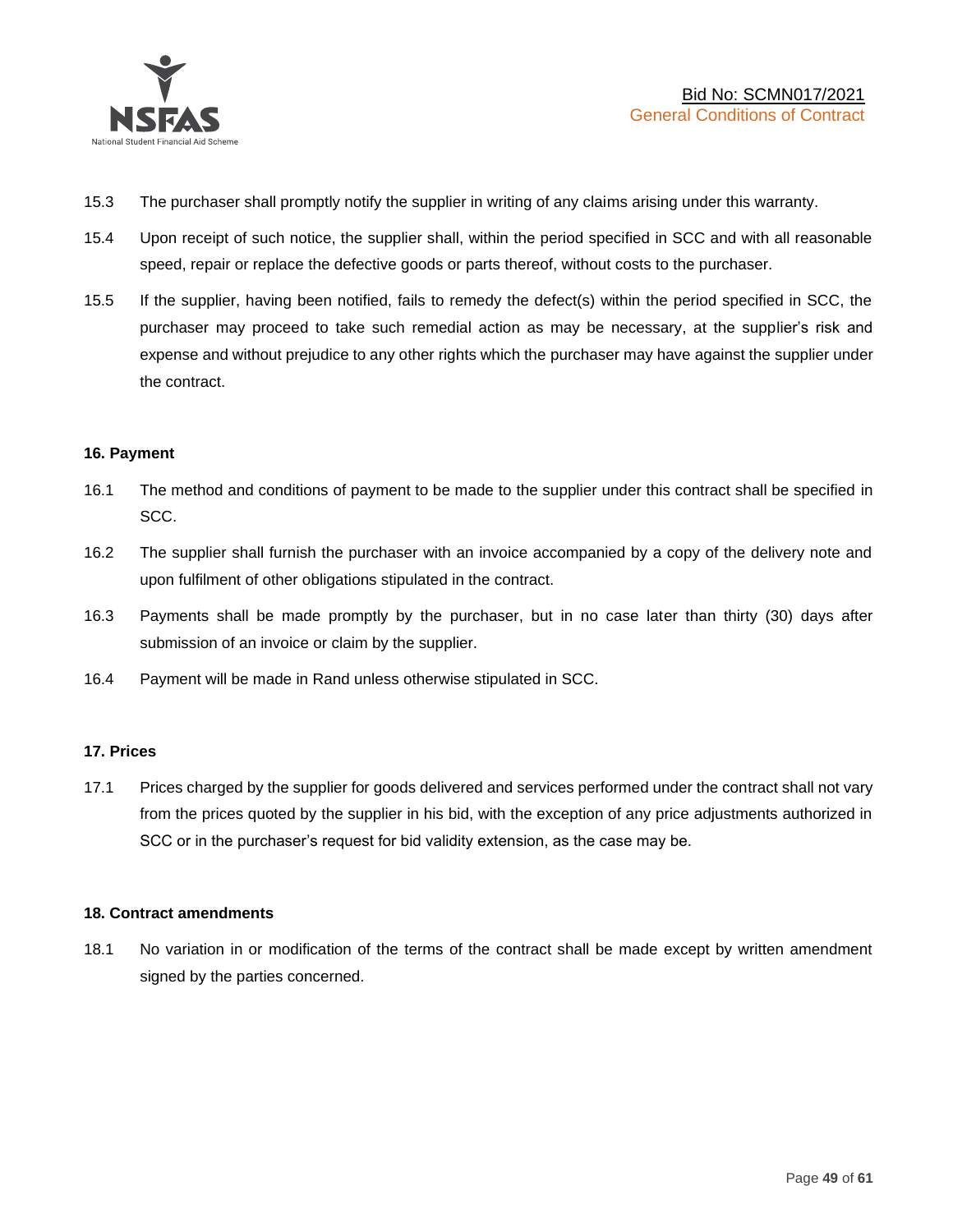

#### **19. Assignment**

19.1 The supplier shall not assign, in whole or in part, its obligations to perform under the contract, except with the purchaser's prior written consent.

#### **20. Subcontracts**

20.1 The supplier shall notify the purchaser in writing of all subcontracts awarded under this contract if not already specified in the bid. Such notification, in the original bid or later, shall not relieve the supplier from any liability or obligation under the contract.

#### **21. Delays in the supplier's performance**

- 21.1 Delivery of the goods and performance of services shall be made by the supplier in accordance with the time schedule prescribed by the purchaser in the contract.
- 21.2 If at any time during performance of the contract, the supplier or its subcontractor(s) should encounter conditions impeding timely delivery of the goods and performance of services, the supplier shall promptly notify the purchaser in writing of the fact of the delay, its likely duration and its cause(s). As soon as practicable after receipt of the supplier's notice, the purchaser shall evaluate the situation and may at his discretion extend the supplier's time for performance, with or without the imposition of penalties, in which case the extension shall be ratified by the parties by amendment of contract.
- 21.3 No provision in a contract shall be deemed to prohibit the obtaining of supplies or services from a national department, provincial department, or a local authority.
- 21.4 The right is reserved to procure outside of the contract small quantities or to have minor essential services executed if an emergency arises, the supplier's point of supply is not situated at or near the place where the supplies are required, or the supplier's services are not readily available.
- 21.5 Except as provided under GCC Clause 25, a delay by the supplier in the performance of its delivery obligations shall render the supplier liable to the imposition of penalties, pursuant to GCC Clause 22, unless an extension of time is agreed upon pursuant to GCC Clause 21.2 without the application of penalties.
- 21.6 Upon any delay beyond the delivery period in the case of a supplies contract, the purchaser shall, without cancelling the contract, be entitled to purchase supplies of a similar quality and up to the same quantity in substitution of the goods not supplied in conformity with the contract and to return any goods delivered later at the supplier's expense and risk, or to cancel the contract and buy such goods as may be required to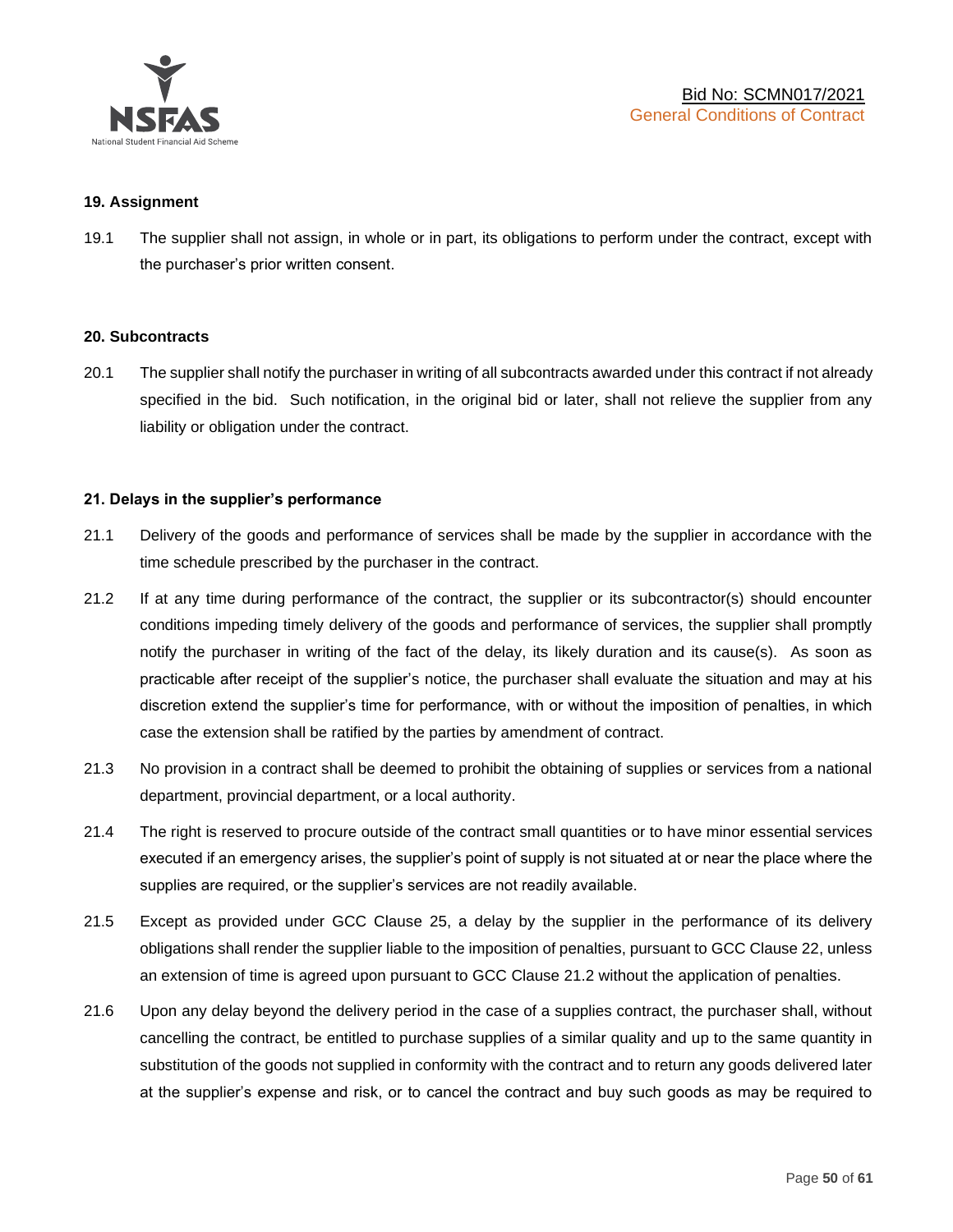

complete the contract and without prejudice to his other rights, be entitled to claim damages from the supplier.

#### **22. Penalties**

22.1 Subject to GCC Clause 25, if the supplier fails to deliver any or all of the goods or to perform the services within the period(s) specified in the contract, the purchaser shall, without prejudice to its other remedies under the contract, deduct from the contract price, as a penalty, a sum calculated on the delivered price of the delayed goods or unperformed services using the current prime interest rate calculated for each day of the delay until actual delivery or performance. The purchaser may also consider termination of the contract pursuant to GCC Clause 23.

## **23. Termination for default**

- 23.1 The purchaser, without prejudice to any other remedy for breach of contract, by written notice of default sent to the supplier, may terminate this contract in whole or in part:
	- (a) if the supplier fails to deliver any or all of the goods within the period(s) specified in the contract, or within any extension thereof granted by the purchaser pursuant to GCC Clause 21.2;
	- (b) if the Supplier fails to perform any other obligation(s) under the contract; or
	- (c) if the supplier, in the judgment of the purchaser, has engaged in corrupt or fraudulent practices in competing for or in executing the contract.
- 23.2 In the event the purchaser terminates the contract in whole or in part, the purchaser may procure, upon such terms and in such manner as it deems appropriate, goods, works or services similar to those undelivered, and the supplier shall be liable to the purchaser for any excess costs for such similar goods, works or services. However, the supplier shall continue performance of the contract to the extent not terminated.
- 23.3 Where the purchaser terminates the contract in whole or in part, the purchaser may decide to impose a restriction penalty on the supplier by prohibiting such supplier from doing business with the public sector for a period not exceeding 10 years.
- 23.4 If a purchaser intends imposing a restriction on a supplier or any person associated with the supplier, the supplier will be allowed a time period of not more than fourteen (14) days to provide reasons why the envisaged restriction should not be imposed. Should the supplier fail to respond within the stipulated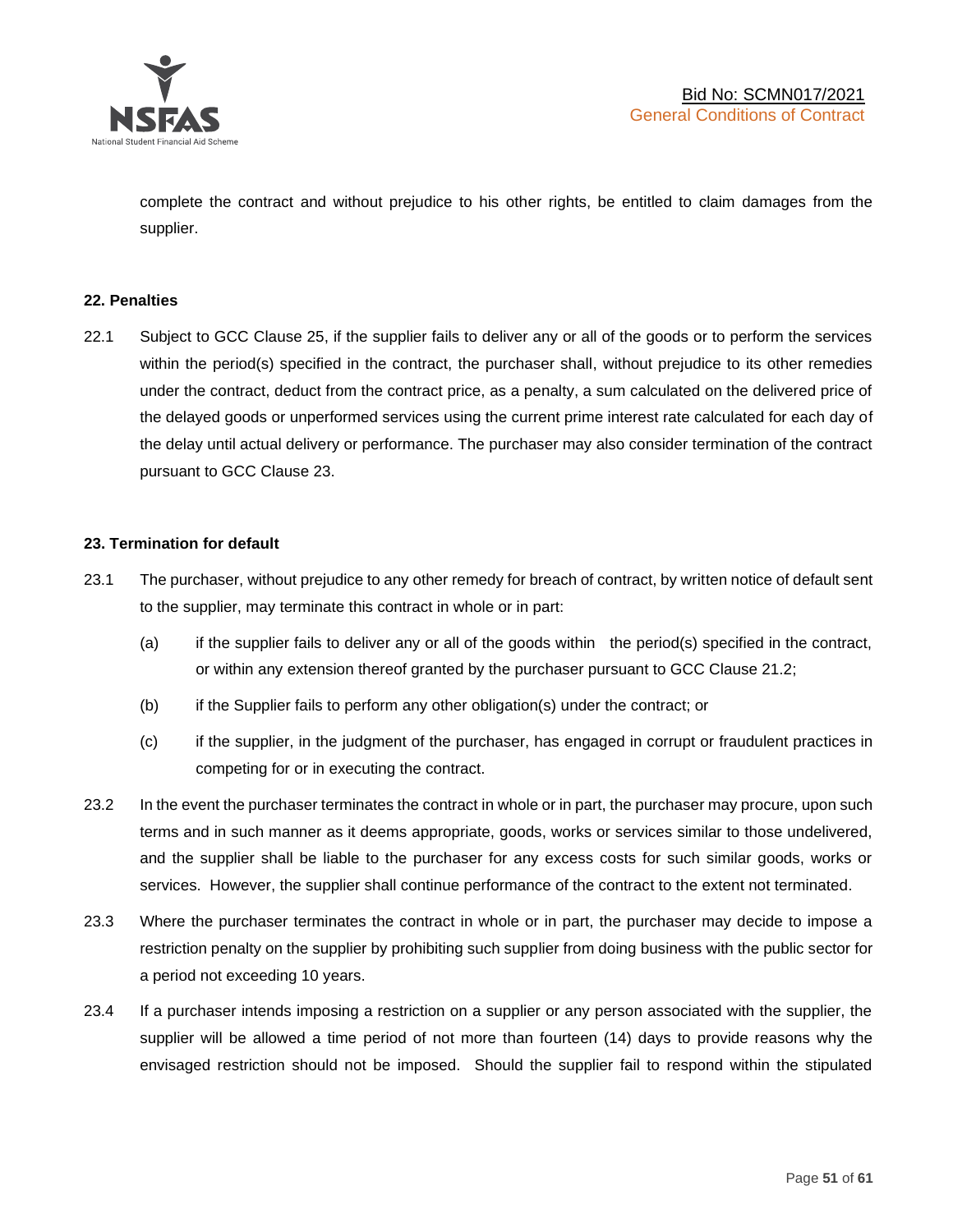

fourteen (14) days the purchaser may regard the intended penalty as not objected against and may impose it on the supplier.

- 23.5 Any restriction imposed on any person by the Accounting Officer / Authority will, at the discretion of the Accounting Officer / Authority, also be applicable to any other enterprise or any partner, manager, director or other person who wholly or partly exercises or exercised or may exercise control over the enterprise of the first-mentioned person, and with which enterprise or person the first-mentioned person, is or was in the opinion of the Accounting Officer / Authority actively associated.
- 23.6 If a restriction is imposed, the purchaser must, within five (5) working days of such imposition, furnish the National Treasury, with the following information:
	- (i) the name and address of the supplier and / or person restricted by the purchaser;
	- (ii) the date of commencement of the restriction
	- (iii) the period of restriction; and
	- (iv) the reasons for the restriction.

These details will be loaded in the National Treasury's central database of suppliers or persons prohibited from doing business with the public sector.

23.7 If a court of law convicts a person of an offence as contemplated in sections 12 or 13 of the Prevention and Combating of Corrupt Activities Act, No. 12 of 2004, the court may also rule that such person's name be endorsed on the Register for Tender Defaulters. When a person's name has been endorsed on the Register, the person will be prohibited from doing business with the public sector for a period not less than five years and not more than 10 years. The National Treasury is empowered to determine the period of restriction and each case will be dealt with on its own merits. According to section 32 of the Act the Register must be open to the public. The Register can be perused on the National Treasury website.

## **24. Anti- dumping and countervailing duties and rights**

24.1 When, after the date of bid, provisional payments are required, or anti-dumping or countervailing duties are imposed, or the amount of a provisional payment or anti-dumping or countervailing right is increased in respect of any dumped or subsidized import, the State is not liable for any amount so required or imposed, or for the amount of any such increase. When, after the said date, such a provisional payment is no longer required or any such anti-dumping or countervailing right is abolished, or where the amount of such provisional payment or any such right is reduced, any such favourable difference shall on demand be paid forthwith by the contractor to the State or the State may deduct such amounts from moneys (if any) which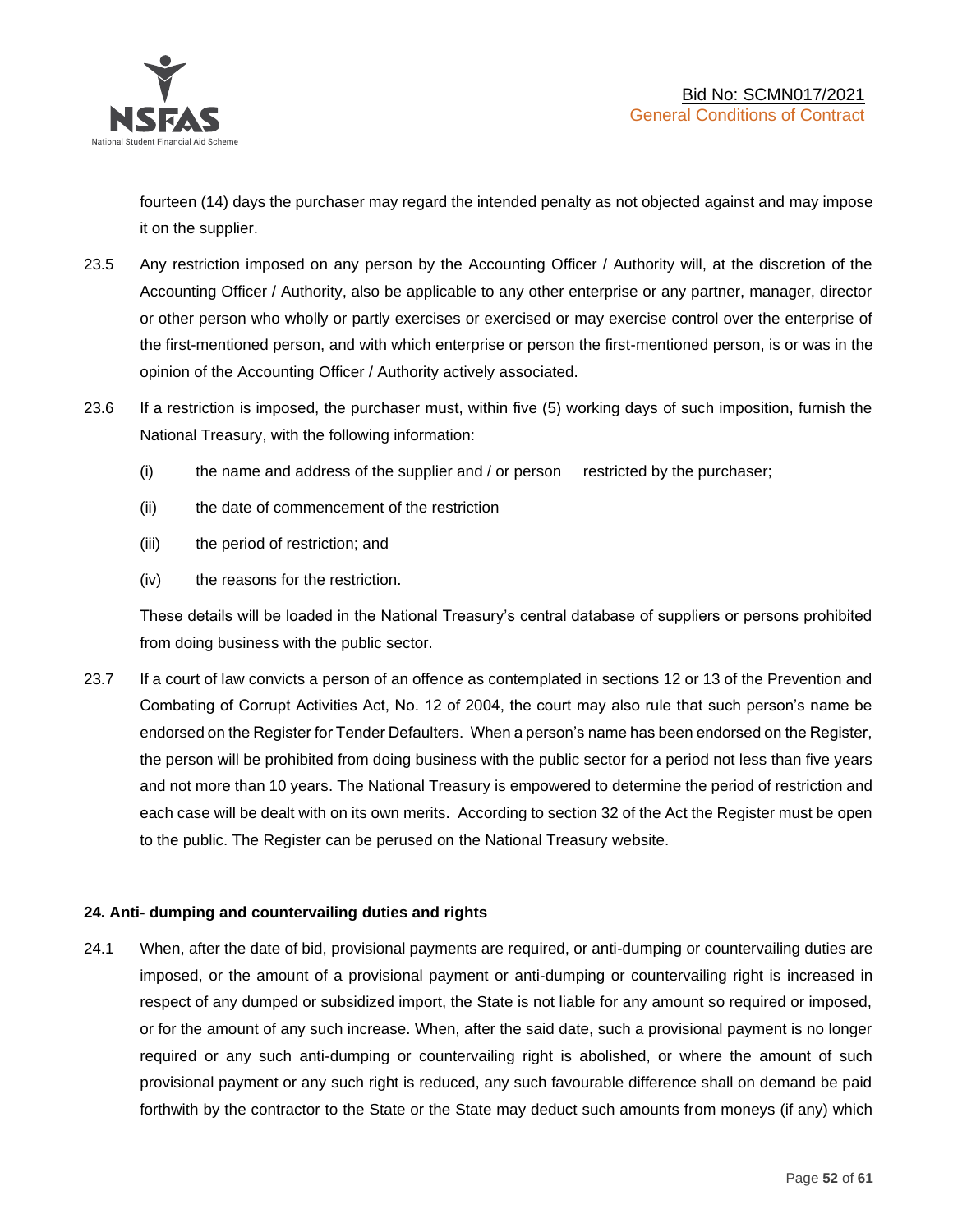

may otherwise be due to the contractor in regard to supplies or services which he delivered or rendered, or is to deliver or render in terms of the contract or any other contract or any other amount which may be due to him

## **25. Force Majeure**

- 25.1 Notwithstanding the provisions of GCC Clauses 22 and 23, the supplier shall not be liable for forfeiture of its performance security, damages, or termination for default if and to the extent that his delay in performance or other failure to perform his obligations under the contract is the result of an event of force majeure.
- 25.2 If a force majeure situation arises, the supplier shall promptly notify the purchaser in writing of such condition and the cause thereof. Unless otherwise directed by the purchaser in writing, the supplier shall continue to perform its obligations under the contract as far as is reasonably practical, and shall seek all reasonable alternative means for performance not prevented by the force majeure event.

#### **26. Termination for insolvency**

26.1 The purchaser may at any time terminate the contract by giving written notice to the supplier if the supplier becomes bankrupt or otherwise insolvent. In this event, termination will be without compensation to the supplier, provided that such termination will not prejudice or affect any right of action or remedy which has accrued or will accrue thereafter to the purchaser.

#### **27. Settlement of Disputes**

- 27.1 If any dispute or difference of any kind whatsoever arises between the purchaser and the supplier in connection with or arising out of the contract, the parties shall make every effort to resolve amicably such dispute or difference by mutual consultation.
- 27.2 If, after thirty (30) days, the parties have failed to resolve their dispute or difference by such mutual consultation, then either the purchaser or the supplier may give notice to the other party of his intention to commence with mediation. No mediation in respect of this matter may be commenced unless such notice is given to the other party.
- 27.3 Should it not be possible to settle a dispute by means of mediation, it may be settled in a South African court of law.
- 27.4 Mediation proceedings shall be conducted in accordance with the rules of procedure specified in the SCC.
- 27.5 Notwithstanding any reference to mediation and/or court proceedings herein,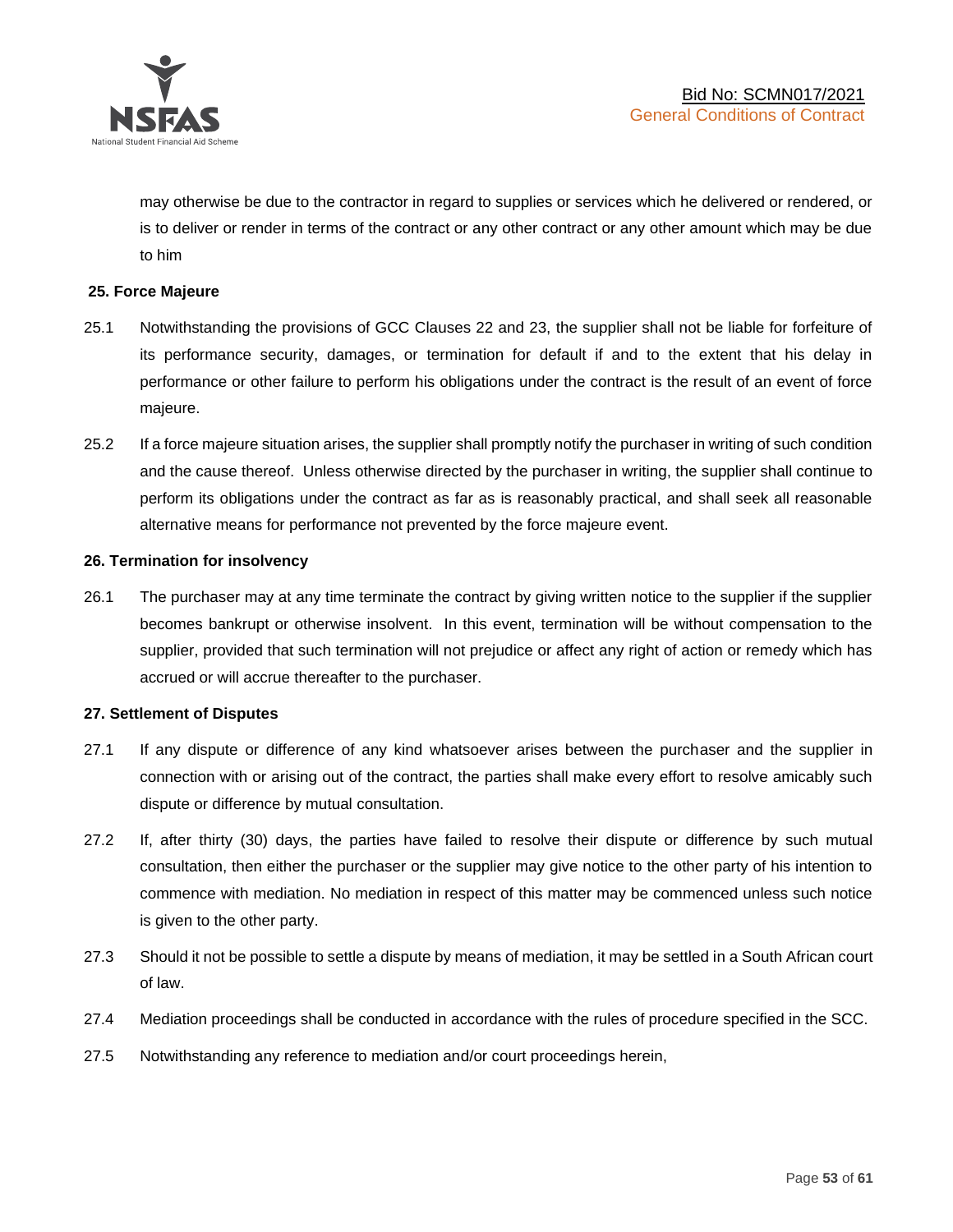

(a) the parties shall continue to perform their respective obligations under the contract unless they otherwise agree; and

(b) the purchaser shall pay the supplier any monies due the supplier.

## **28. Limitation of liability**

28.1 Except in cases of criminal negligence or wilful misconduct, and in the case of infringement pursuant to Clause 6;

(a) the supplier shall not be liable to the purchaser, whether in contract, tort, or otherwise, for any indirect or consequential loss or damage, loss of use, loss of production, or loss of profits or interest costs, provided that this exclusion shall not apply to any obligation of the supplier to pay penalties and/or damages to the purchaser; and

(b) the aggregate liability of the supplier to the purchaser, whether under the contract, in tort or otherwise, shall not exceed the total contract price, provided that this limitation shall not apply to the cost of repairing or replacing defective equipment.

#### **29. Governing language**

29.1 The contract shall be written in English. All correspondence and other documents pertaining to the contract that is exchanged by the parties shall also be written in English.

#### **30. Applicable Law**

30.1 The contract shall be interpreted in accordance with South African laws, unless otherwise specified in SCC.

#### **31. Notices**

31.1 Every written acceptance of a bid shall be posted to the supplier concerned by registered or certified mail and any other notice to him shall be posted by ordinary mail to the address furnished in his bid or to the address notified later by him in writing and such posting shall be deemed to be proper service of such notice

The time mentioned in the contract documents for performing any act after such aforesaid notice has been given, shall be reckoned from the date of posting of such notice.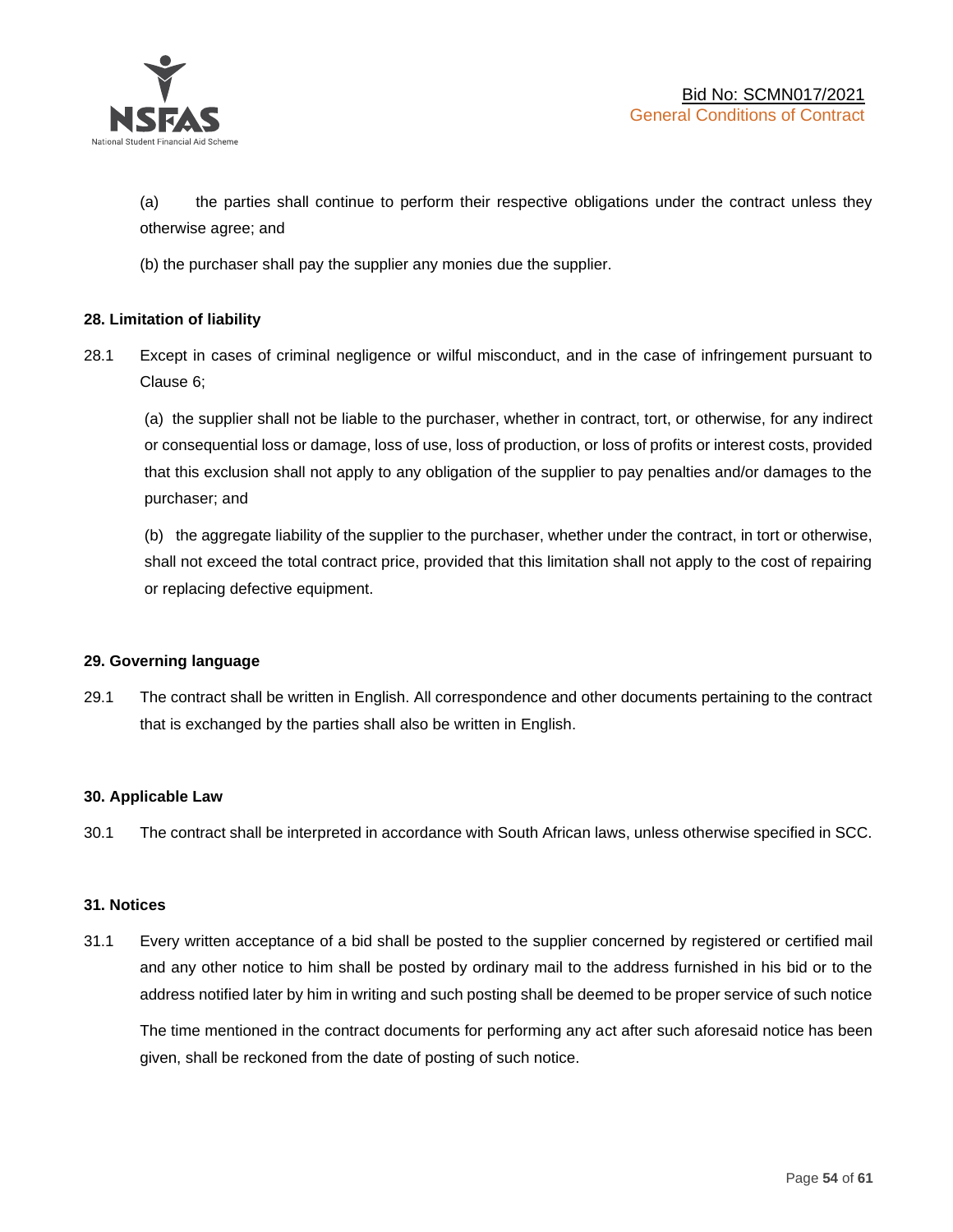

#### **32. Taxes and duties**

- 32.1 A foreign supplier shall be entirely responsible for all taxes, stamp duties, license fees, and other such levies imposed outside the purchaser's country.
- 32.2 A local supplier shall be entirely responsible for all taxes, duties, license fees, etc., incurred until delivery of the contracted goods to the purchaser.
- 32.3 No contract shall be concluded with any bidder whose tax matters are not in order. Prior to the award of a bid the Department must be in possession of a tax clearance certificate, submitted by the bidder. This certificate must be an original issued by the South African Revenue Services.

## **33. National Industrial Participation (NIP) Programme**

33.1 The NIP Programme administered by the Department of Trade and Industry shall be applicable to all contracts that are subject to the NIP obligation.

#### **34. Prohibition of Restrictive Practices**

- 34.1 In terms of section 4 (1) (b) (iii) of the Competition Act No. 89 of 1998, as amended, an agreement between, or concerted practice by, firms, or a decision by an association of firms, is prohibited if it is between parties in a horizontal relationship and if a bidder (s) is / are or a contractor(s) was / were involved in collusive bidding (or bid rigging).
- 34.2 If a bidder(s) or contractor(s), based on reasonable grounds or evidence obtained by the purchaser, has / have engaged in the restrictive practice referred to above, the purchaser may refer the matter to the Competition Commission for investigation and possible imposition of administrative penalties as contemplated in the Competition Act No. 89 of 1998.
- 34.3 If a bidder(s) or contractor(s), has / have been found guilty by the Competition Commission of the restrictive practice referred to above, the purchaser may, in addition and without prejudice to any other remedy provided for, invalidate the bid(s) for such item(s) offered, and / or terminate the contract in whole or part, and / or restrict the bidder(s) or contractor(s) from conducting business with the public sector for a period not exceeding ten (10) years and / or claim damages from the bidder(s) or contractor(s) concerned.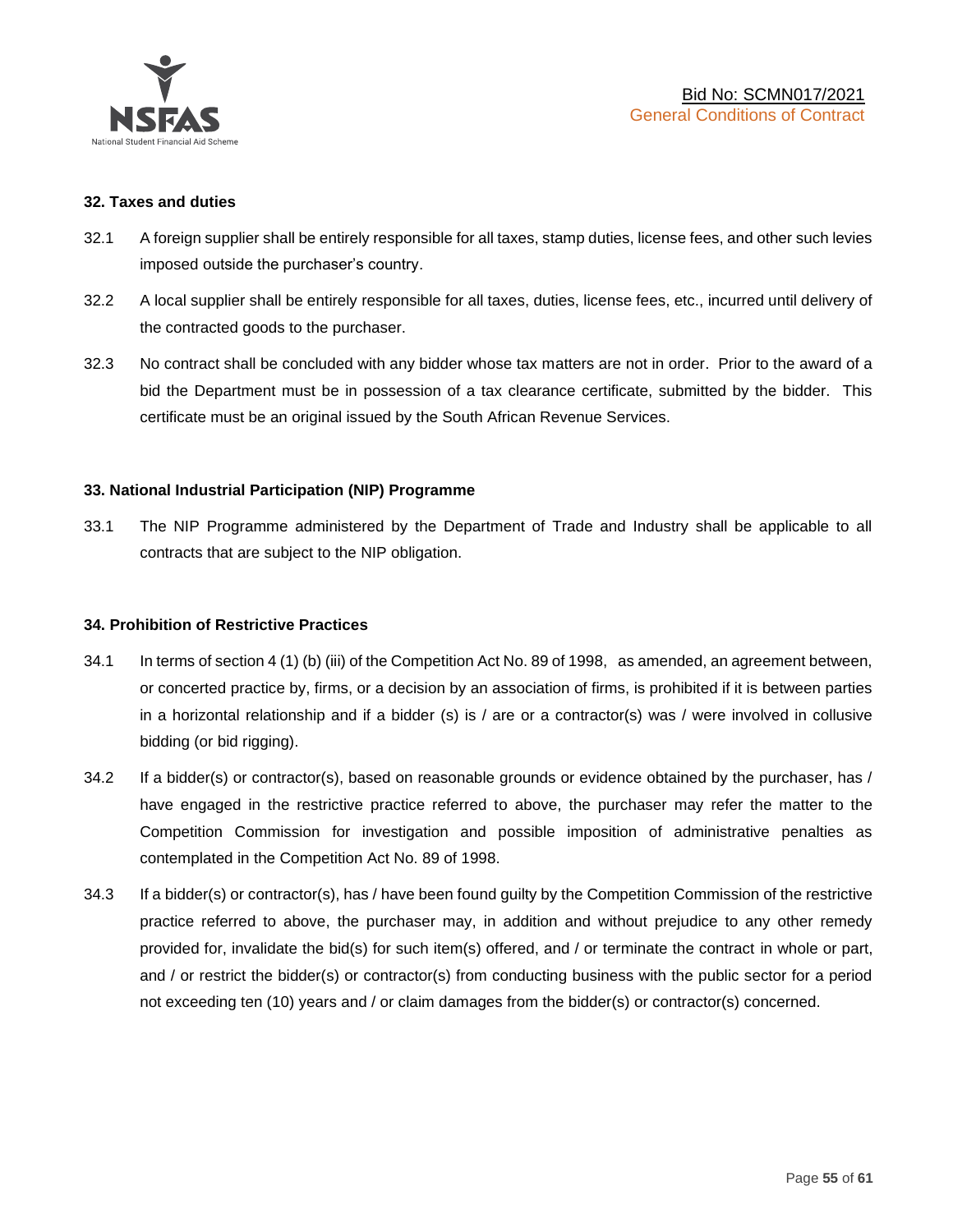

## *CONFIDENTIALITY AND NON-DISCLOSURE AGREEMENT*

**("NDA")**

Entered into between

(Name and Description of Institution and / or Person) **\_\_\_\_\_\_\_\_\_\_\_\_\_\_\_\_\_\_\_\_\_\_\_\_\_\_\_\_\_\_\_\_\_\_\_\_\_\_\_\_\_\_\_\_\_\_\_\_\_\_**

Company Registration Number: **\_\_\_\_\_\_\_\_\_\_\_\_\_\_\_\_\_\_\_\_\_\_\_\_\_\_\_\_\_\_\_\_\_\_\_\_**

 $\frac{1}{\sqrt{2}}$  ,  $\frac{1}{\sqrt{2}}$  ,  $\frac{1}{\sqrt{2}}$  ,  $\frac{1}{\sqrt{2}}$  ,  $\frac{1}{\sqrt{2}}$  ,  $\frac{1}{\sqrt{2}}$  ,  $\frac{1}{\sqrt{2}}$  ,  $\frac{1}{\sqrt{2}}$  ,  $\frac{1}{\sqrt{2}}$  ,  $\frac{1}{\sqrt{2}}$  ,  $\frac{1}{\sqrt{2}}$  ,  $\frac{1}{\sqrt{2}}$  ,  $\frac{1}{\sqrt{2}}$  ,  $\frac{1}{\sqrt{2}}$  ,  $\frac{1}{\sqrt{2}}$ 

Physical address: \_\_\_\_\_\_\_\_\_\_\_\_\_\_\_\_\_\_\_\_\_\_\_\_\_\_\_\_\_\_\_\_\_\_\_\_\_

**\_\_\_\_\_\_\_\_\_\_\_\_\_\_\_\_\_\_\_\_\_\_\_\_\_\_\_\_\_\_\_\_\_\_\_\_\_\_\_\_\_\_\_\_\_\_\_\_\_\_\_\_\_\_\_\_\_\_\_\_\_\_\_**

Contact number: \_\_\_\_\_\_\_\_\_\_\_\_\_\_\_\_\_\_\_\_\_\_\_\_\_\_\_\_\_\_\_\_\_\_\_\_\_\_\_\_

Email address: \_\_\_\_\_\_\_\_\_\_\_\_\_\_\_\_\_\_\_\_\_\_\_\_\_\_\_\_\_\_\_\_\_\_\_\_\_

**("Company and or Person")**

And

#### **THE NATIONAL STUDENT FINANCIAL AID SCHEME**

Established in accordance with **Section 3 (1) of the National Student Financial Aid Scheme Act 56 of 1999** and duly represented herein by Mr. Andile Nongogo in his capacity as the Chief Executive Officer

**("NSFAS")**

(Collectively referred to as "the Parties")

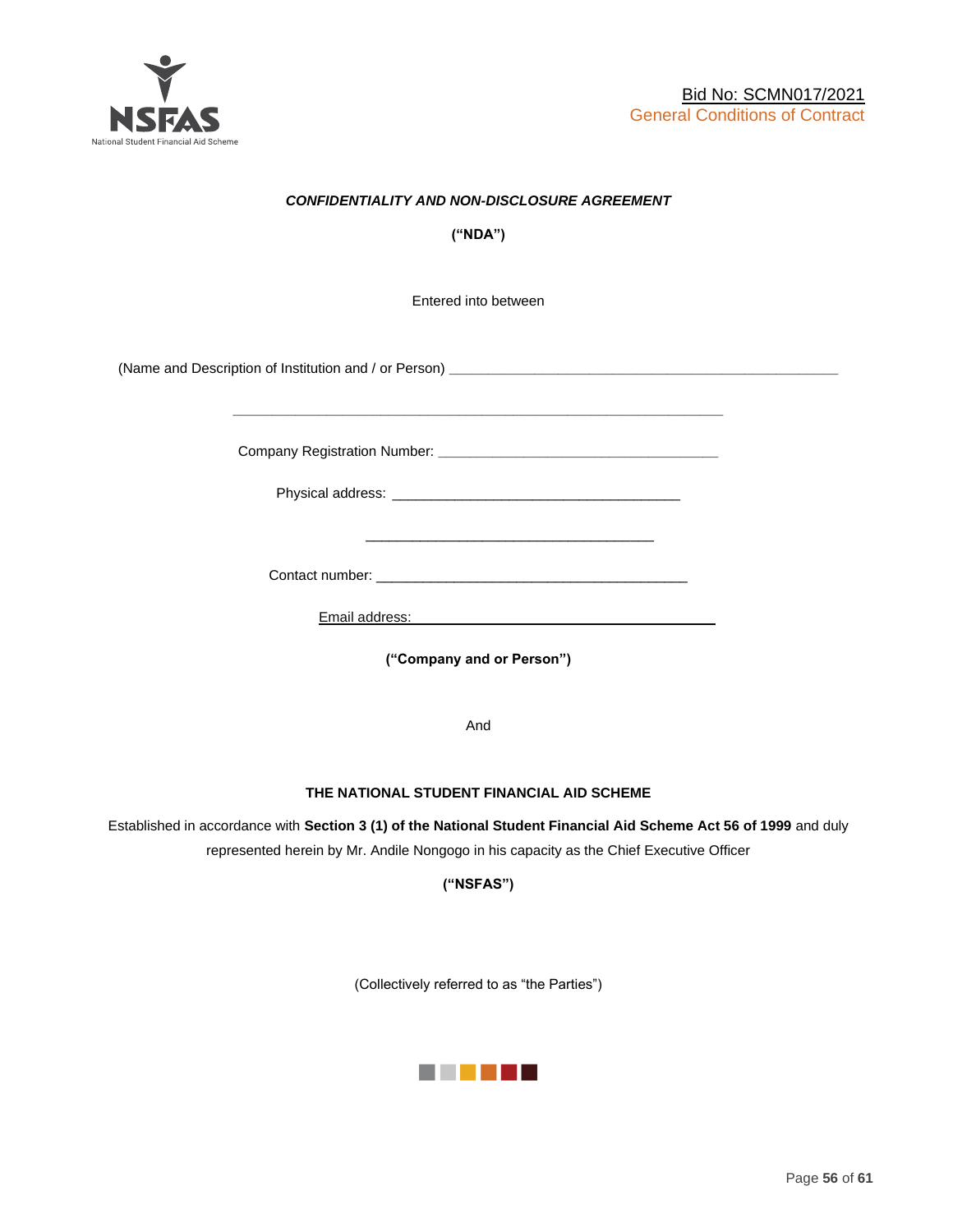

#### **1. INTERPRETATION AND DEFINITIONS**

- 1.1. In this Undertaking, unless inconsistent with, or otherwise indicated by the context:
	- 1.1.1. "**Company and or Person**" is (*\_\_\_\_\_\_\_\_\_\_\_\_\_\_\_\_\_\_\_\_\_\_\_\_\_\_\_\_\_\_\_\_\_\_\_\_\_\_\_\_\_\_\_\_\_\_*);
	- 1.1.2. the "**NSFAS**" is (the National Student Financial Aid Scheme Established in accordance with Section 3 (1) of the National Student Financial Aid Scheme Act 56 of 1999);
	- 1.1.3. "**Confidential Information**" will include, but is not limited to:
		- i. Personal details of applicant, student(s) and their parent(s) and / or guardians in so far as the information relates to current NSFAS Forensic Investigations;
		- ii. all secret knowledge;
		- iii. technical information and specifications;
		- iv. manufacturing techniques;
		- v. designs;
		- vi. circuit diagrams;
		- vii. instruction manuals;
		- viii. blueprints;
		- ix. electronic artwork;
		- x. samples;
		- xi. devices;
		- xii. demonstrations;
		- xiii. formulae;
		- xiv. Know-How;
		- xv. information concerning materials;
		- xvi. marketing and business information generally; and
		- xvii. other materials of whatever description in which the NSFAS has an interest in being kept confidential;
	- 1.1.4. "**Commencement Date**" means the last date of signature of this Undertaking by the Company and or Person;
	- 1.1.5. words in the singular include the plural and the other way around;
	- 1.1.6. words importing any one gender include each of the other two genders; and
	- 1.1.7. a reference to a natural person includes a legal *persona*.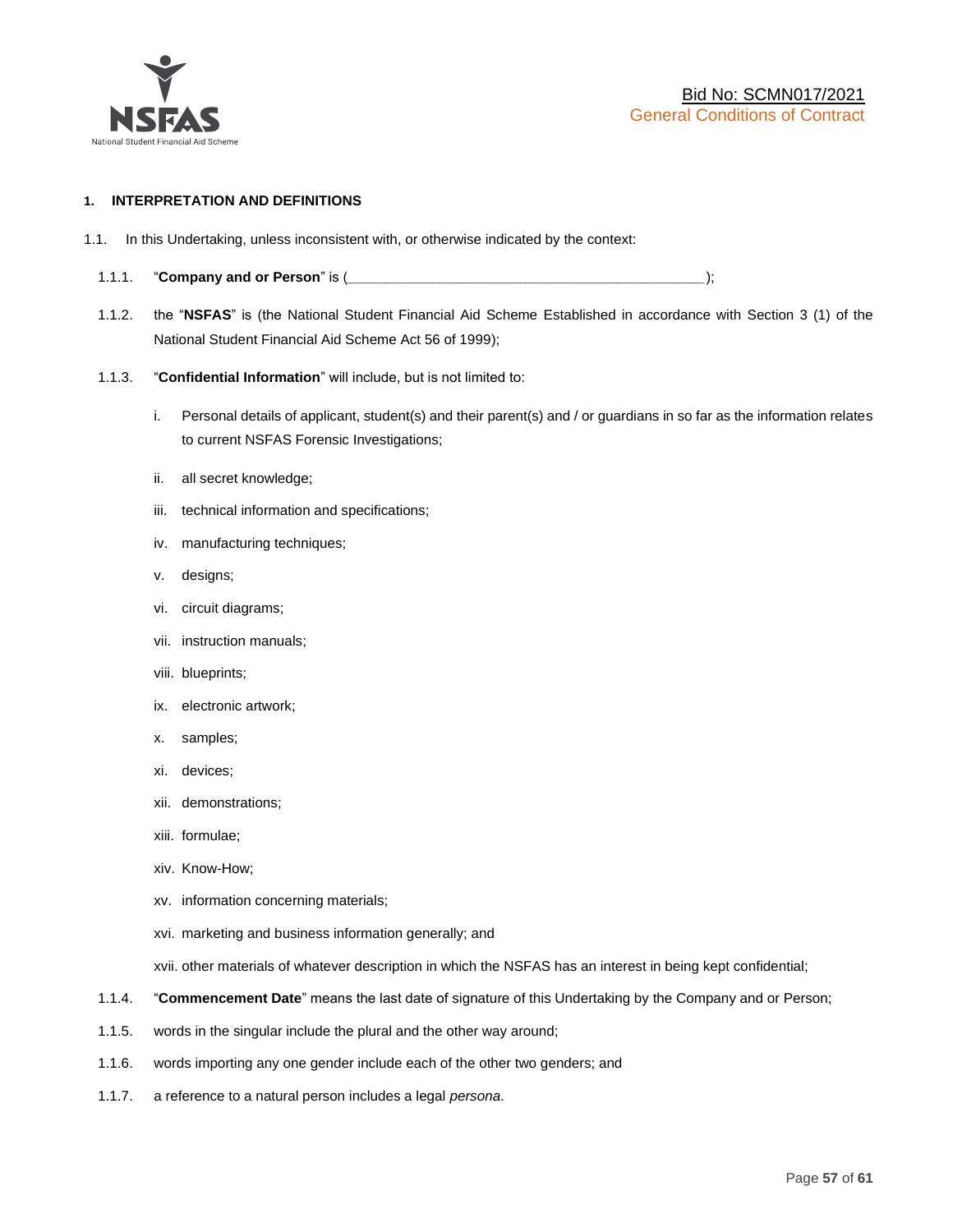

1.1.8. The headings of clauses are intended for convenience only and will not affect the interpretation of this Undertaking.

#### **2. PREAMBLE**

- 2.1. The NSFAS possesses certain Confidential Information relating to current NSFAS Forensic Investigations (the "Project"). The Company and or Person has agreed to assist NSFAS in this regard.
- 2.2. The NSFAS has agreed to disclose certain of this Confidential Information relating to its Forensic Investigations and related Projects to the Company and or Person, subject to the Company and or Person agreeing to the terms of confidentiality set out in this Undertaking.

#### **3. TITLE TO THE CONFIDENTIAL INFORMATION**

The Company and or Person agrees that all rights, title and interest in and to the Confidential Information vests (is the property of) in the NSFAS and that it has no claim of any nature in and to the Confidential Information.

#### **4. PERIOD OF CONFIDENTIALITY**

The provisions of this Undertaking will remain in force indefinitely (without end).

#### **5. NON-DISCLOSURE**

- 5.1. The Company and or Person agrees keep any Confidential Information which the NSFAS gives it access to, confidential, whether it got access to it before or after the Commencement Date of this Undertaking. The Company and or Person will not reveal or make known or allow revealing or making known of the Confidential Information otherwise than is allowed in terms of this Undertaking.
- 5.2. The Company and or Person must take all steps that may be reasonably necessary to prevent the Confidential Information falling into the hands of an unauthorized third party.
- 5.3. The Company and or Person must not use any of the Confidential Information in the:
	- 5.3.1. development;
	- 5.3.2. manufacture;
	- 5.3.3. marketing; or
	- 5.3.4. sale of any goods without the prior written consent of the NSFAS.
- 5.4. The Company and or Person must not use or disclose or attempt to use or disclose the Confidential Information for any purpose other than performing its contractual obligations to the NSFAS.
- 5.5. The Company and or Person must not use or attempt to use the Confidential Information in any way which will cause or be likely to cause injury or loss to the NSFAS.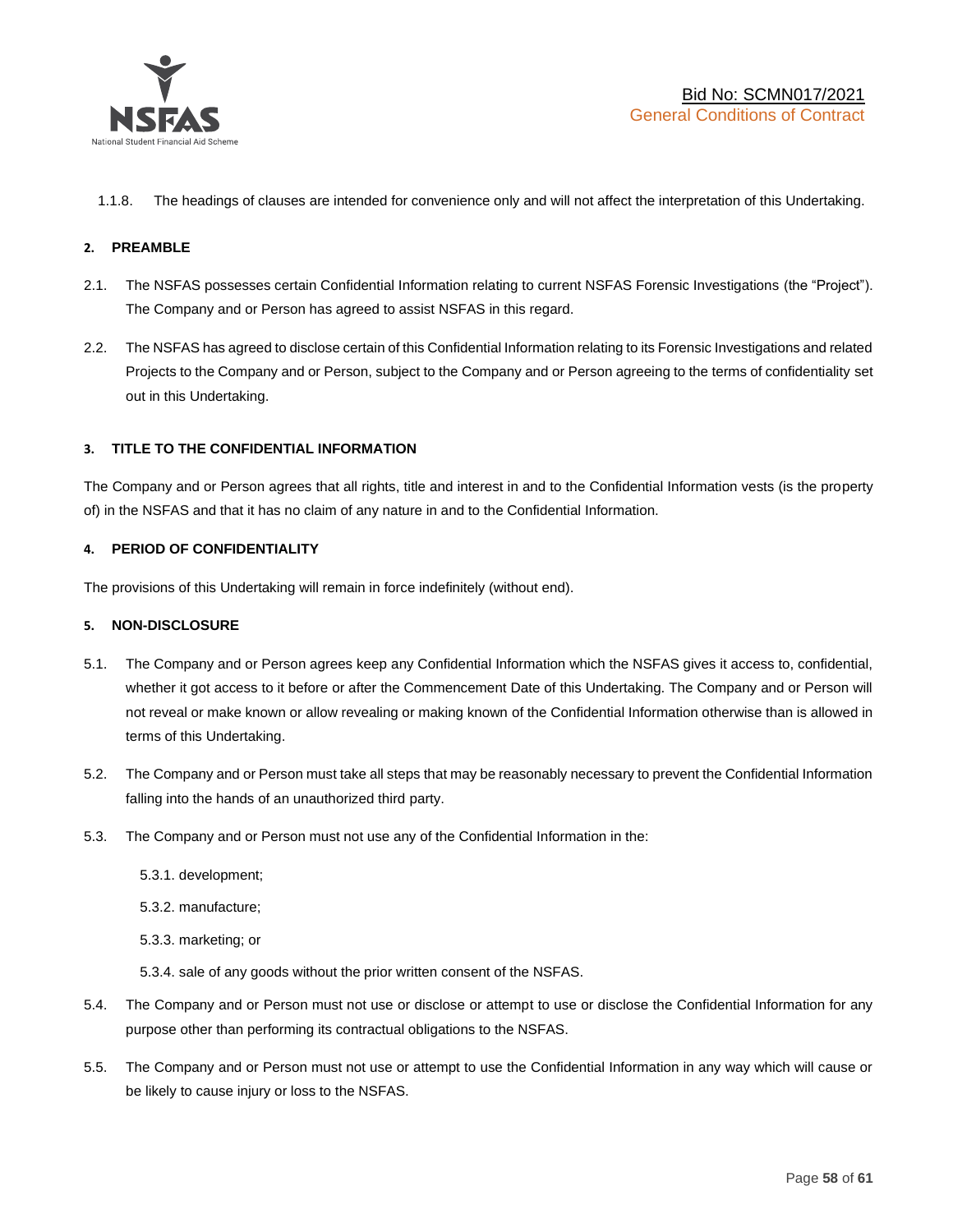

- 5.6. By giving the Company and or Person written notice, the NSFAS may specify which of the Company and or Person's employees, officers or agents must sign a secrecy undertaking in a form specified by the NSFAS and no such person may be employed in the conduct of the business of the Company and or Person until the secrecy undertaking has been signed.
- 5.7. All documentation the NSFAS gives to the Company and or Person in terms of this Undertaking will remain the property of the NSFAS. The documentation must be returned to the NSFAS when it requests it. The Company and or Person may not make copies of any such documentation without the prior written consent of the NSFAS.
- 5.8. Any confidential material which comes into the possession of the Company and or Person or one of its agents or employees, or which is generated by the Company and or Person, or one of its agents or employees, after the Commencement Date:

5.8.1. will regarded as forming part of the Confidential Information of the NSFAS;

5.8.2. will be regarded as the property of the NSFAS;

5.8.3. may not be copied, reproduced, published or circulated by the Company and or Person; and

5.8.4. must be surrendered to the NSFAS on demand,

unless the NSFAS gives its prior written consent.

#### **6. EXCEPTIONS**

- 6.1. The above undertakings by the Company and or Person will not apply to information which:
	- 6.1.1. is lawfully in the public domain at the Commencement Date; or
	- 6.1.2. lawfully comes into the public domain after the Commencement Date otherwise than as a result of the conduct of the Company and or Person or one of its employees or agents; or
	- 6.1.3. the Company and or Person is compelled to disclose in terms of a court order;
	- 6.1.4. is developed independently by the Company and or Person after signing this Undertaking, without referring or using the Confidential Information disclosed by the NSFAS;
	- 6.1.5. is approved for release upon the written confirmation of the NSFAS; and
	- 6.1.6. is required by law to be disclosed by the Company and or Person.
- 6.2. The onus (burden of proof) of proving the facts necessary to sustain any one of the exceptions listed in sub-paragraphs 6.1.1 to 6.1.6 rests with the Company and or Person.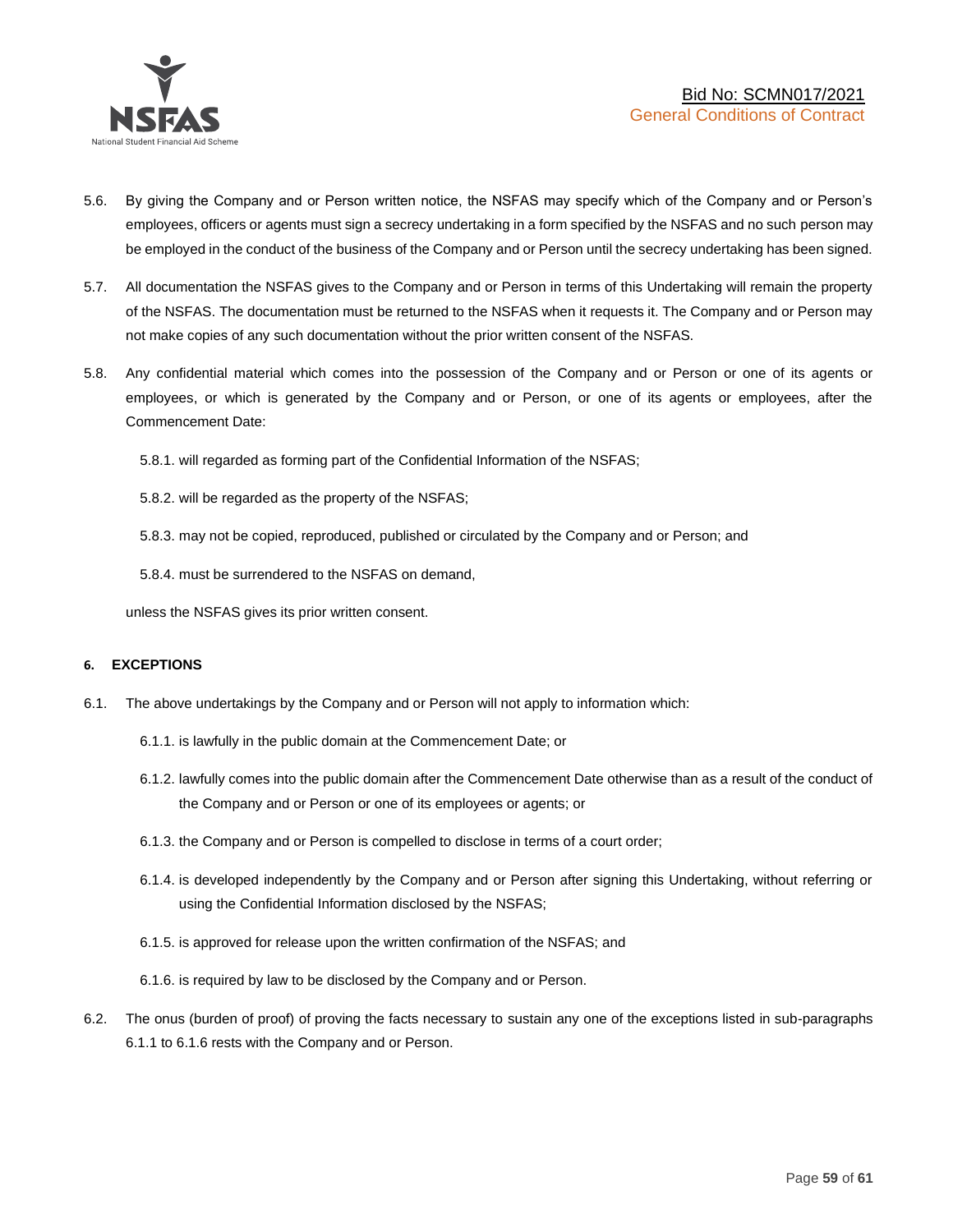

#### **7. JURISDICTION AND GOVERNING LAW**

This Undertaking must be governed by South African law and the Company and or Person hereby consent and submit to the non-exclusive jurisdiction of the Cape of Good Hope Provincial Division of the High Court of the Republic of South Africa in any dispute arising from or in connection with this Agreement. The Parties agree that any costs awarded will be recoverable in accordance with the High Court tariff, determined on an attorney-and-own-client scalefor dispute flowing from this Undertaking.

#### **8. WHOLE AGREEMENT AND VARIATION**

- 8.1. This document constitutes the whole of this Undertaking.
- 8.2. No amendment, alteration, addition, variation or consensual cancellation of this Undertaking will be valid unless in writing and signed by the Company and or Person and the NSFAS.

#### **9. WAIVER**

- 9.1. No waiver of any of the terms or conditions of this Undertaking will be binding unless expressed in writing and signed by the NSFAS and any waiver will only be effective only in the specific instance and for the purpose given.
- 9.2. No failure or delay on the part of the NSFAS in exercising any right, power or privilege will be regarded as a waiver and no single or partial exercise of this by the NSFAS will prevent other or further exercise of it or the exercise of any other right, power or privilege.

#### **10. SEVERABILITY**

If any of the provisions of this Undertaking are found to be invalid, unlawful, or unenforceable these terms will be severable from the remaining terms, which will continue to be valid and enforceable.

#### **11. RETURN OF MATERIALS CONTAINING OR PERTAINING TO THE CONFIDENTIAL INFORMATION**

- 11.1. NSFAS may, at any time or upon expiration of this agreement, request the Company and or Person to, within 14 (fourteen) calendar days of receipt of such a request, to return or destroy any material pertaining to Confidential Information and furnish NSFAS with a written statement confirming that the Company and or Person has not retained in its possession, or under its control, either directly or indirectly, any such material.
- 11.2. Nothing contained in this agreement or in any disclosures hereunder made by NSFAS, shall be construed to grant to the Company and or Person any licence or other rights in or to the material so disclosed.

#### **12. DISPUTES**

12.1. In the event of any dispute or difference arising between the Parties relating to or arising out of this Agreement, including the implementation, execution, interpretation, rectification, termination or cancellation of this Agreement, the chief executive officers of the Parties or any of their designated officials shall upon request by any Party meet to attempt to